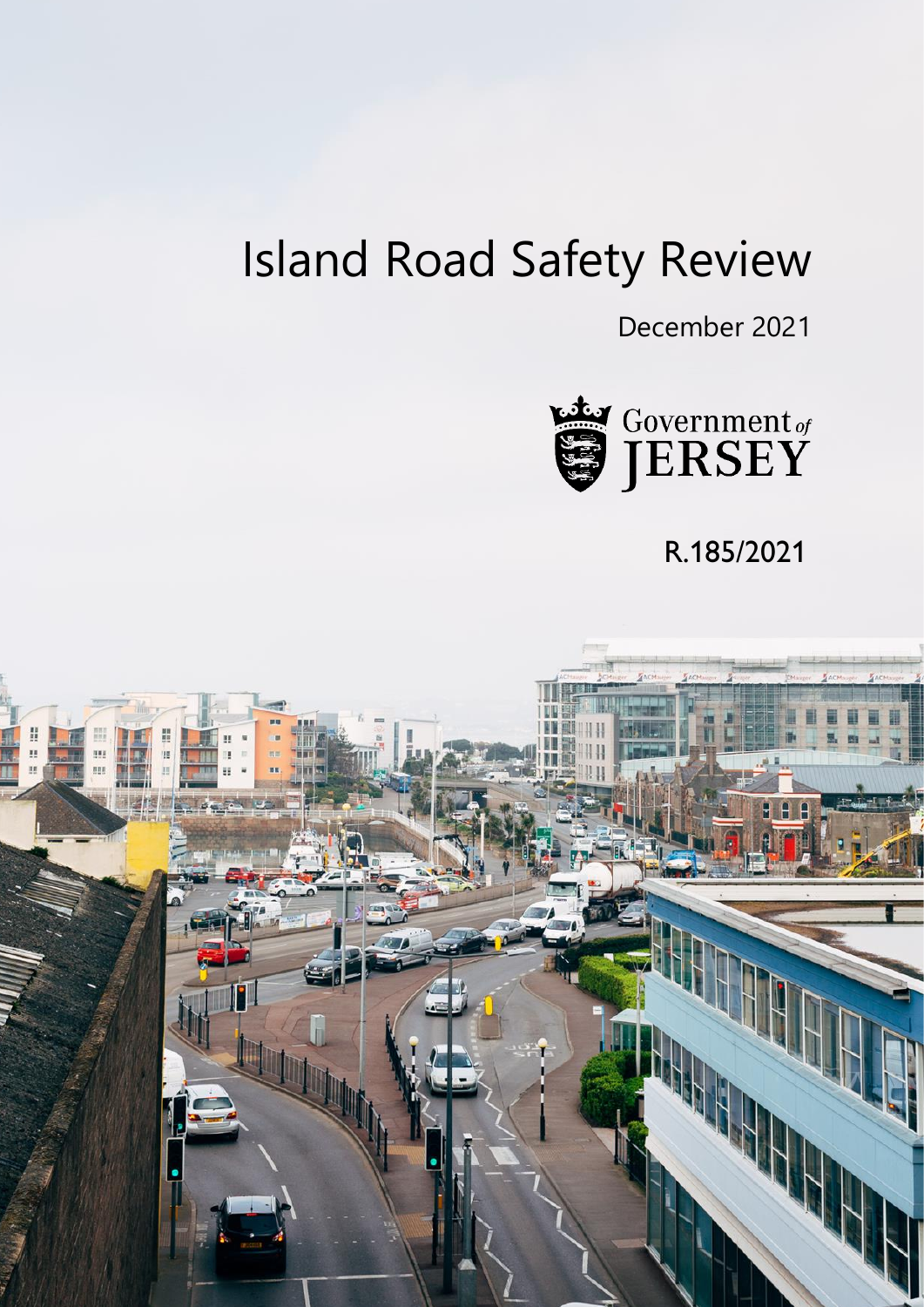# **Contents**

| 1            |        |                                                                           |  |  |  |  |
|--------------|--------|---------------------------------------------------------------------------|--|--|--|--|
| $\mathbf{2}$ |        |                                                                           |  |  |  |  |
| 3            |        |                                                                           |  |  |  |  |
|              | 3.1    |                                                                           |  |  |  |  |
|              | 3.2    |                                                                           |  |  |  |  |
|              | 3.2.1  |                                                                           |  |  |  |  |
|              | 3.2.2  |                                                                           |  |  |  |  |
|              | 3.3    |                                                                           |  |  |  |  |
|              | 3.4    |                                                                           |  |  |  |  |
|              | 3.5    |                                                                           |  |  |  |  |
| 4            |        |                                                                           |  |  |  |  |
|              | 4.1    |                                                                           |  |  |  |  |
|              | 4.2    |                                                                           |  |  |  |  |
|              | 4.3    |                                                                           |  |  |  |  |
|              | 4.4    | Road Safety Functions and the Five Pillars of the Safe System Approach 19 |  |  |  |  |
|              | 4.4.1  |                                                                           |  |  |  |  |
| 5            |        |                                                                           |  |  |  |  |
|              | 5.1    |                                                                           |  |  |  |  |
|              | 5.2    |                                                                           |  |  |  |  |
|              | 5.3    |                                                                           |  |  |  |  |
|              | 5.4    |                                                                           |  |  |  |  |
|              | 5.5    |                                                                           |  |  |  |  |
|              | 5.6    |                                                                           |  |  |  |  |
|              | 5.7    |                                                                           |  |  |  |  |
|              | 5.8    |                                                                           |  |  |  |  |
|              | 5.9    |                                                                           |  |  |  |  |
|              | 5.10   |                                                                           |  |  |  |  |
|              | 5.10.1 |                                                                           |  |  |  |  |
| 6            |        |                                                                           |  |  |  |  |
| 7            |        |                                                                           |  |  |  |  |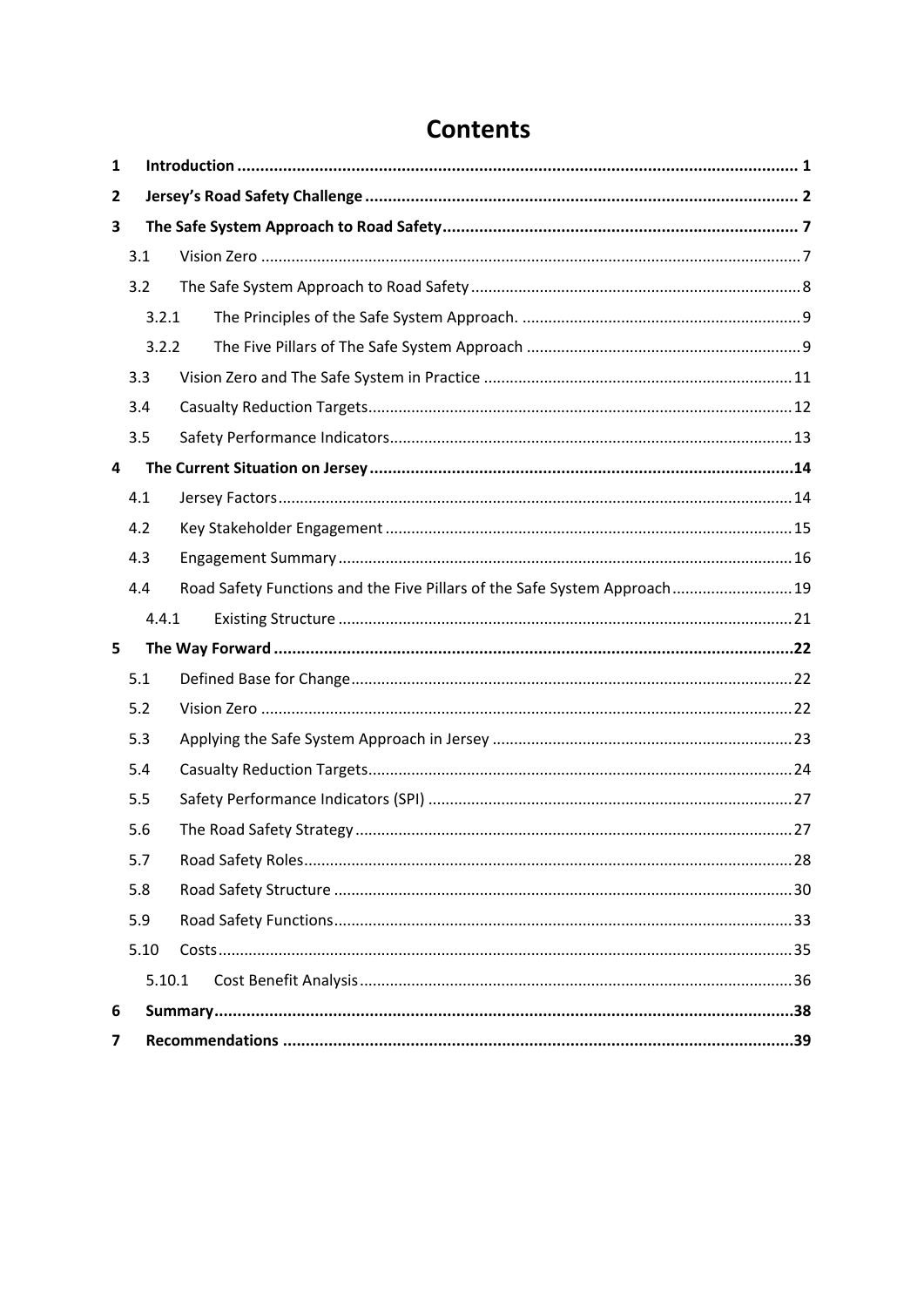### <span id="page-2-0"></span>**1 Introduction**

This report reviews the existing approach to road safety in Jersey and proposes a new structure and new method of delivery. The decision to undertake the review followed a State Member's Private Proposition in January 2021 (with a subsequent amendment by the Minister for Infrastructure), and the passing of the following proposition P5.2021, by the States Assembly in March 2021:

- *a) to request the Minister for Infrastructure to undertake a structural review of Road Safety in the Island in order to identify ways of improving road safety, with a focus on the needs of vulnerable road users, and to publish its initial findings with strategic policy recommendations by the end of 2021; and,*
- *b) to request the Minister for Infrastructure to review existing legislation and the Island's Highway Code to identify the benefits of introducing a hierarchy of responsibility for road users, based on the level of risk presented to road users in the event of a collision.*

This report covers 'part (a)' above, a structural review of road safety. 'Part b' has been picked up within an existing work stream to update road legislation, but will to an extent dependent on the outcome of this review and the subsequent development of a Road Safety Strategy in 2022.

A more specific remit for this report was set down by the Infrastructure, Housing and Environment's (IHE's) Transport Section as follows:

- In producing the report, existing and possible stakeholders will be met and informally interviewed regarding past practices and possible future ones, their views and ideas will be considered as part of any proposed changes.
- The report shall consider adoption and implementation of the Safe System Approach to Road Safety.
- The report shall identify the resourcing, manpower, and governance required to ensure a sustained improvement in road safety.
- Following the Road Safety Review, a Road Safety Strategy will be developed in 2022.

The following report has been produced, incorporating the above four requirements.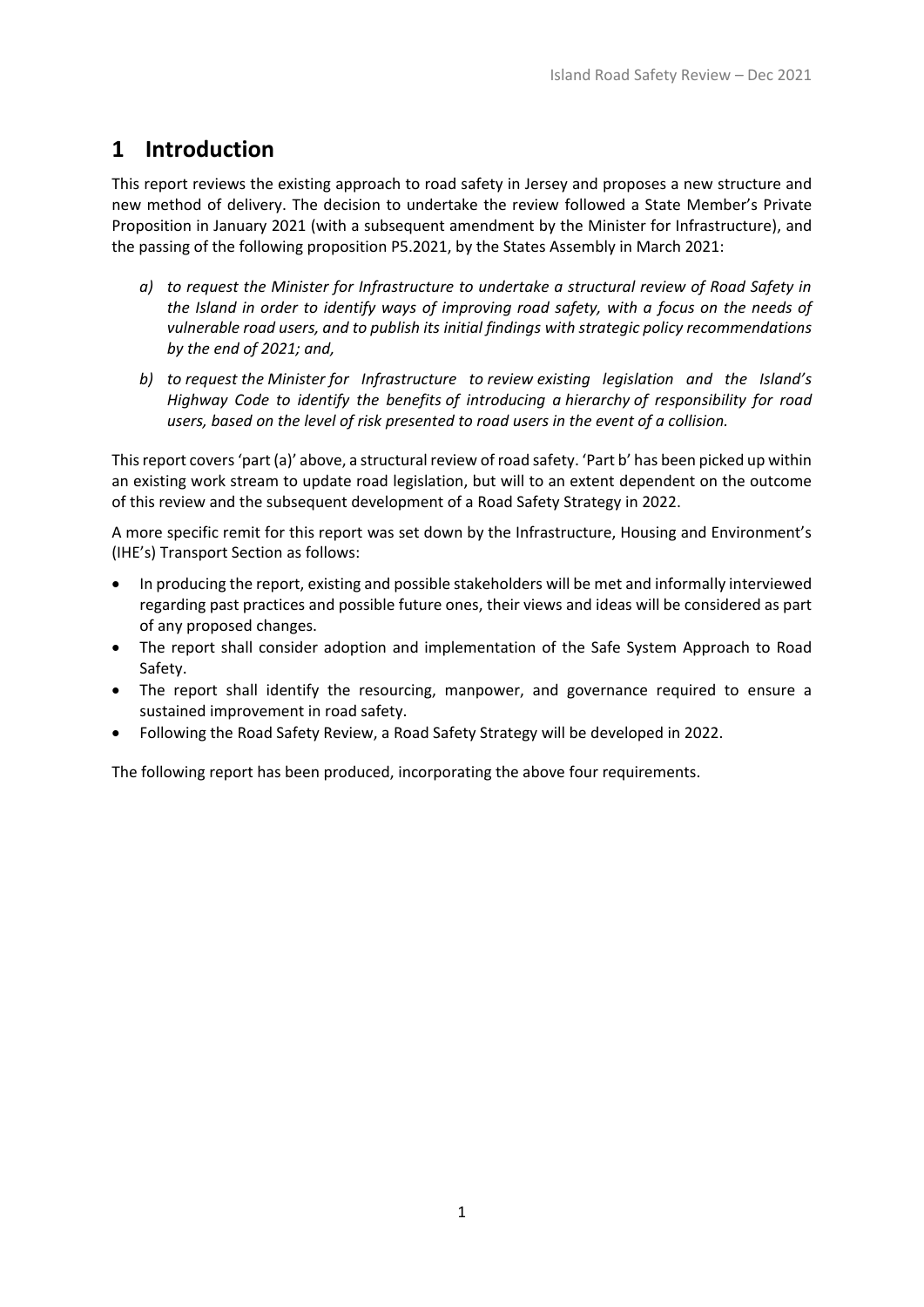# <span id="page-3-0"></span>**2 Jersey's Road Safety Challenge**

In 2019 there were 256 recorded injury collisions in Jersey, resulting in 283 casualties. One person was killed, 42 were seriously injured and 240 sustained slight injuries. This was a reduction of 18% from the previous year's total of 304 and included a 16% reduction in the number of people killed and seriously injured (KSI). There were on average 1.1 casualties per collision, compared to 1.3 in Great Britain.

In the last ten years for which information is available (to 2019), there has been an overall downward trend in casualty numbers with a 26% reduction in casualties when comparing figures from 2019 with those from 2010.

[Table 1](#page-3-1) an[d Figure 1](#page-3-2) show overall casualty numbers over this period, and the number of KSI casualties. Figures for individual years are shown along with figures for three year rolling averages. Rolling averages are used to demonstrate a more even long term trend in situations where in statistical terms numbers are comparatively low, as they 'iron out' year to year random fluctuations.

| Year                         | 2010 | 2011 | 2012 | 2013 | 2014 | 2015 | 2016 | 2017 | 2018 | 2019 |
|------------------------------|------|------|------|------|------|------|------|------|------|------|
| Killed and Seriously Injured | 69   | 50   | 58   | 62   | 50   | 69   | 72   | 62   | 54   | 43   |
| KSI 3 Year Rolling Average   | n/a  | n/a  | 59   | 57   | 57   | 60   | 64   | 68   | 63   | 53   |
| <b>All Casualties</b>        | 385  | 354  | 340  | 374  | 365  | 381  | 367  | 308  | 347  | 283  |
| All 3 Year Rolling Average   | n/a  | n/a  | 360  | 356  | 360  | 373  | 371  | 352  | 341  | 313  |

<span id="page-3-1"></span>*Table 1 - Overall and Killed and Seriously Injured Casualty Numbers, Jersey 2010 to 2019*

<span id="page-3-2"></span>*Figure 1 - Overall and Killed and Seriously Injured Casualty Numbers, Jersey 2010 to 2019*



\*2020 data has not been used due to the COVID 19 pandemic significantly reducing the number and duration of journeys and consequently injuries.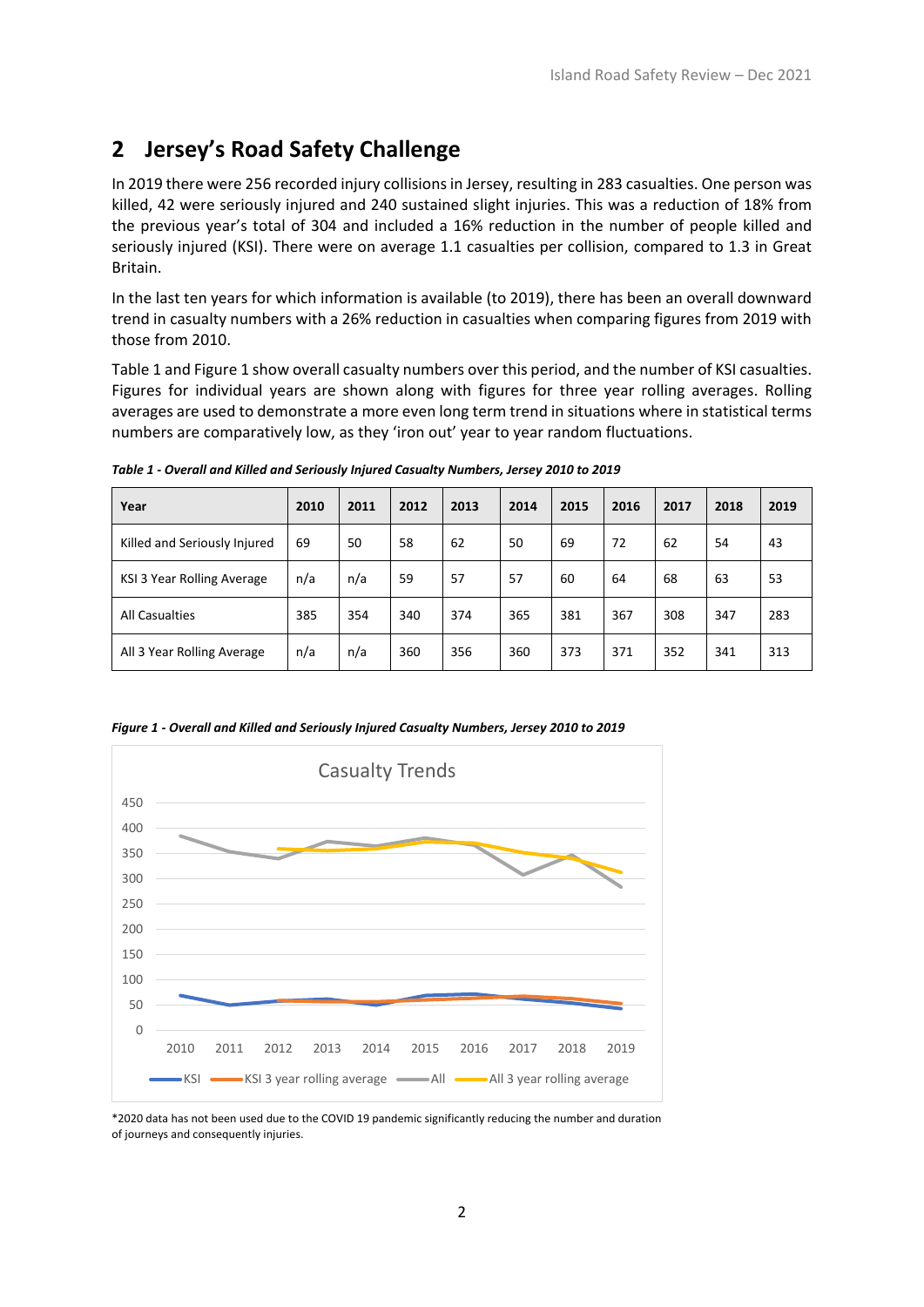The data shows a significant reduction in casualties from 2018 to 2019 with more research needed to determine why. There are, however, a number of initial suggestions as to why this may be the case:

- Statistically numbers are small and susceptible to greater year by year random differences. Random fluctuation, however, is very unlikely to account for all of this reduction.
- The number of cyclists injured has dropped significantly at a time that cycling and cycling safety has been actively promoted and targeted through education and infrastructure provision.
- The number of motorcycle and moped casualties dropped at a time that the Police and Driver and Vehicle Standards (DVS) undertook secondary school based education and publicity on the subject of motorcycle and moped safety.
- IHE's Transport Section took a more data led approach to road safety, with one traffic engineer's role encompassing the road safety function to a greater degree than before.

Whilst there were significant drops in both killed and seriously injured casualties, and overall casualties in 2019, rolling averages suggest that there has been no notable long term reduction. However, if the recent reduction can be attributed to some of the reasons above, it provides greater optimism that moving to a pro-active Safe System Approach will further reduce casualty reduction.

A comparison has been made with other Islands and Great Britain to determine the magnitude of the casualty problem. [Table](#page-4-0) 2 and [Figure 2](#page-5-0) show casualty rates per head of population for Jersey, other small islands within the British Isles, and Great Britain. It enables useful (but not like for like) comparison of the road safety challenge in neighbouring jurisdictions. Because of the relatively small sample sizes for the islands, three year averages have been used to minimise random fluctuation.

| 2017 to 2019 Averages | <b>Jersey</b> | <b>Isle of Wight</b> | Isle of Man | <b>Great Britain</b> |
|-----------------------|---------------|----------------------|-------------|----------------------|
| Population            | 106670        | 141431               | 84087       | 64542150             |
| Fatal                 | 1.0           | 2.3                  | 5.3         | 1776.3               |
| <b>Serious</b>        | 45.7          | 81.3                 | 57.7        | 25429.0              |
| Slight                | 258.0         | 295.7                | 182.7       | 134377.3             |
| Total                 | 304.7         | 379.3                | 245.7       | 161582.7             |
| KSI Casualties/100000 | 43.7          | 59.2                 | 74.9        | 42.2                 |
| All Casualties/100000 | 285.6         | 268.2                | 292.2       | 250.4                |

<span id="page-4-0"></span>*Table 2 - Casualty Rates per 100,000 Population per Year, Various Jurisdictions (2017 to 2019 averaged).*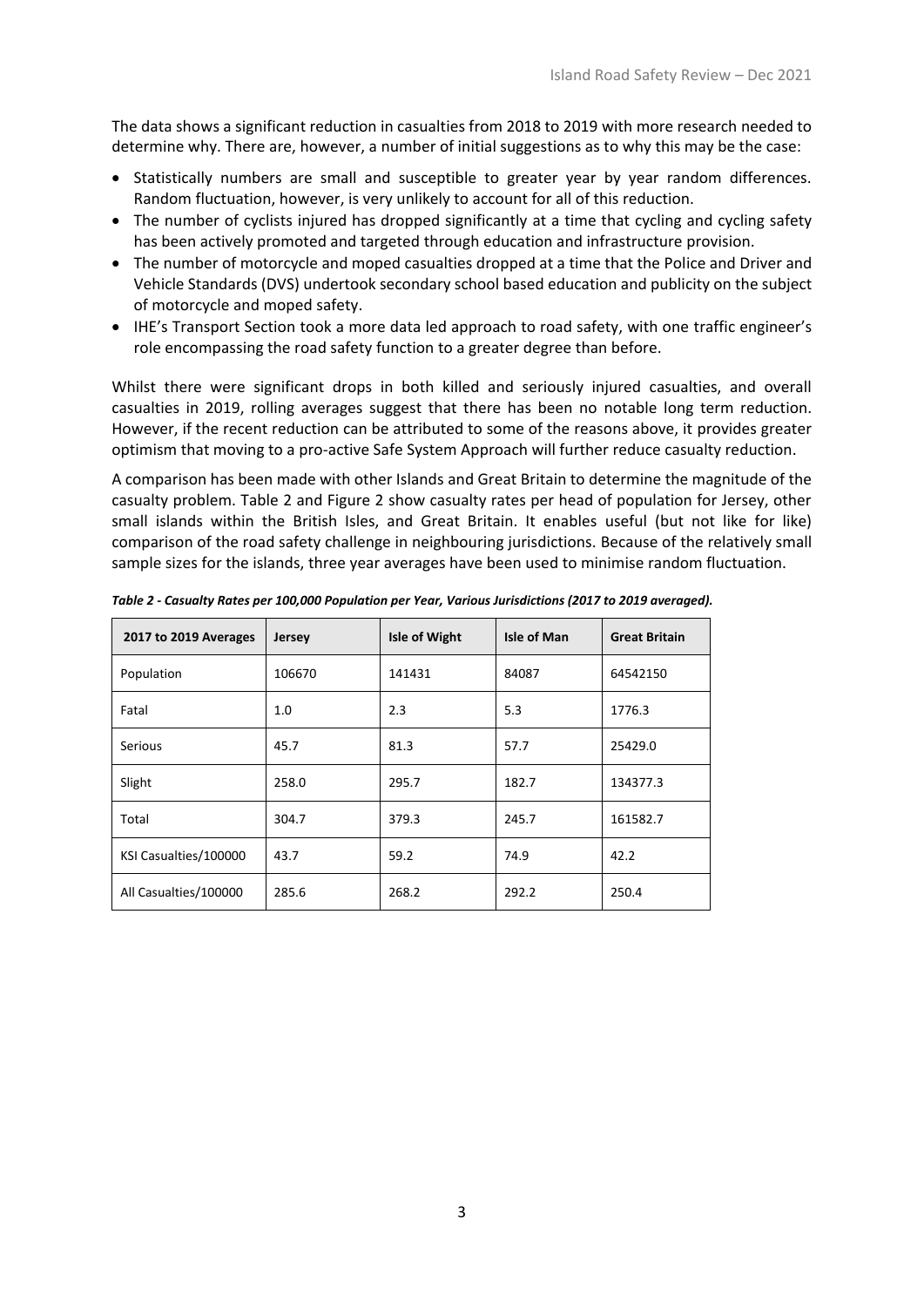

<span id="page-5-0"></span>*Figure 2 - Casualty Rates per 100,000 Population per Year, Various Jurisdictions (2017 to 2019 averaged).*

Both the KSI and overall casualty rates in Jersey are higher than Great Britain but compare favourably with other islands. The Isle of Man of course does have the influence of two motorcycle racing festivals each year, during which visiting (non-competing) motorcyclists add significantly to the Island's KSI numbers.

[Table 3](#page-5-1) and [Figure 3](#page-6-0) again makes comparison, this time comparing casualty rates per kilometre of public highway. It enables further comparison with the extent of the road safety challenge in neighbouring jurisdictions.

| 2017 to 2019 Averages    | Jersey | Isle of Wight | Isle of Man | <b>Great Britain</b> |
|--------------------------|--------|---------------|-------------|----------------------|
| Length of Highway (km)   | 824    | 787           | 1111        | 394270               |
| Fatal                    | 1      | 2.3           | 5.3         | 1776.3               |
| <b>Serious</b>           | 45.7   | 81.3          | 57.7        | 25429.0              |
| Slight                   | 258    | 295.7         | 182.7       | 134377.3             |
| Total                    | 304.7  | 379.3         | 245.7       | 161582.7             |
| <b>KSI Casualties/Km</b> | 0.06   | 0.11          | 0.06        | 0.07                 |
| All Casualties/Km        | 0.37   | 0.48          | 0.22        | 0.41                 |

<span id="page-5-1"></span>*Table 3 – Casualty Rates per Kilometre of Public Highway per Year, Various Jurisdictions (2017 to 2019 averaged).*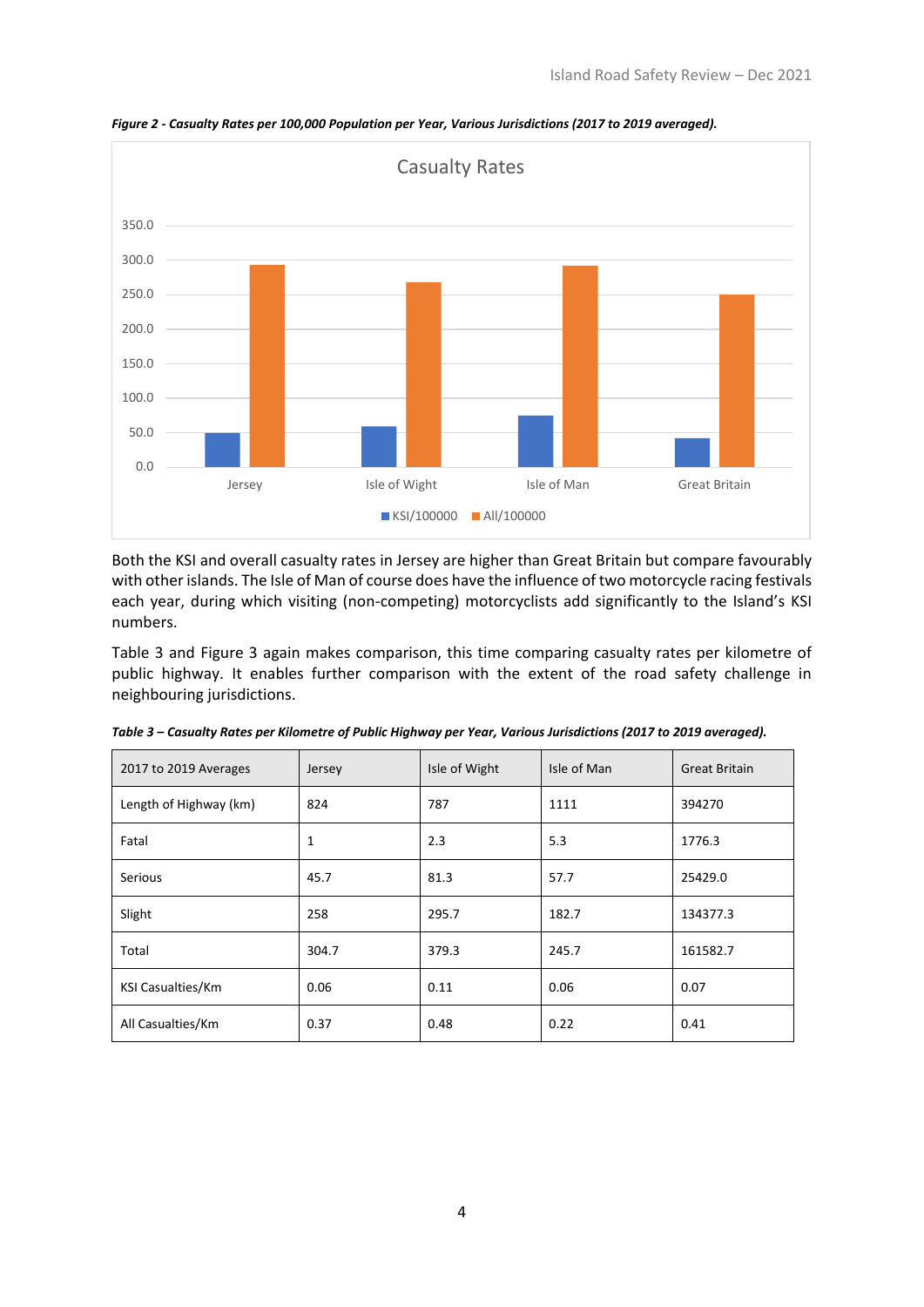

<span id="page-6-0"></span>*Figure 3 – Casualty Rates per Kilometre of Public Highway per Year, Various Jurisdictions (2017 to 2019 averaged).*

Jersey compares reasonably with all other jurisdictions in this respect both in terms of KSI casualties and all casualties. More meaningful results could be obtained by production of casualty rates per jurisdiction compared to the number of vehicle kilometres travelled. However, this is beyond the scope of this initial comparison.

#### **Vulnerable Road Users**

Vulnerable road users are those who have less collision protection than occupants of motor vehicles and therefore have a higher risk of being injured or killed in a road collision, predominantly pedestrians, cyclists, horse riders, and moped and motorcycle riders and passengers. [Table 4](#page-6-1) shows the numbers of all casualties, and KSI casualties, for each of the major road user groups on the Island, and [Figure 4](#page-7-0) shows this graphically.

| <b>Road User Group</b> | <b>All Casualties</b> |     | <b>KSI Casualties</b> |     |
|------------------------|-----------------------|-----|-----------------------|-----|
| Pedestrian             | 147                   | 16% | 29                    | 18% |
| Pedal Cycle            | 190                   | 21% | 47                    | 30% |
| Powered 2 Wheeler      | 265                   | 29% | 54                    | 34% |
| Car/Van/Lorry*         | 314                   | 34% | 28                    | 18% |

<span id="page-6-1"></span>*Table 4 – Casualties by Road User Type – Jersey (2017 to 2019 averaged).*

\*Includes bus/coach, 'unknowns', and 'others'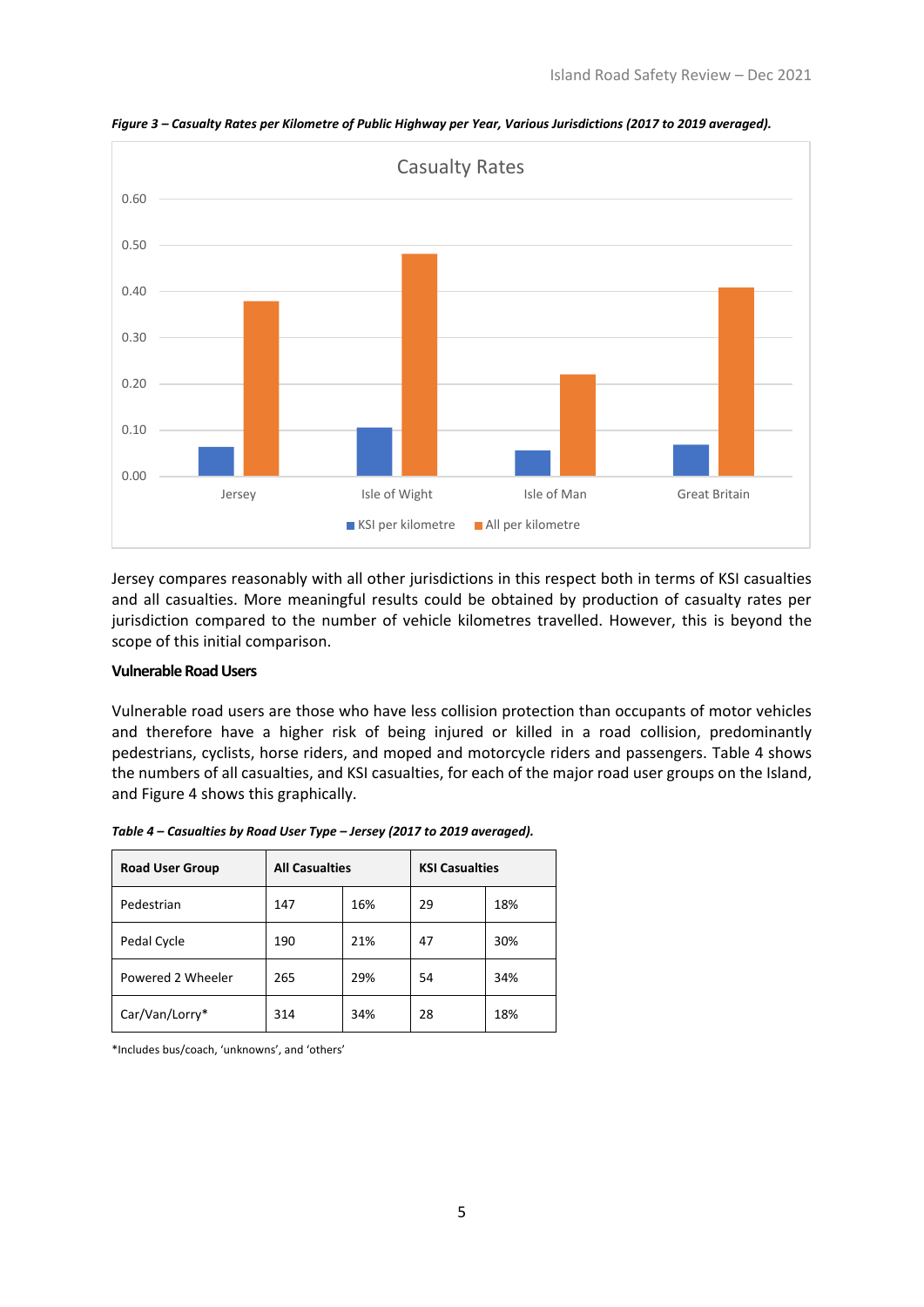<span id="page-7-0"></span>



Vulnerable road users form 64% of all casualties, and 82% of all killed and seriously injured casualties. Powered two wheelers form just over a third of all killed and seriously injured casualties, and pedal cycles form just under a third. These proportions are significantly higher than those in Great Britain where vulnerable road users comprise 57% of overall casualties with powered two wheelers and pedal cycles both comprising about a fifth of all killed and seriously injured casualties. Further research will be needed to determine the reasons for the differences.

Further in-depth analysis of the data is beyond the scope of this review, but will be an interim step before the development of the Road Safety Strategy. This is to ensure an accurate data led picture of existing circumstances which can drive focus and key actions within the Strategy.

Analysis of data should also be undertaken as part of regular ongoing monitoring and research into the collision and casualty numbers and rates.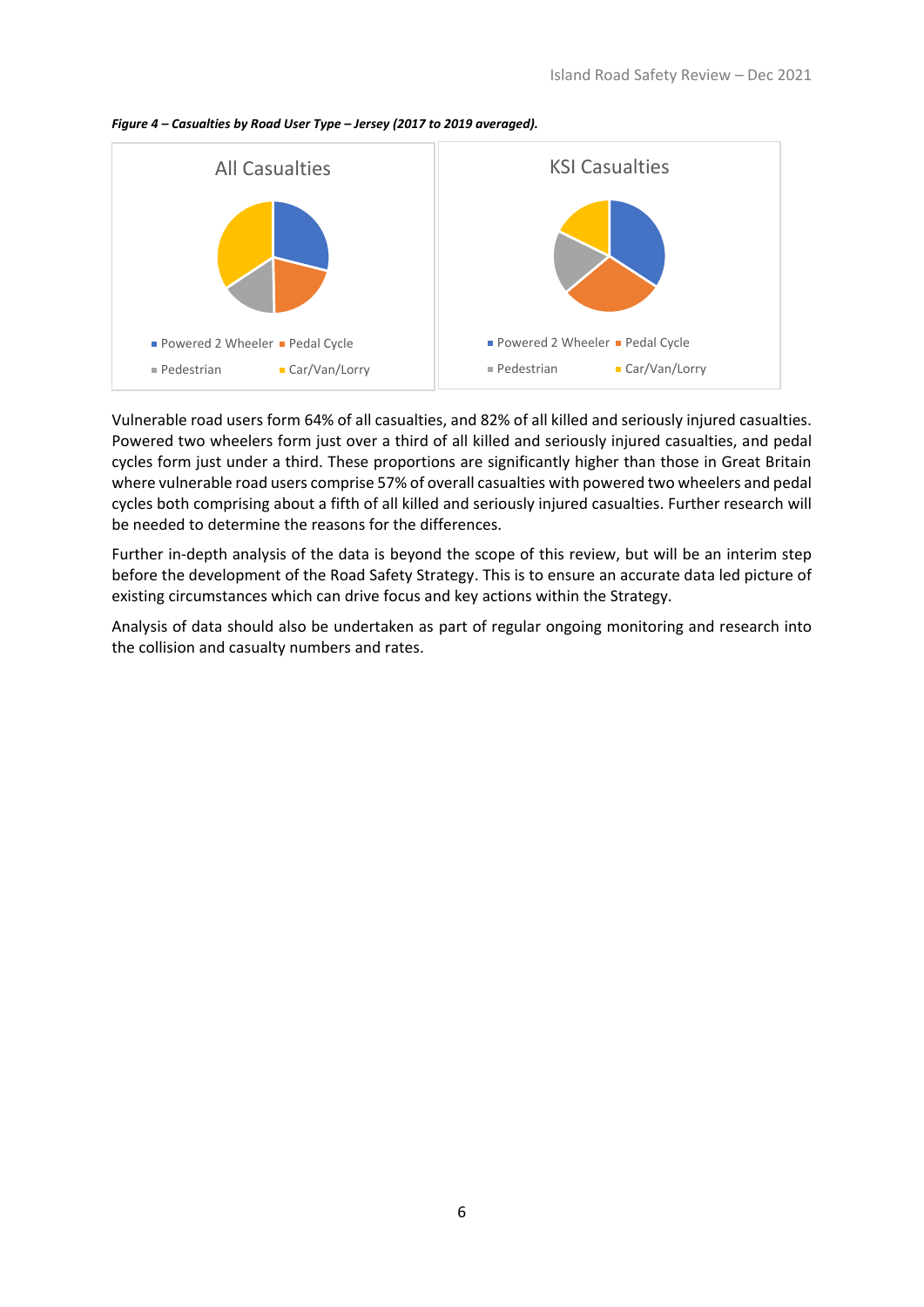## <span id="page-8-0"></span>**3 The Safe System Approach to Road Safety**

The Safe System Approach to Road Safety was developed as a means and approach to achieving Vision Zero.

### <span id="page-8-1"></span>**Vision Zero**

Vision Zero was conceived in Sweden, and [was adopted as a long](https://en.wikipedia.org/wiki/Vision_Zero#cite_note-3) term goal by their parliament in [October 1997. I](https://en.wikipedia.org/wiki/Vision_Zero#cite_note-3)t has been variously adopted in different countries or smaller jurisdictions throughout the World, although its description and application varies significantly.

Vision Zero is a vision in which there is a road network with no fatalities or serious injuries involving road traffic. It is based on an underlying principle that "it can never be ethically acceptable that people are killed or seriously injured when moving within the road network." As an ethics-based approach, Vision Zero functions to guide strategy selection. In most road systems, users bear most responsibility for safety. Vision Zero changes this relationship by emphasizing that responsibility is shared by transportation system designers, maintainers and road users.

One of the arguments of Vision Zero is that no death or serious injury is acceptable, no monetary value should be placed on life and death, and that the practice of determining benefits against cost when considering highway related expenditure should stop.

However, some form of cost benefit analysis, in which a monetary figure is put against the saving of preventing fatal, serious orslight casualties for comparison purposesis a useful tool to enable schemes to be prioritised against actual budget. To be clear the 'cost' of human life or injury used is not the actual cost (no one can measure that), but an estimate of the monetary saving to society. To not use this tool in any assessments or any thinking is concerning. There will always be a budget constraint, and a need to prioritise those schemes with the greatest potential casualty savings per £ spent.

A further argument is that many people's interpretation of Vision Zero recognises that human error is no longer the primary cause of collisions. Rather, the failure of the road system is the cause of many collisions that result in death or serious injury. This can be interpreted to place the onus of responsibility on the highway authority. That the highway authority should be making roads more forgiving is correct. But some interpretations of Vision Zero take an absolute approach to this and accept all responsibility for collisions, including for example those involving unqualified drivers using stolen cars at speed or under the influence of drugs, etc. So, there are strong arguments for aligning with the Dutch approach of saying 'humans are to blame' in many instances, yet the roads should be designed to be 'self-explaining', thus reducing the likelihood of collisions.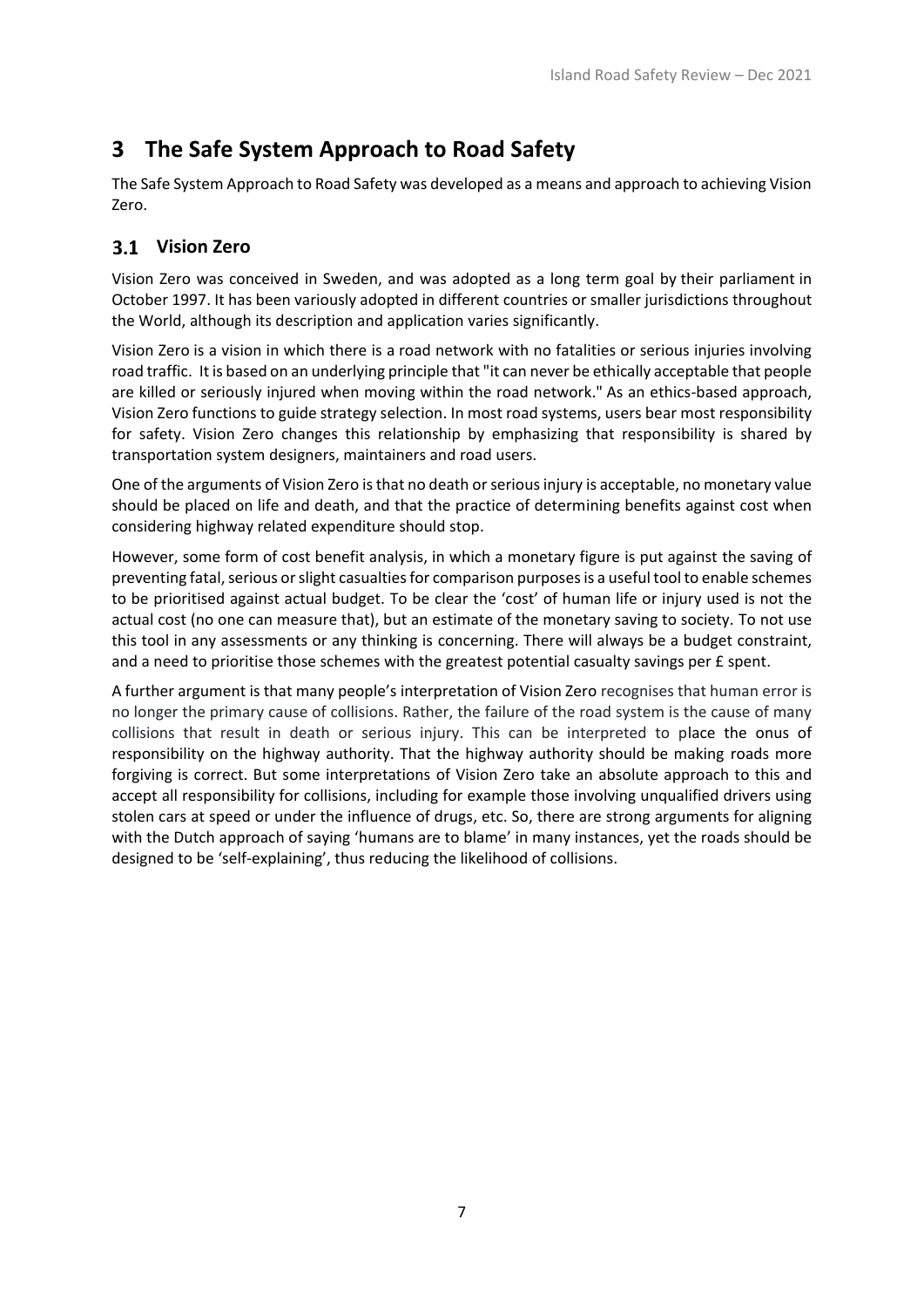#### <span id="page-9-0"></span>**The Safe System Approach to Road Safety**

The Safe System Approach to Road Safety takes a holistic view of the road system, and the interactions between roads, vehicles, speeds and road users. It recognises that people will make mistakes and have collisions, but the system should be forgiving and those collisions should not result in death or serious injury. It is an inclusive approach that caters for all groups using the network, including drivers, motorcyclists, passengers, pedestrians, cyclists, horse riders, and commercial and heavy vehicle drivers.

The Safe System Approach views human life and health as paramount to all else and should be the principal consideration when designing a road system. The key objective for those managing the roads is that when collisions do occur, high severity outcomes such as serious injuries and death should not. Therefore, roads need to be equipped with a 'forgiving' infrastructure that takes into account the vulnerability of human beings.

The Safe System Approach to Road Safety challenges the traditional thinking and understanding of how to address road trauma, looking at how the individual elements of the road system can work together to protect people from being killed or seriously injured. By inference, it is therefore a proactive approach, looking at road safety as part of everyday professional life and putting it at the core of everything we do, rather than reacting to collision and injury events.

The key differences between the traditional and Safe System approaches have been summarised in [Table 5.](#page-9-1)

| Question                                | <b>Traditional Approach</b>                                            | Safe System Approach                                                                                                                                                                                       |
|-----------------------------------------|------------------------------------------------------------------------|------------------------------------------------------------------------------------------------------------------------------------------------------------------------------------------------------------|
| What is the problem?                    | React to collisions                                                    | Prevent collisions from resulting in fatal and serious<br>casualties                                                                                                                                       |
| What is the appropriate<br>goal?        | Reduce the number of fatalities<br>and serious injuries                | Zero fatalities and serious injuries (if fully aligning to<br>Vision Zero).                                                                                                                                |
| What causes the problem?                | Non-compliant road users                                               | People make mistakes and people are physically<br>fragile<br>Varying quality and design of infrastructure and<br>operating speeds provides inconsistent guidance                                           |
| Who is ultimately<br>responsible?       | Individual road users                                                  | Shared responsibility by individuals with system<br>designers and maintainers.                                                                                                                             |
| What is the major planning<br>approach? | Reactive to incidents<br>Incremental approach to<br>reduce the problem | Proactively target and treat risk Systematic approach<br>to build a safe road system                                                                                                                       |
| How does the system<br>work?            | Is composed of isolated<br>interventions                               | Different elements of a Safe System combine to<br>produce a summary effect greater than the sum of<br>the individual treatments-so that if one part of the<br>system fails other parts provide protection. |

<span id="page-9-1"></span>*Table 5 – Traditional Approach to Road Safety vs. Safe System Approach to Road Safety*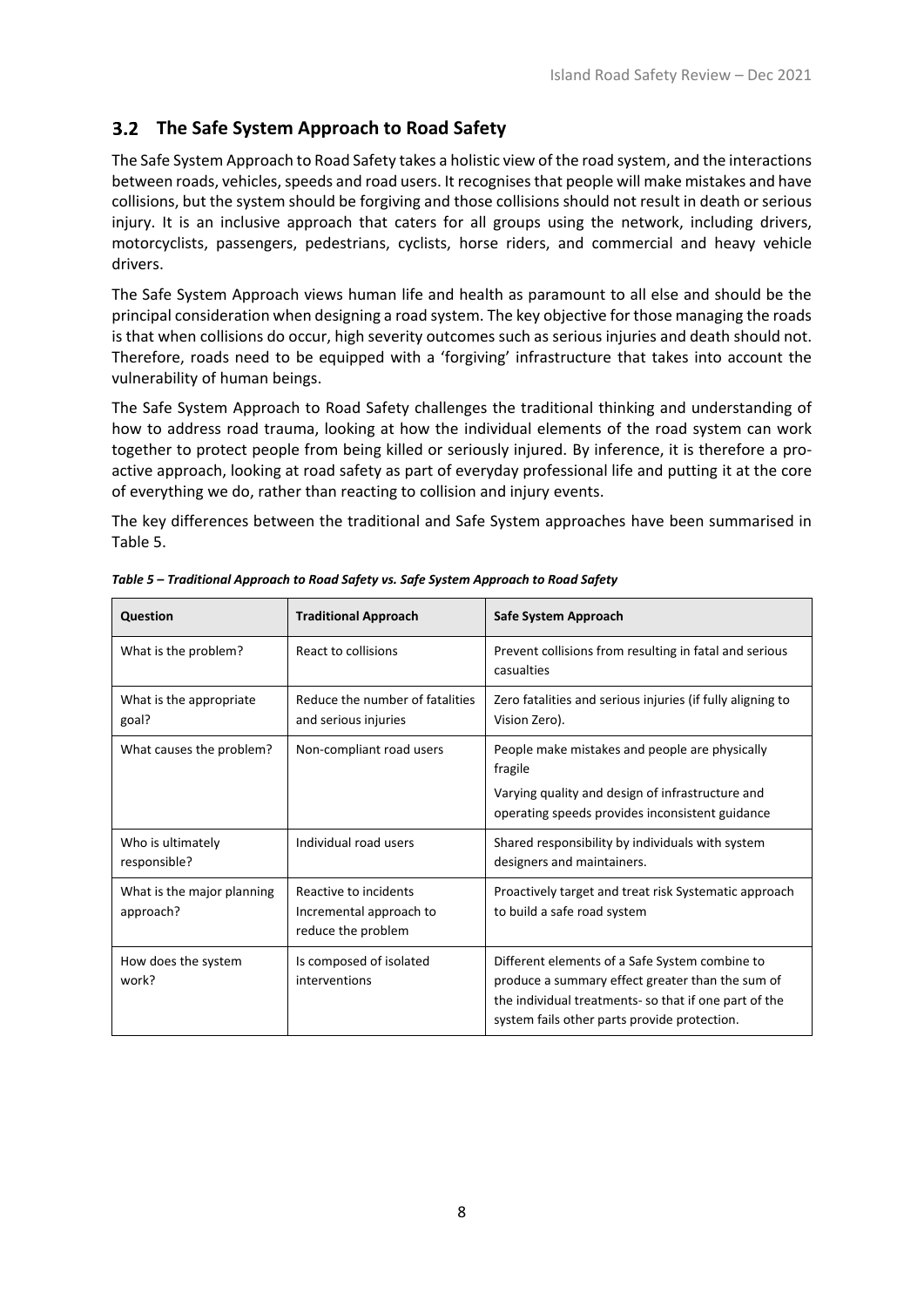#### <span id="page-10-0"></span>**3.2.1 The Principles of the Safe System Approach.**

The Safe System is based on four main principles, each of which is listed and explained below:

#### **People make mistakes**

People make mistakes which can lead to collisions; however, no one should die or be seriously injured on the road as a result of these mistakes. As people are fallible, collisions cannot be eradicated by just improving road user behaviour, so the safe road system must be able to accommodate people making mistakes and be as forgiving as possible.

#### **The human body is vulnerable**

The human body has a limited physical ability to tolerate collision forces – any impact greater than 30km/h increases the risk of dying significantly. Vulnerable road users (who have less collision protection than occupants of motor vehicles, etc.) are particularly at risk of sustaining injury in the event of a collision. So the safe road system must use the human body's tolerance to impact forces as a guiding design tool.

#### **Road safety is a shared responsibility**

Road safety is a shared responsibility amongst everyone, including those that design, build, operate and use the road system. Traditionally, the responsibility for staying safe on the road fell on individual road users. However, under the Safe System Approach, everyone has a part to play in keeping themselves and each other safe.

#### **All parts of the road system must be strengthened in combination**

To help build a safe road system that is forgiving of mistakes, investment needs to be made in the creation of Safe Roads, Safe Speeds, Safe Vehicles, Safe People and Post Collision Response to put layers of protection around people to keep them safe from death and serious injuries on the road.

#### <span id="page-10-1"></span>**3.2.2 The Five Pillars of The Safe System Approach**

There are five essential elements of the Safe System approach, which reflect its holistic view of road safety, as per [Figure 5:](#page-10-2)

#### <span id="page-10-2"></span>*Figure 5 – The Safe System Approach to Road Safety – Tranches and Actions*

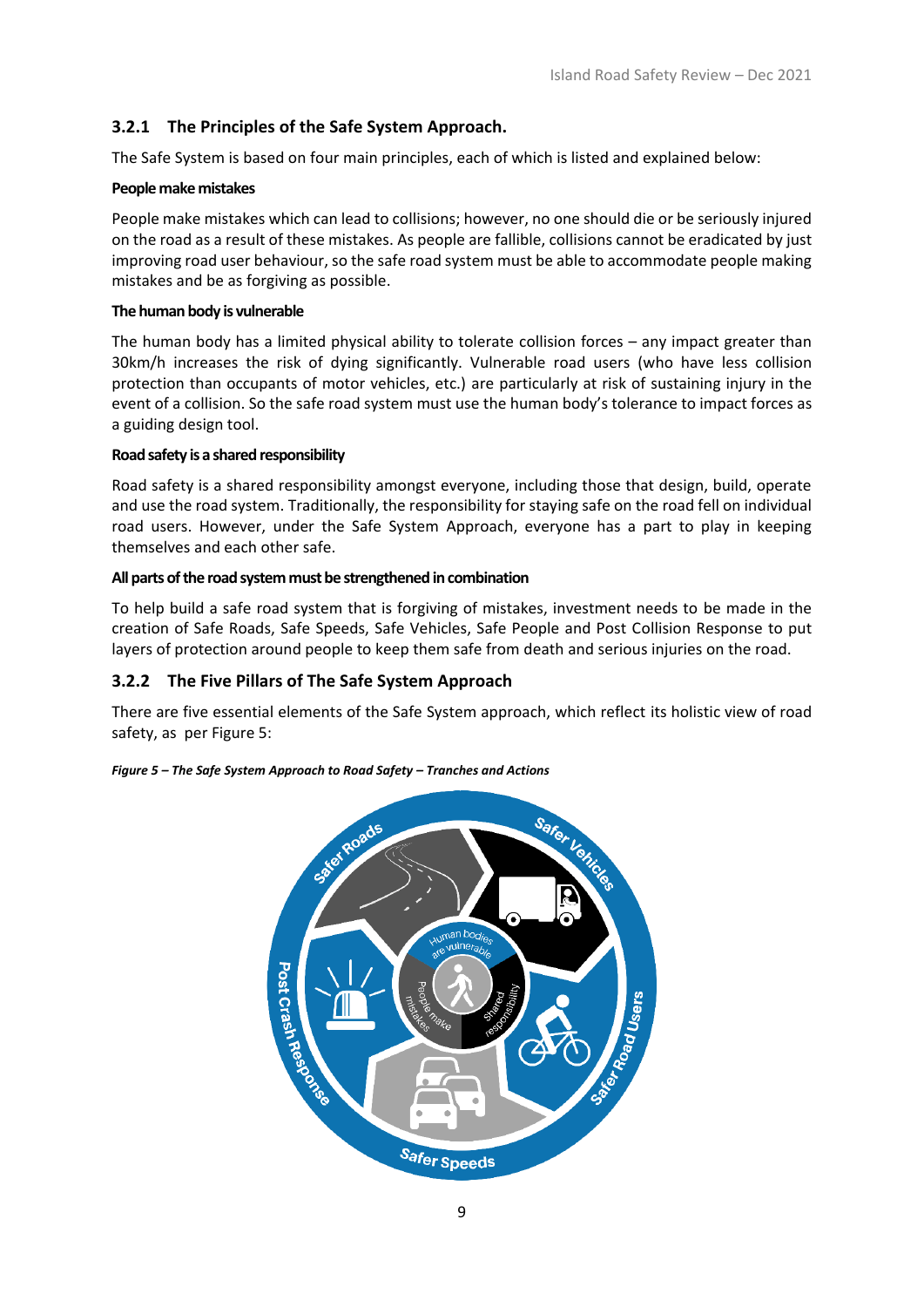#### **Safe Roads and Roadsides**

Roads are designed to reduce the risk of collisions occurring and the severity of injury, should a collision occur. One way in which this can be achieved is to segregate different kinds of road users and to segregate traffic moving in different directions or at a different speed. Alternatively, a road can be made more 'forgiving', with wider verges, greater visibility and/or clearer signing and lining. If this is not possible, a speed limit to protect the most vulnerable road users can be implemented.

#### **Safe Speeds**

Speed limits are based on aiding collision avoidance and reducing the speed at which impacts occur, to ensure that the body's limit for physical trauma is not reached. The Safe System aims to establish appropriate speed limits according to the features of the road, the function it serves and the physical tolerance of road users present. The setting of speed limits should also be determined by the protective quality of the road sections and vehicles in use rather than the behaviour of road users. The Safe System also works to enforce existing speed limits and to educate road users to ensure that they comply with speed limits.

#### **Safe Vehicles**

Vehicles are designed and regulated to minimise the occurrence and consequences of collisions. Making vehicles safer can involve installing 'active' safety measures, which can prevent collisions occurring, such as autonomous emergency braking or 'passive' safety measures, which protect occupants if a collision does occur, such as seatbelts and airbags. It is also vital to ensure that vehicles are roadworthy, that is, regulated to the highest standards. Increasingly, roads and vehicles will be managed within an intelligent transport system relying on ever more autonomous vehicles and smart infrastructure. As safety becomes hardwired into vehicle technology and road design, there is potential to further reduce casualties and deaths.

#### **Safe RoadUse**

Both those who design or manage roads and those who use them are recognised as being responsible for eradicating serious injuries and fatalities. Road users are expected to use the roads safely and comply with the rules, adapting to the conditions of the road (travelling at an appropriate speed) and not undertaking known risky behaviours (e.g. use of mobile phones, etc.). Education interventions are therefore important, to ensure that road users are risk aware and act appropriately to keep themselves safe on the road. Enforcement can aid compliance, but new countermeasures to extreme road user behaviour, such as excessive speeding, etc. may be needed to influence behaviour.

Measures to encourage more sustainable travel to reduce traffic, by motivating people to use active travel modes such as walking, cycling or use public transport are also relevant.

#### **Post-Collision Response**

Under the Safe System Approach, it is vital to work with the emergency services and the Health System to ensure that road collisions are effectively responded to and investigated. Health outcomes for victims of collisions rely on the ability of the emergency medical care system to quickly locate and provide emergency first responder care to stabilise the victim and transport them to hospital for appropriate care and treatment.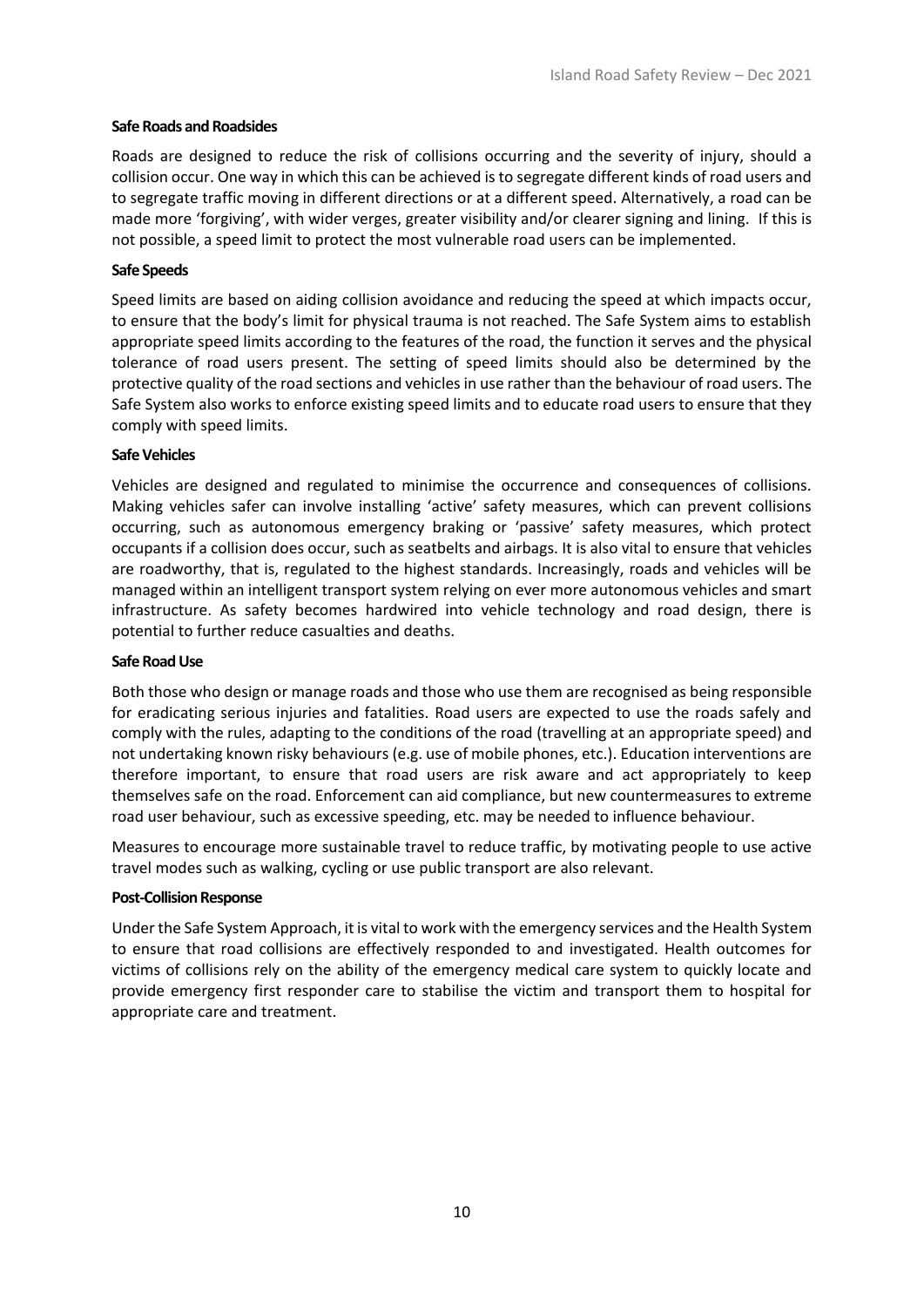### <span id="page-12-0"></span>**Vision Zero and The Safe System in Practice**

Some Countries and practitioners appear to confuse Vision Zero and the Safe System Approach. Vision Zero is the ultimate target, the Safe System Approach is the methodology utilised to get there.

Some countries and highway authorities have adopted variations to Vision Zero, perhaps recognising it as an ultimate aspiration, in a world where a few more factors have to change before it becomes a definitive target with a timescale. Variations include 'Towards Vision Zero', and 'Road to Vision Zero'.

Some proponents and some documentation on the subject, portray the Safe System Approach as moving all responsibility from the road user to the highway authority. This is not the case. Whilst the highway authority has a responsibility to provide forgiving roads, the road user has a responsibility to use them appropriately. This being so death and serious injury should be avoided, but reckless and deliberately risk taking behaviour resulting in injury should not become the responsibility of the highway authority.

Not all countries apply all aspects of the Safe System Approach to Road Safety. It has been noted that the more developed countries have been making outstanding progress in reducing traffic deaths while less developed nations tend to see an increase in traffic fatalities due to increased motorization, older cars and less sophisticated technology.

#### **Sweden**

In Sweden, the birthplace of Vision Zero and the Safe System Approach, the original target set in 1997 was to achieve zero fatalities by 2020. Ten years later this was no longer seen as achievable and was revised to a target of a 50% reduction in fatalities by 2020, with the ultimate target of zero fatalities reset to 2050. Sweden has made extremely good progress, both in the reductions in fatalities and reductions in overall injuries on their roads, with fatalities numbering 221 in 2019, a 63% reduction since 2000. However, in recent years there has been a levelling of the reduction in overall injuries, with levels being similar to 2014. Fatalities have also largely levelled off from 2013, but in 2019 there was a further overall reduction. Nevertheless, there are concerns in Sweden that progress has stalled.

#### **Netherlands**

In the Netherlands, another forerunner in applying the Safe System Approach, the sustainable safety approach differs from Vision Zero in that it acknowledges that in the majority of collisions humans are to blame, and that roads should be designed to be "self-explaining" thus reducing the likelihood of collisions. Self-explaining roads are easy to use and navigate, it being self-evident to road users where they should be and how they should behave. More recently the Dutch have introduced the idea that roads should also be "forgiving", i.e. designed to lessen the outcome of a traffic collision when the inevitable does occur, principles which are at the core of both the Dutch and Swedish policies. The Netherlands has also seen previous strong progress against casualty reduction targets stall in recent years.

#### **Europe**

The European Commission has adopted Vision Zero, but in its Road Safety Policy Framework for 2021 to 2030, acknowledges that the mindset of Vision Zero has not yet taken hold as much as it should. The framework also sets out its decision to base the framework on the Safe System Approach (for the first time). The Framework sets out some varied key performance indicators around the five pillars of the Safe System Approach, and also acknowledges that urgent Europe wide action is needed to succeed to meet their target of no deaths and serious injuries on European roads by 2050.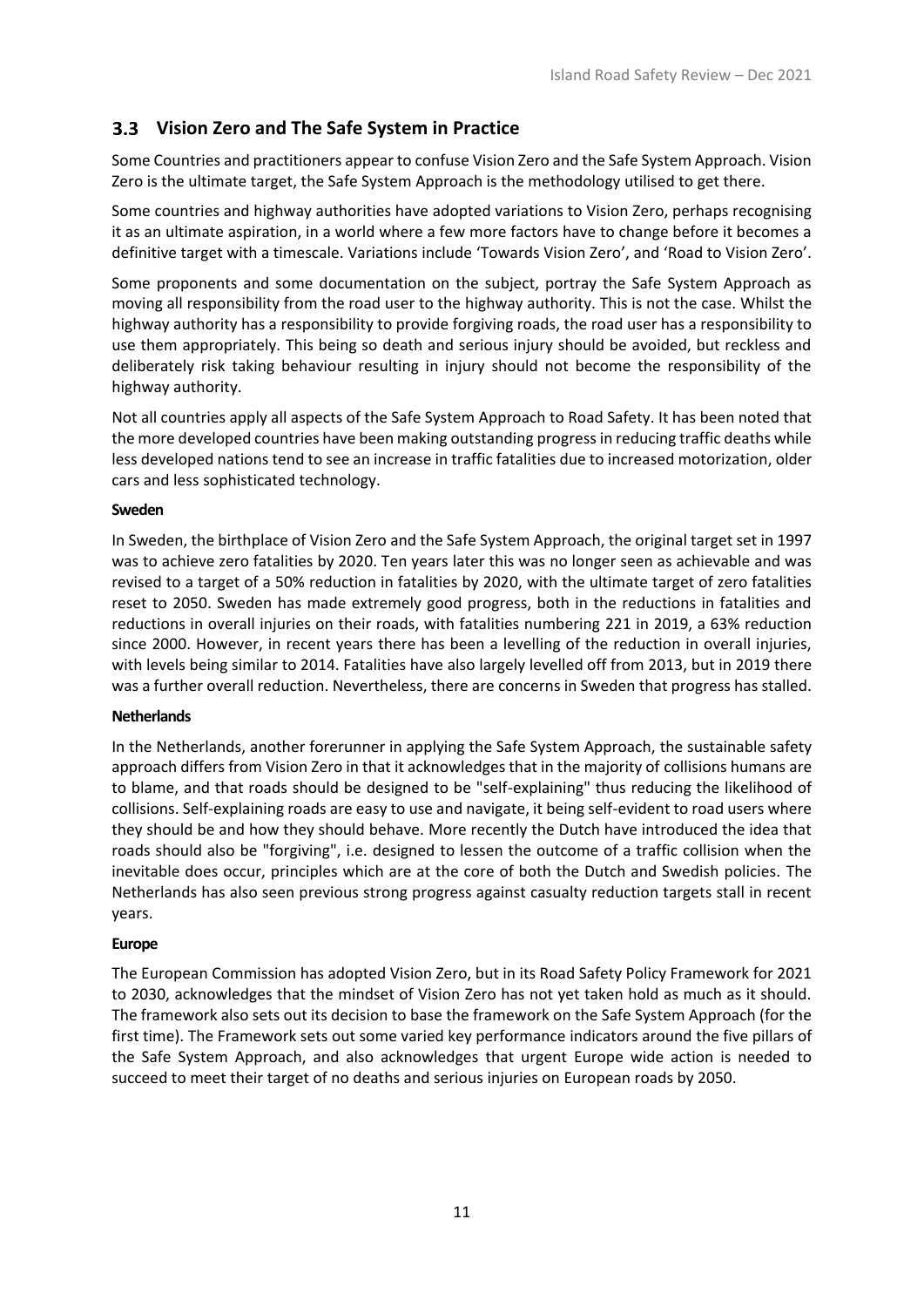#### **New Zealand**

The New Zealand Transport Authority has adopted the Safe System Approach to Road Safety, and the 'Road to Zero' which acknowledges an ultimate aim of no fatal or serious injuries on New Zealand's roads, but with no timescale attached. A stringent target of a 40% reduction in fatal and serious injuries by 2030 has been set. Some individual authorities in New Zealand have gone further. Auckland aims to achieve Vision Zero by 2050.

#### **United Kingdom**

Whilst some countries apply and embrace the Vision Zero philosophy and ultimate goal, others do not but do embrace the Safe System Approach (and vice versa). The United Kingdom's Department for Transport (DfT) acknowledges the Safe System Approach, attributes actions to four of the five pillars of the approach, yet does not embrace Vision Zero or fully align itself to the approach.

However, Scotland, with devolved powers for many aspects of road traffic, including road safety, embeds the Safe System Approach to Road Safety delivery in its framework for road safety, and embraces Vision Zero as an ultimate aspiration, albeit further back in its document and without a set date for achieving it. At the forefront are further sets of ambitious interim casualty reduction targets and these highlight and form the focal point of their strategy. It should be remembered that Scotland has had more than one set of pre-Vision Zero casualty targets, met them, and then moved towards further stringent targets, but still do not set a date for Vision Zero.

In London the Mayor's Transport Strategy published in 2018 adopted Vision Zero and achieving the goal of no fatal or serious injuries by 2041, which is an earlier timescale than Sweden, whom it could be argued are further along the journey to Vision Zero than anywhere else.

#### <span id="page-13-0"></span>**Casualty Reduction Targets**

Most western countries, prior to adoption of Vision Zero and the Safe System Approach had concerted, data led casualty reduction targets. The United Kingdom had the 'Accident Reduction 2000 and 2010' initiatives as pre-cursors, with both ten year targets resulting in significant casualty reduction by directing road safety resources towards issues identified in the data (rather than perceived problems).

In its purest form, Vision Zero does not set collision or casualty reduction targets (aside from the ultimate goal of zero), yet many proponents of its use, and many jurisdictions continue to set casualty reduction targets (and focus resources towards these targets), either as their set goals or as interim goals towards Vision Zero.

Purists argue that with Vision Zero, there is only one ultimate target, zero fatal and serious casualties, and that the focus should be on adherence to the five pillars of the Safe System Approach, rather than the numbers of casualties. Nevertheless, many of the organisations that have adopted Vision Zero, and/or the Safe System Approach have seen the value of casualty reduction targets either as an interim milestone, or in some cases, as a target with no further timescale towards an ultimate vision of zero.

Targets have been a key success and motivator to individual highway authorities and countries and are regarded by road safety practitioners as one of the key aspects that contributed towards a reduction in road casualty levels. This is because they measure success, give a common goal for all to aim for, act as an incentive, and force rethinking and realignment of strategies and policies when the desired level and direction of progress has not been reached. Targets can be overall (all casualties), or can be for specific severities (e.g. KSI's), or can be for specific road user groups, (e.g. vulnerable road users).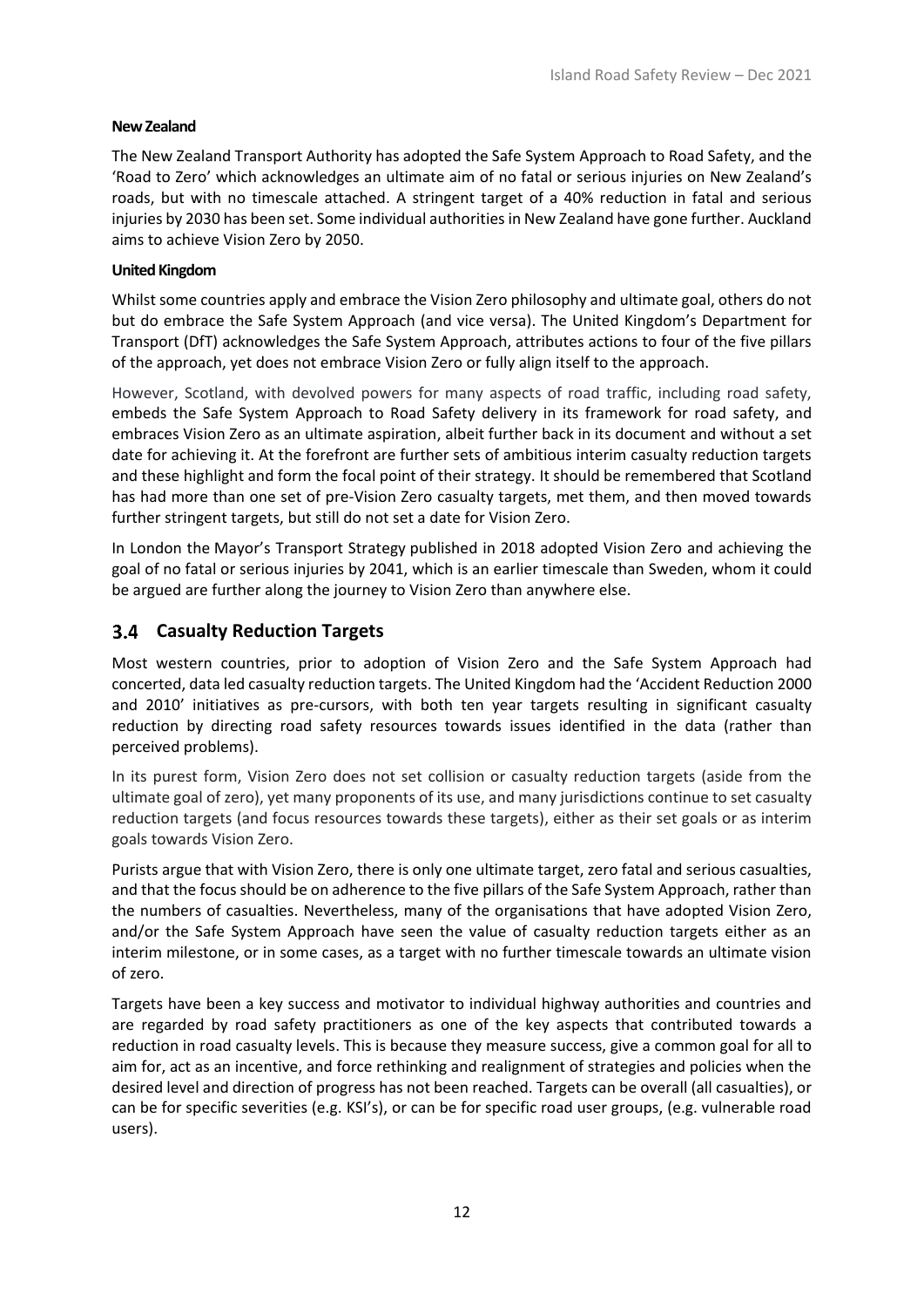Currently worldwide there are casualty reduction targets set by the United Nations, the World Health Organisation, European wide targets set by the European Commission, and there are targets set by individual Countries, including Sweden.

The UK is one of the few nations whose DfT has not set targets. This is despite their own previous success with them, their own Parliamentary Committee for Transport Safety advocating them, and as previously mentioned one constituent Country, Scotland putting in their own stringent targets for the foreseeable future. National targets were abolished in 2011, funding was hit hard, and the previous prolonged and significant reduction in road traffic casualty levels noticeably trailed off soon afterwards.

#### <span id="page-14-0"></span>**Safety Performance Indicators**

A Safety Performance Indicator (SPI) is a data-based parameter, used for monitoring and assessing safety performance.

SPI can be highly effective in determining road safety policies and interventions. They constitute an essential tool for diagnosing problematic areas, for understanding the processes leading to road collisions, and for helping stakeholders to understand how they can contribute to improved road safety.

An example of a SPI would be the percentage of vehicle-kilometres driven by passenger cars of the highest European vehicle safety rating. This figure would give an indication of the general standard of vehicle using the road and enables comparison, for example, with the percentages considered necessary for a significant change in casualty numbers and/or severity.

It is important to note that SPI do not need to focus on the numbers of people killed and seriously injured (like casualty reduction targets). In the example above as the percentage of high standard vehicles increases, the indicator is the proportion of people using such cars not the number or proportion of casualties within them.

Casualty reduction targets and SPI complement each other. The latter in some ways are more indicative of a pure Safe System Approach, especially if they are carefully selected to cover each of the five pillars of The Safe System.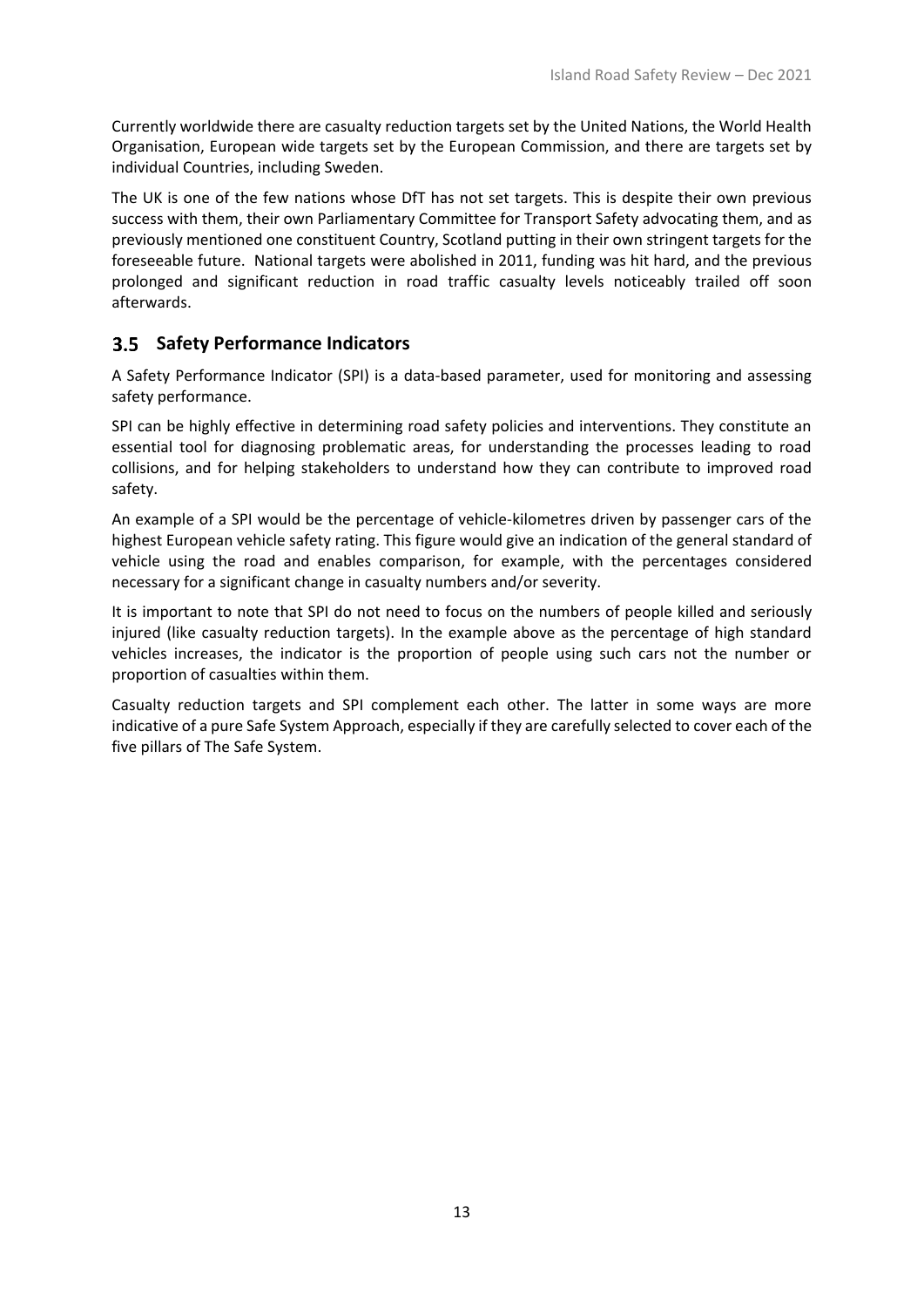## <span id="page-15-0"></span>**4 The Current Situation on Jersey**

To determine where Jersey currently sits in terms of delivering a road safety function and services the following actions have been taken:

- An examination of historic collision and casualty data. Also demographic and geographical data.
- A review of Jersey's specific context that may influence any future approach to road safety and casualty reduction on the Island.
- Discussions with those involved in road safety in Jersey and potential stakeholders in any new road safety approach.
- An examination of current legislation, policies and practices.

This section summarises the findings.

#### <span id="page-15-1"></span>**4.1 Jersey Factors**

#### **Challenges**

Each jurisdiction needs to adapt their approach to the Safe System Approach to make it work best for them. Before Jersey can decide if it wishes to introduce the Safe System Approach, some consideration needs to be given to those factors, and specific island features particular to Jersey, (or at least factors that will raise challenges).

As previously seen, Jersey has a slightly higher casualty rate per 100,000 population when compared to Great Britain (and also when compared to much of mainland Europe). However, that rate is now closer to that of Great Britain than previously, and also on a par with other British Islands. Whilst further research is needed as to exactly why rates are higher than the British mainland, one clear factor is the standard of roads. Many rural roads in mainland Britain and Europe are built of a width and design standard to carry large volumes of traffic whereas the Island's roads cater for lower volumes in a rural setting, with many physical constraints (narrow widths, stone walls, buildings) preventing improvement and upgrading. These present significant challenges for any improvements, or for redesigning them to reduce the risk of collisions or serious injury.

One of the biggest challenges Jersey faces is the very high proportion of collisions involving vulnerable road users. The Safe System Approach to Road Safety puts people first, and whilst further research is necessary as to who, where and why vulnerable road users are in collisions, the Safe System Approach in Jersey may need to find some radical solutions to overcome the problem including the reallocation of road space. Jersey needs to undertake research into this issue as a priority.

The highway layout in Jersey is almost exclusively one of single carriageway roads, many of which in rural areas are narrow, and without footpaths. Only 30% of Government roads have footpaths, and this presents serious obstacles to walking on an island where so many journeys would otherwise be achievable on foot. Some urban roads are narrow for the purpose they exist for, and many of the footpaths on urban roads are also narrow, a further impediment to encouraging walking journeys. A combination of narrow roads and footpaths precludes many attempts to introduce segregated cycle provision on the highway. The majority of the narrow roads and footpaths are bounded by (very often high sided) private land which prevents widening as a means of enhancing provision without great cost. However, some mitigation has been provided by the introduction of Green Lanes, and some segregated cycle lanes in some areas.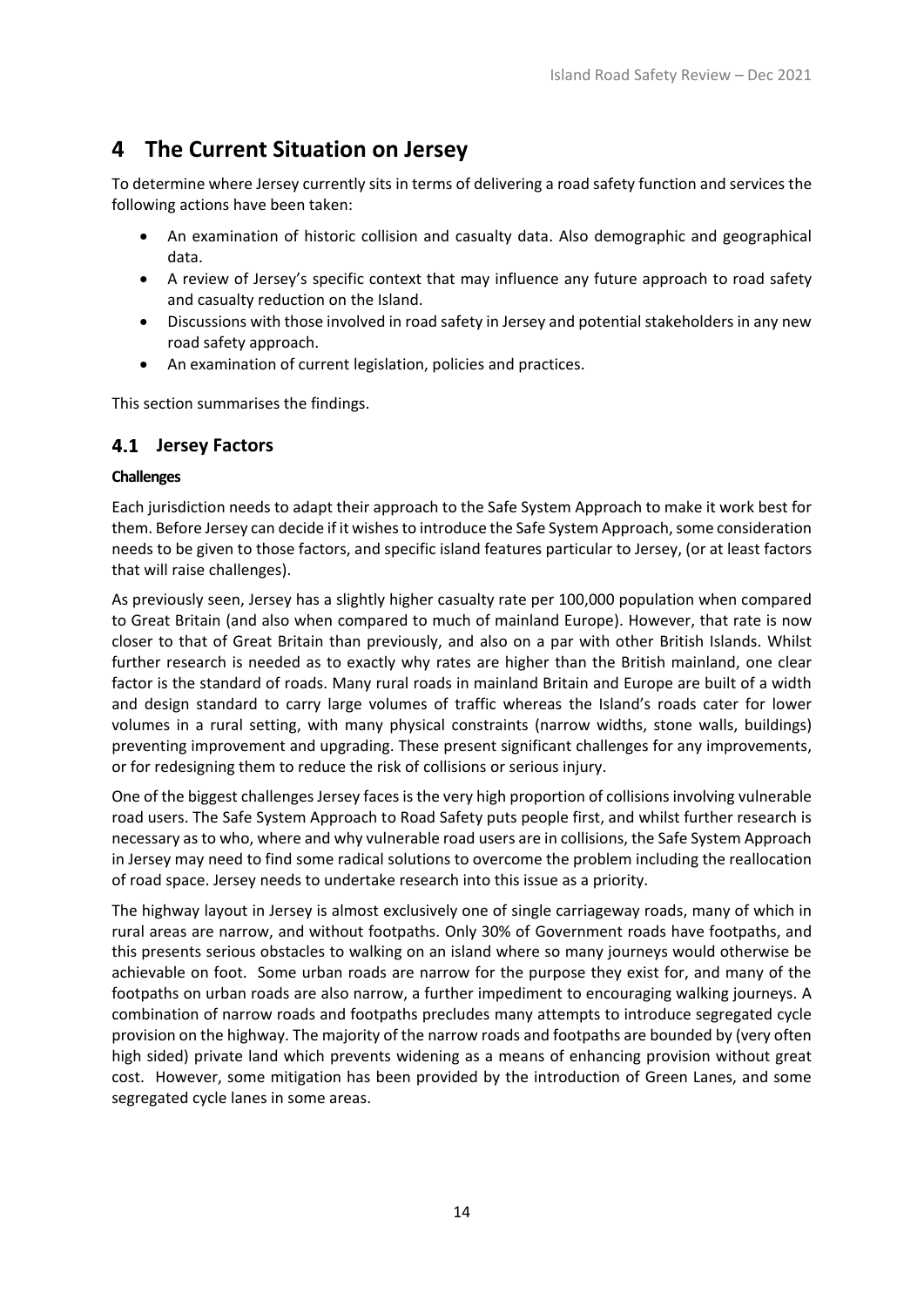#### **Positive Aspects**

As well as the above obstacles and challenges Jersey has factors in its favour when considering the way forward on road safety.

The national speed limit of 40mph, and the increased utilisation of 20mph speed limits are a good starting point for speed reduction. These are already in keeping with the philosophy of the Safe System Approach in governing speeds in accordance with the nature of the roads (rather than established and historical vehicle speeds). However, these can only succeed if the lower limits are suitably selected (so as to appear reasonable), and all limits are enforced.

The introduction of Green Lanes, the utilisation of old railway tracks and the continued development of off-road segregated cycle and walking tracks already contribute to casualty reduction and represent good practice, and appropriate investment, especially if applying the Safe System Approach.

Applying change in an environment not bounded by adjacent physical land areas, police forces, health authorities and governance all aid a uniform approach to Road Safety.

There is a strong interest amongst the public and politicians in road safety and an apparent appetite for further improvement. Moreover, there is a noticeable element of courtesy between road users, especially towards pedestrians.

Lastly but perhaps most significantly there is the opportunity to learn from those countries further ahead on the journey of adopting the Safe System Approach to Road Safety, and the chance to accelerate progress as a result.

#### <span id="page-16-0"></span>**Key Stakeholder Engagement**

Many people have an interest in road safety either as professionals, politicians, or members of the public. However, the review's initial focus was the key stakeholders currently (or who have very recently been) involved in road safety on the Island. Also to an extent those who could potentially become directly involved under any new approach. These were:

- Jersey Police Authority
- States of Jersey Police
- Road Safety Officer (Retired)
- Parish Comité des Chefs de Police
- IHE Transport Section
- Driver and Vehicle Standards
- Road Safety Panel (Chair)
- Fire & Ambulance Services
- CYPES Schools

Development of a full road safety strategy will require a more in depth engagement with these stakeholders, along with a wider engagement with other Government functions such as HCS, the Judicial Greffe, Probation Service, etc.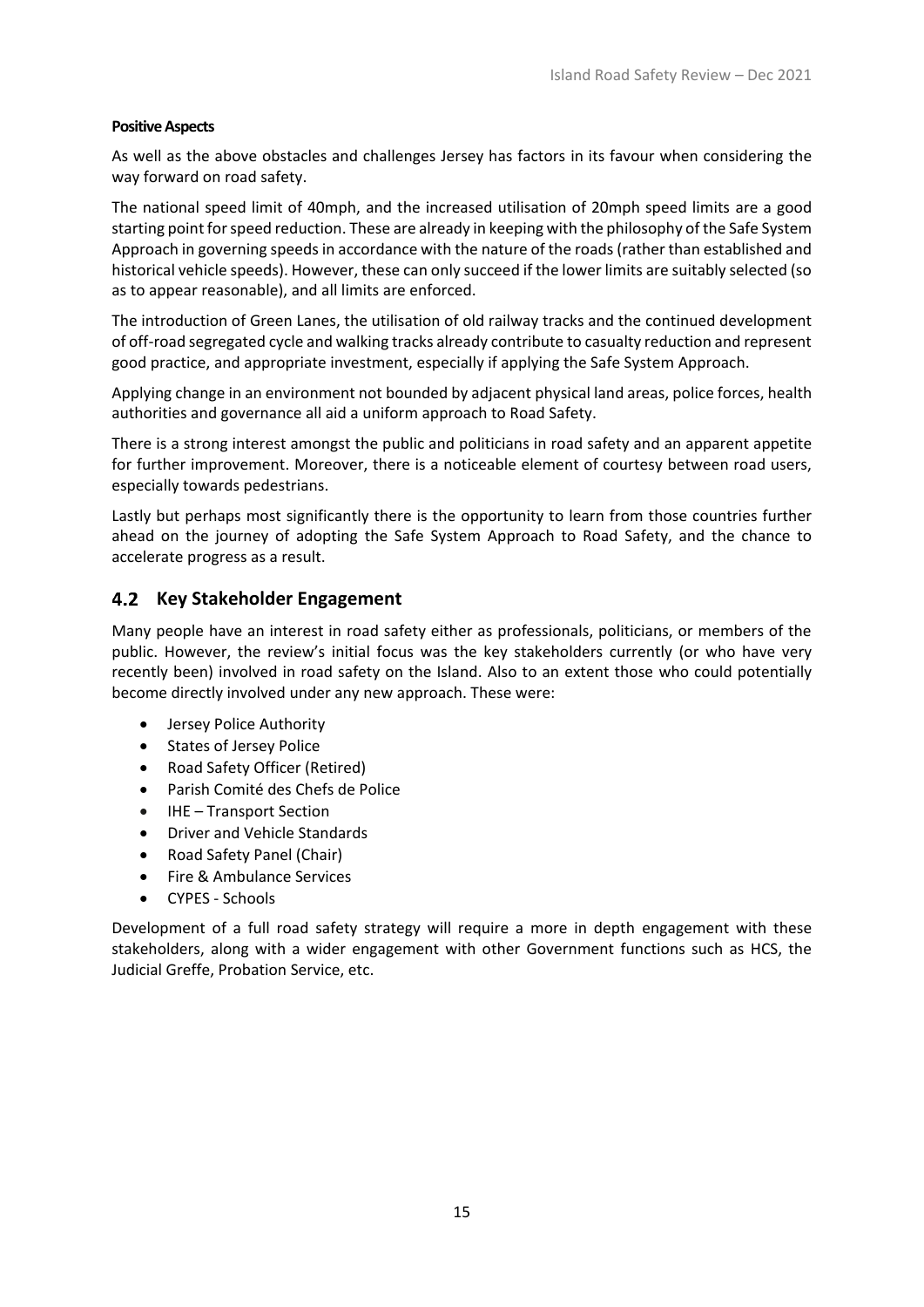#### <span id="page-17-0"></span>**Engagement Summary**

#### **Jersey Police Authority**

The Jersey Police Authority (JPA) is an independent body established under law to ensure that the States of Jersey Police Force are an efficient and effective police force that delivers the key aims and objectives set by the Minister, and acts in accordance with any management policies set by the Minister of Home Affairs. They are also responsible for seeking, from the Minister, any additional resources required to enable the States of Jersey Police to deliver its key aims and objectives.

The JPA acknowledge that whilst casualty reduction was not within the present strategic policing priorities, it is a priority and should be included in future. In addition, in view of the States Proposition that prompted this review, there should be reference to and direction for road safety within the next Government Plan.

The JPA acknowledge and support the concept of road safety becoming a cross government function and beyond, and the need to recruit for a co-ordinator role that oversees collaborative Government and Parish working.

The JPA also recognise the need to see more robust data collected at road traffic collisions (that resulted in injury), and the reasons why, and that the States Police support this move.

#### **States Police**

Many aspects of road traffic law enforcement are undertaken by the States of Jersey Police.

States Police attend, and where necessary investigate 95% or more of all road traffic collisions involving injury on the Island, the Parish Police the remainder. The data from those collisions is processed using the iLog incident reporting system (which is used for recording all Police incidents), and then Masterfile.

The Police do not complete the 'Stats19' form used as the standard injury collision reporting form in the United Kingdom, but have their own less detailed form that collects less information. However, the States Police support the principal of and reasons for using the more extensive Stats 19 form, namely more extensive and comprehensive data, that will enable more detailed and accurate analysis of collision and casualty patterns.

#### **Road Safety Officer (Retired)**

The road safety education, training and publicity function historically rested with the Police. This is slightly unusual in that in the vast majority of cases in the United Kingdom the function sits within the highway department of the local authority, given the close relationship between education, training and publicity, and road safety engineering.

At present there is no Road Safety Officer, the previous postholder retired in 2021. As well as undertaking the many and varied educational campaigns and training, they chaired the Island's Road Safety Panel, acted as an interface with the public, and set up and maintained the 'Jersey Roads Safety' website. Since retirement, the function has been under the management of the Inspector for Roads Policing. Elements of the function in the form of Bikeability cycle training have been passed on to Jersey Sport an arms-length organisation supported by the Government of Jersey. School Crossing patrols, normally another Road Safety Officer function, currently sit within individual schools which is unusual.

There are strong indications from the data in this report that cycling and motorcycle education initiatives in Schools undertaken by the last Road Safety Officer contributed to the reductions in casualty levels in those road user groups in 2019.

The extent of road safety education training and publicity duties warrant a full time Road Safety Officer and road safety budget.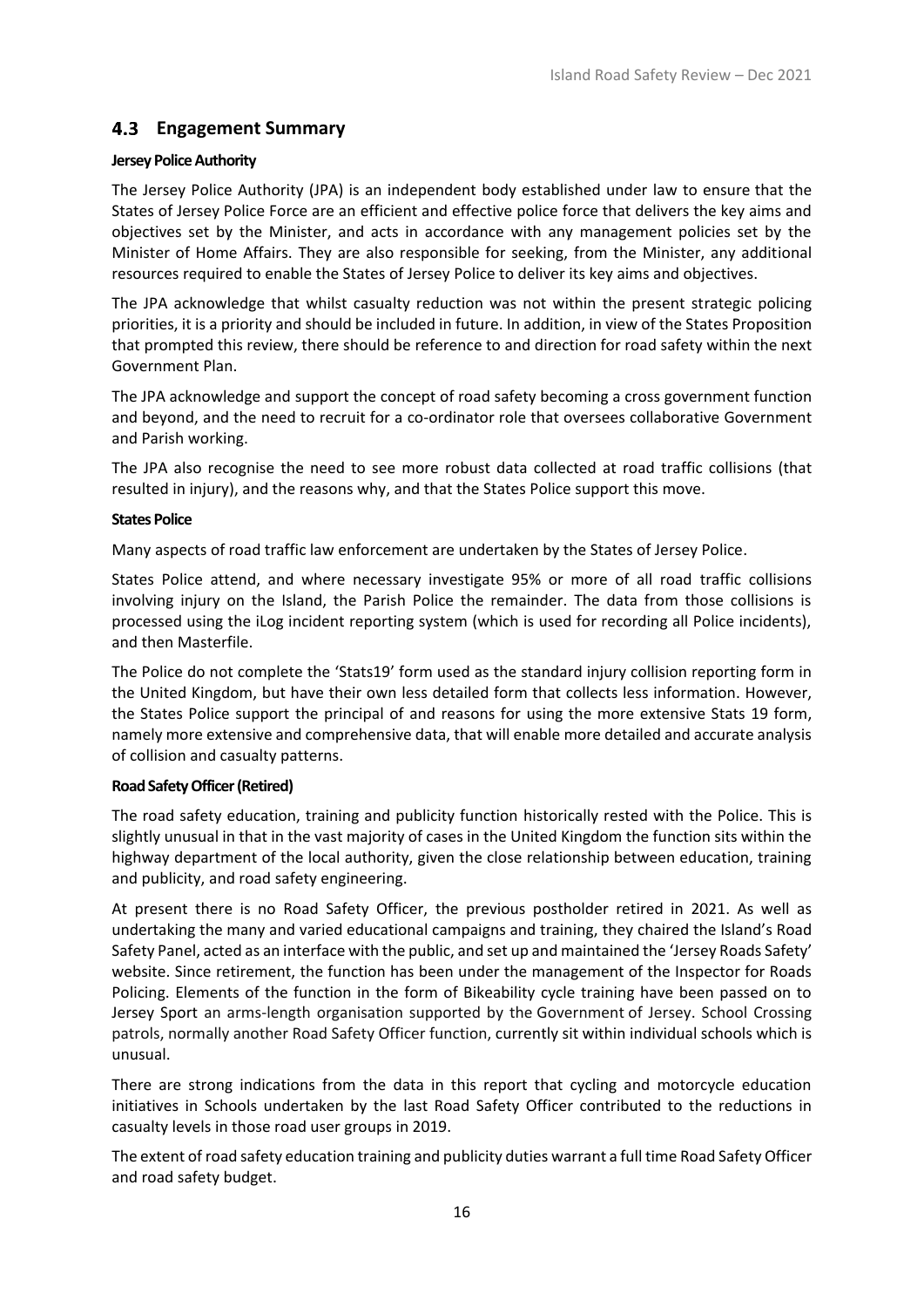#### **Parish Chefs de Police**

The Chefs de Police works with the Connétable to identify and deliver policing priorities for each individual parish. The Comité des Chefs de Police nevertheless work to provide a co-ordinated approach when relevant.

The Comité des Chefs de Police collectively raised a number of concerns from a local Policing perspective, for example, speeding, and the possibility of introducing speed cameras were cited. Concerns were raised as to the behaviour of some cyclists, and the emergence of e-scooters and the behaviour of riders. The lack of collision data for cycling collisions in non-highway situations was also cited.

The Chefs de Police felt there were many practical difficulties in introducing a forgiving road environment that reduced the effects of collisions, given the general nature of Jerseys roads and the practical site constraints of them.

#### **IHE – Transport Section**

The highway authority function for government roads sits within IHE's Transport Section.

Legally, within Jersey's existing road legislation there is no duty of care with regards to road safety. Nevertheless, officers have aligned themselves to the good practice, standards, advice and methodology followed by their United Kingdom counterparts and therefore undertake their duties in a very similar manner, with the same objectives in mind.

There is a traffic engineer post which embraces collision cluster site investigation, road safety audit, management and analysis of Island wide collision and casualty data. This role also supports other engineers in the Section on road safety issues. Collision cluster site identification and investigation is undertaken, and a road safety audit policy was developed in 2015 and updated in 2021. Road safety audits are undertaken for all significant permanent or long term interventions on the highway. Headline annual collision and casualty numbers and trends have been published, and whilst there has been some in depth analysis of overall collision patterns and trends it has not formed part of any standalone documents, and has only been published as part of the 2017 to 2019 Road Safety Action Plan.

There is a collision database within the IHE Transport Section. It is not an 'off the shelf' database such as KeyACCIDENT, iMaap or AccsMap, but was produced from scratch by existing IHE staff members and has been refined in recent years, thus providing more and more accurate and 'cleansed' data. It is detailed and thorough in the extent and format to which it provides the information that road safety practitioners need to be data led and can be regarded as a very successful innovation. However, it is restricted by the extent of data collated by the Police, and the inability when compared to 'off the shelf' databases to undertake complex enquiries quickly. It is also only updated when batches of data are received from the Police, rather than on a regular basis, which can lead to lengthy intervals between collisions occurring, and the data being there for road safety practitioners. This is a disadvantage as quality and timely data is crucial to determining the magnitude of the road safety problem and setting casualty reduction targets.

There are some early indications that the more data led approach to problem identification and solutions undertaken by IHE has contributed to casualty reduction in recent years.

There has not to date been a Road Safety Strategy for the Island or any Annual Road Safety Plans. However, a brief Road Safety Action Plan for the period 2017 to 2019 was produced in 2017 which set out the principal practices taking place at that time or proposed for the period up to the end of 2019. It also set out a number of key actions, not all of which were achieved.

Whilst there is a policy and framework regarding speed limits, there is no overall speed management strategy which should be provided in conjunction with the Police, and should cover the criteria for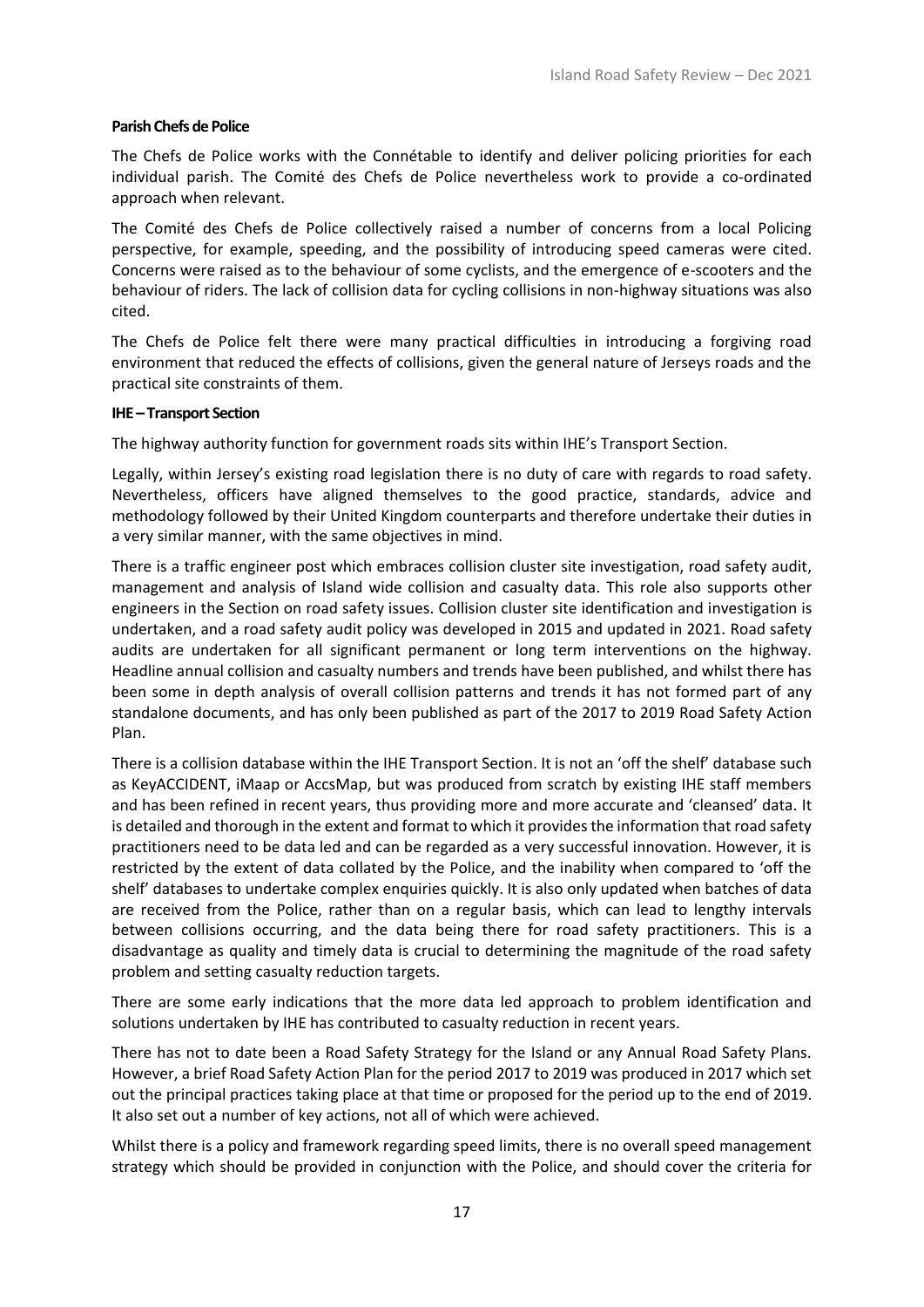speed limits, traffic calming, and an approach to speed limit enforcement. Whilst there is an Active Travel Strategy, there should be separate but linked strategies for walking and cycling, drawing on best practice and guidance. A policy is also required for pedestrian crossing provision with associated criteria.

The highway maintenance, general traffic engineering and active travel functions undertaken by the Transport Section also hold road safety elements; part of the work of the Road Safety Strategy will be to co-ordinate and integrate these and establish how they can further contribute towards casualty reduction.

#### **Driver and Vehicle Standards**

The Driver and Vehicle Standards Department is responsible for ensuring driving competency and vehicle roadworthiness on Island in line with international standards. Their functions include both driver and vehicle testing.

The office has aligned itself to many UK and EU practices and standards in vehicle testing with a view to achieving very close alignment by early 2024. One important aspect of this will be the introduction of periodic roadworthiness inspections for all motor vehicles over a certain age, which is an extension of the existing requirements put in place for heavy goods vehicles. With safer vehicles being one of the five pillars of the Safe System Approach, this initiative will tie in seamlessly with any new direction. The role of DVS will become more pronounced given their involvement with both safer vehicles and safer drivers, two of the Safe System pillars. They will be lodging a new vehicle operating license law for consideration by the States Assembly, with the purpose of ensuring a level playing field of uniform minimum standards of fleet management across the Island. Going forward they will play an even more fundamental role in raising awareness of vehicle compliance across the Island.

The DVS also participate in road safety education in schools in line with the 1968 Vienna Convention for Road Traffic, as well the regular training of States of Jersey Police officers and members of the Honorary Police in vehicle and road safety matters.

The DVS have welcomed the Road Safety Review as an opportunity to co-ordinate and introduce legislation, policies and practices with a significant and measurable road safety benefit. They are comfortable with a cross Government co-ordinated approach, and welcome increased involvement as a key stakeholder.

#### **Road Safety Panel**

The road safety panel is a voluntary body comprising of representatives from the motor trade, cycling groups, bus operator, motorsport, motorcycling groups, the Police and highways staff from IHE's Transport Section. It meets quarterly and contributes to some official decisions and thinking. Whilst having no official function and being comprised of mainly non- professionals, it is seen as a valuable and influencing body, and a conduit to Government from the public, advocacy groups and businesses, etc. The future role of the panel has been the subject of some debate with views ranging from incorporating it within a new road safety structure, to it sitting alongside it with a link to external bodies. All parties interviewed saw the Road Safety Panel as remaining relevant to the future of road safety on island.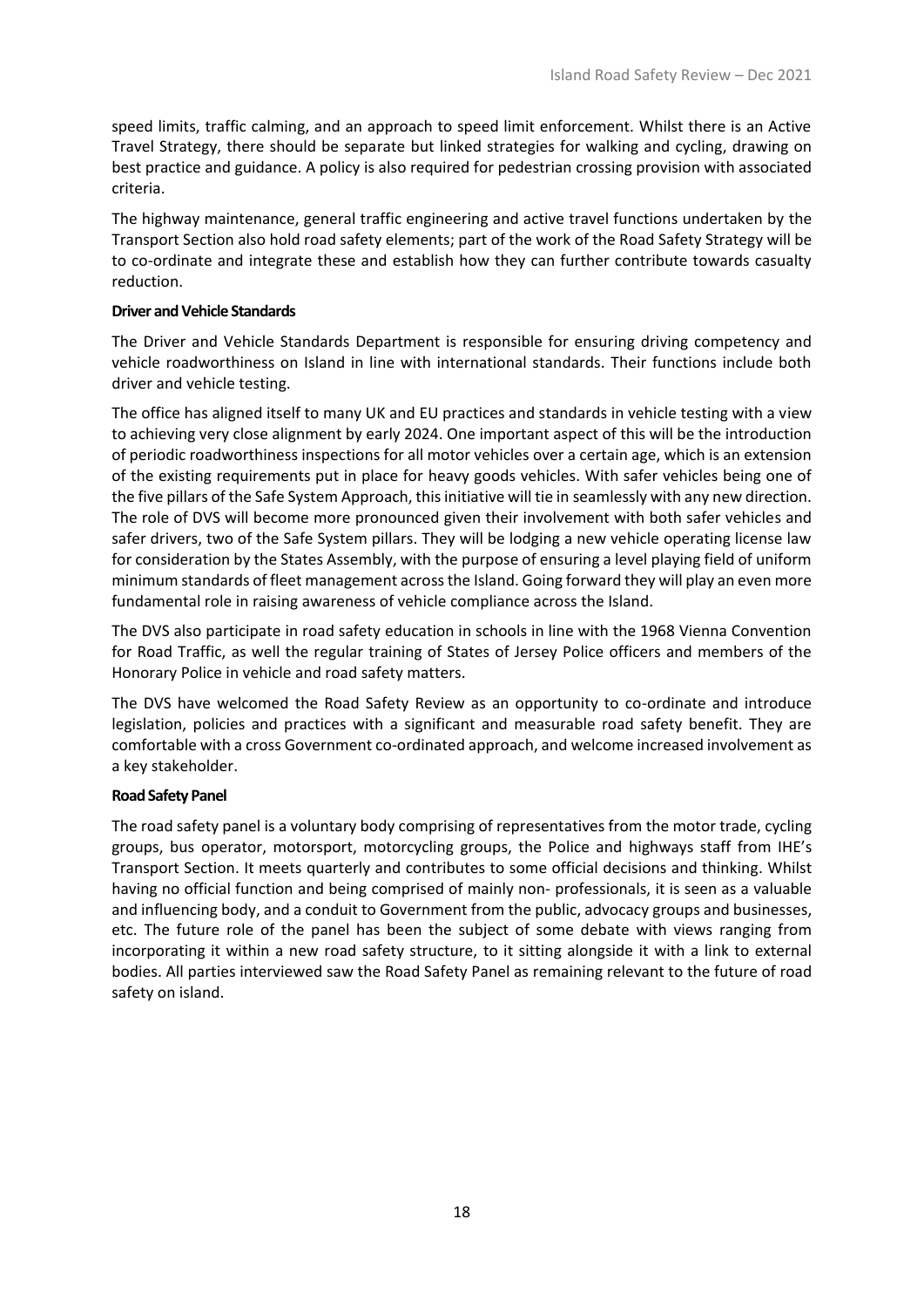#### **Legal Context**

A recent IHE Transport Section review of current road and traffic legislation found it to be fragmented, administratively burdensome, increasingly not suited to the rapid change occurring in transport technology, the need to support sustainable goals, road safety, health and wellbeing. Fundamental updating will be undertaken to bring legislation into line with other jurisdictions world-wide.

The following specific road safety concerns arise from current legislation:

- There are insufficient options to utilise automated speed enforcement technology.
- Statutory powers to make roads safe are limited, including inadequate powers to counter or prevent unsafe actions by other landowners affecting or impinging on the highway
- There are no statutory asset management, or network management duties
- There is no statutory duty to undertake studies into road traffic collision patterns, or to introduce remedial measures, and no requirement to undertake the promotion of road safety

The last two of these in particular form the basis of most road safety work undertaken by government in European Countries.

#### <span id="page-20-0"></span>**Road Safety Functions and the Five Pillars of the Safe System Approach**

[Figure 6](#page-22-1) shows which road safety functions are currently been undertaken by individual authorities and which of the five pillars of the Safe System Approach are being covered. As can be seen, each of the pillars are being covered to some degree though with some duplication of function, sometimes from a different perspective or required outcomes.

<span id="page-20-1"></span>IHE Transport Section, IHE Driver and Vehicle Standards and the States of Jersey Police are each involved in activities covering four of the five pillars and could be regarded as 'core' key stakeholders.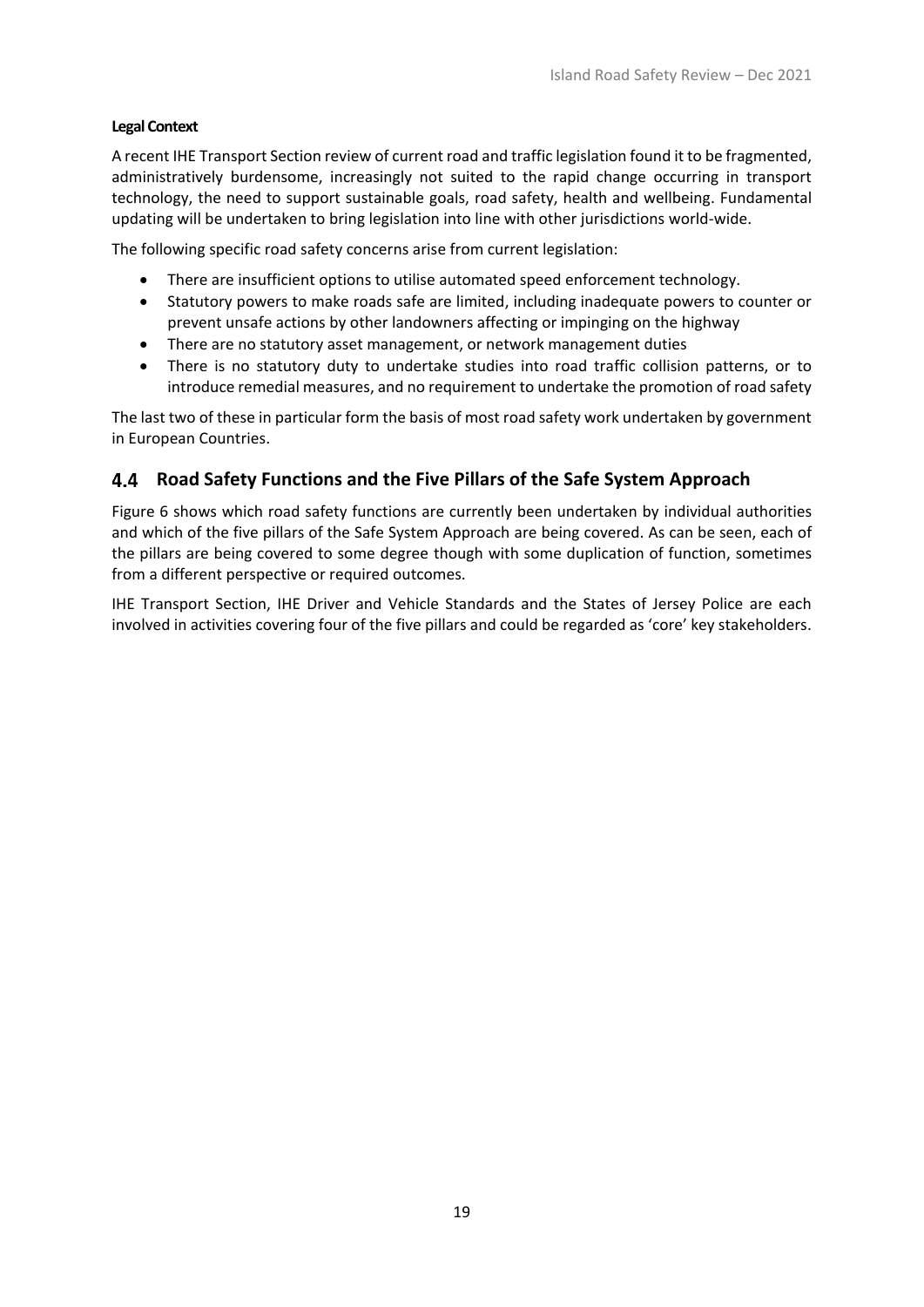| <b>Authority</b>                                           | <b>Safe Roads</b>                                                                                                                                                                                                                                                                                          | Safe Behaviour                                                                  | <b>Safe Vehicles</b>                                                  | <b>Safe Speeds</b>                                                     | <b>Post Collision Response</b>                                                                                                        |
|------------------------------------------------------------|------------------------------------------------------------------------------------------------------------------------------------------------------------------------------------------------------------------------------------------------------------------------------------------------------------|---------------------------------------------------------------------------------|-----------------------------------------------------------------------|------------------------------------------------------------------------|---------------------------------------------------------------------------------------------------------------------------------------|
| $IHE -$<br><b>Operations and</b><br><b>Transport</b>       | Design, maintain,<br>improve roads-<br>investigate collision<br>cluster sites and<br>introduce remedial<br>measures, maintain<br>database record of<br>collisions and measure<br>extent of road safety<br>problem - undertake<br>road safety audits.<br>Highway<br>maintenance, traffic<br>infrastructure. | Collision site<br>investigations and<br>remedial measures,<br>road safety audit |                                                                       | Introduction of<br>speed limits,<br>and traffic<br>calming<br>measures | Replacement of Highway<br>Infrastructure, changes to<br>highway following<br>requests from emergency<br>services or Coroner           |
| <b>IHE</b> - Driver and<br>Vehicle<br><b>Standards</b>     |                                                                                                                                                                                                                                                                                                            | Driver testing.<br><b>Education (Police</b><br>Officers and<br>Schools)         | Vehicle testing.<br>Vehicle licensing<br>Road Traffic<br>legislation. | Education<br>(Schools)                                                 | Vehicle examination as<br>support to Police<br>investigations                                                                         |
| <b>States Police</b><br>(and Parish<br>Honorary<br>Police) | Enforce traffic law on<br>roads, undertake<br>education campaigns<br>on roads, maintain a<br>record of collisions<br>and measure extent of<br>road safety problem                                                                                                                                          | Enforcement and<br>guidance<br>Police presence                                  | Vehicle checking                                                      | Compliance<br>initiatives                                              | Act as first responder to<br>incidents on the highway<br>including road traffic<br>collisions.<br>Forensic collision<br>investigation |
| JHA -<br>Ambulance<br><b>Service</b>                       |                                                                                                                                                                                                                                                                                                            | Train NHS drivers,<br>including those<br>driving emergency<br>vehicles          |                                                                       |                                                                        | Act as first responder to<br>incidents on the highway<br>including road traffic<br>collisions                                         |
| <b>JHA</b> Fire<br><b>Service</b>                          |                                                                                                                                                                                                                                                                                                            | Train those driving<br>emergency vehicles                                       |                                                                       |                                                                        | Act as first responder to<br>incidents on the highway<br>including road traffic<br>collisions                                         |
| <b>CYPES Schools</b>                                       | <b>School Crossing Patrols</b>                                                                                                                                                                                                                                                                             |                                                                                 |                                                                       |                                                                        |                                                                                                                                       |
| <b>HCS</b>                                                 |                                                                                                                                                                                                                                                                                                            | <b>Health Education</b>                                                         |                                                                       |                                                                        | <b>Emergency and Post-</b><br><b>Trauma Treatments</b>                                                                                |
| <b>Parish Road</b><br><b>Committees</b>                    | Design, maintain,<br>improve roads                                                                                                                                                                                                                                                                         |                                                                                 |                                                                       | Introduction of<br>speed limits,<br>and traffic<br>calming<br>measures | Replacement of Highway<br>Infrastructure, changes to<br>highway following<br>requests from emergency<br>services or Coroner           |
| Parish<br>Honorary<br><b>Police</b>                        | Enforce traffic law on<br>roads                                                                                                                                                                                                                                                                            | Enforcement and<br>guidance<br>Police presence                                  | Vehicle checking                                                      | Compliance<br>initiatives                                              | Act as first responder to<br>minor incidents on the<br>highway including road<br>traffic collisions.                                  |
| <b>Road Safety</b><br>Panel                                |                                                                                                                                                                                                                                                                                                            | Education, publicity,<br>and awareness                                          |                                                                       |                                                                        |                                                                                                                                       |

*Table 6 – Summary of local authorities within the Five Pillars of the Safe System Approach to Road Safety*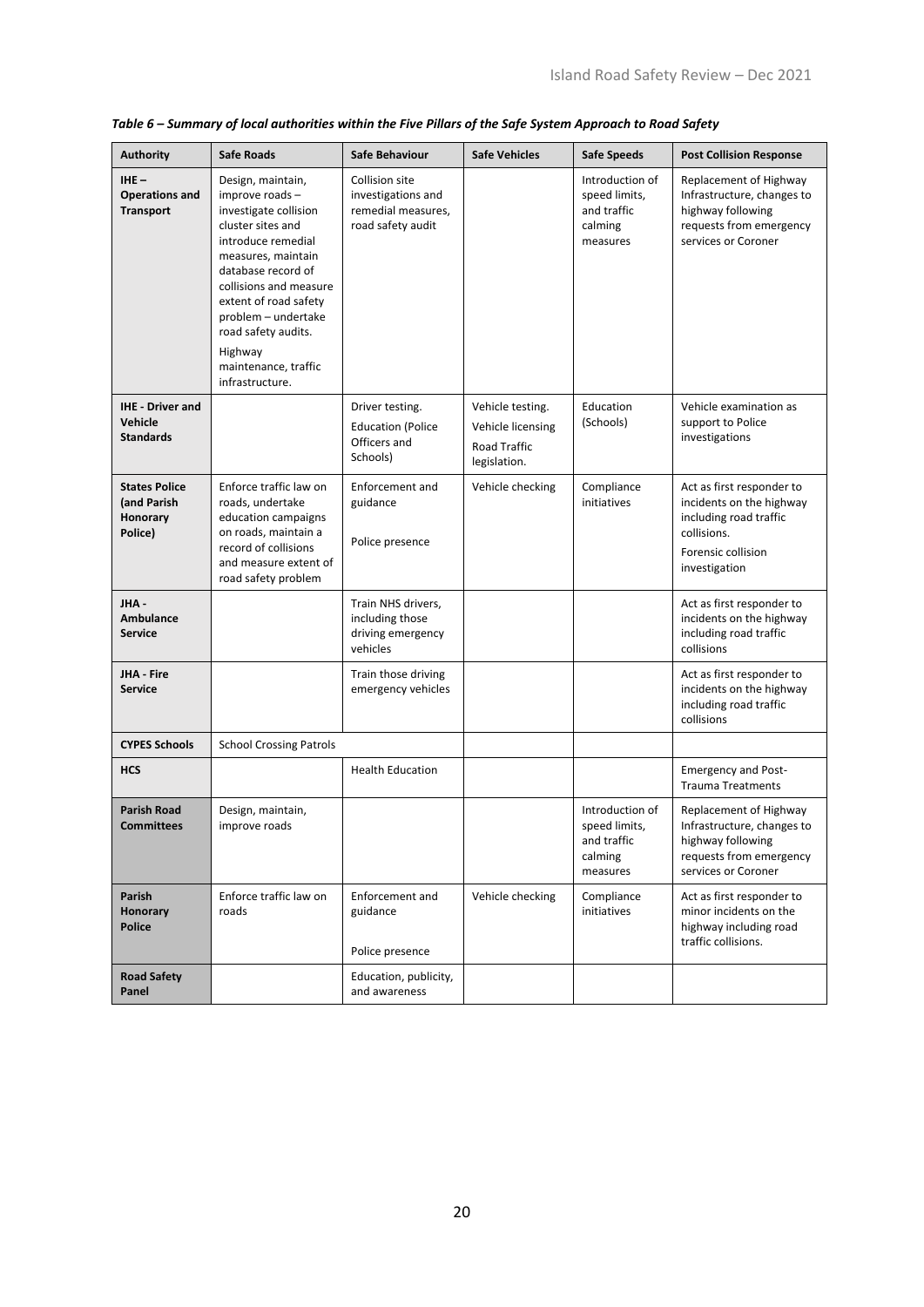#### <span id="page-22-0"></span>**4.4.1 Existing Structure**

[Figure 6](#page-22-1) is a simplified representation of how road safety currently operates on the Island with Government Departments and Parishes in the middle row below, providing inputs but little interaction with each other. The voluntary Road Safety Panel interacts with all Government Departments and the politicians, predominantly in an influencing role. Ministers guide and instruct Officers of different Departments, request guidance or assistance and the public approach politicians, Government Departments, and the Road Safety Panel for advice and assistance etc.

<span id="page-22-1"></span>



Whilst there is some interaction between Departments, it is for the most part not strategic, and most functions operate in a silo arrangement. There are notable exceptions including post collision response which sees clear alignment amongst the Emergency Services, and historically a close relationship between Transport Officers within IHE and the Police, but overall, there is no Island wide or Government wide management of road safety.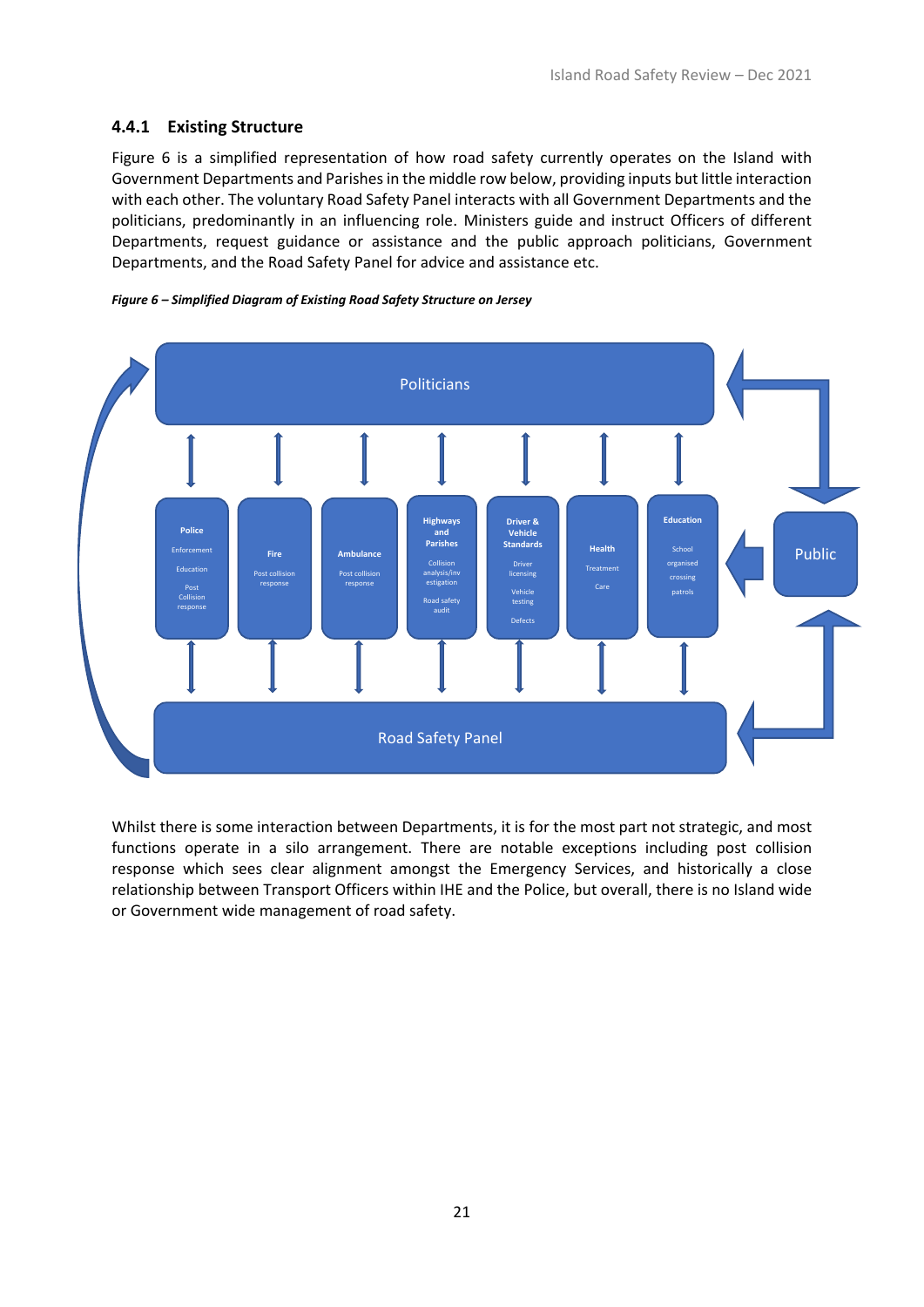### <span id="page-23-0"></span>**5 The Way Forward**

### <span id="page-23-1"></span>**Defined Base for Change**

Section 2 of this report measured the road safety problem in Jersey in terms of numbers. In 2019 there were 256 recorded injury collisions, resulting in 283 casualties:

- 1 fatal
- 42 serious
- 240 slight

82% of the killed and seriously injured casualties were vulnerable road users.

Whilst there is some optimism in the form of a downward trend in overall casualty numbers, those numbers are still relatively high and there is no indication that they will continue to drop of their own accord, without further data led interventions and actions. Indeed, they show that there is an established road safety problem that needs to be addressed. The proportion of vulnerable road user casualties is a major area of concern.

What these figures also do is enable the Government to define baseline figures to measure improvement, and prompt road safety practitioners to investigate further to determine where to direct resources and effort to maximise casualty reduction. However, given the element of random fluctuation that naturally occurs between yearly figures, baseline figures need to comprise an average of at least three years data, and that the concept of rolling averages (over three years of data) is adopted when measuring progress against these base averages. This is especially important when looking at subsets of data (e.g. KSI numbers), as the sample sizes are smaller and even more prone to fluctuation.

2020 cannot be regarded as a typical year given the influence of the COVID 19 pandemic. 2021 will not be typical for the same reason. Therefore, the baseline years from which casualty reduction should be measured will be averages from 2017 to 2019. Averages of those three years gives us figures of 53 killed and seriously injured casualties, and 313 overall casualties per year.

#### <span id="page-23-2"></span> $5.2$ **Vision Zero**

As previously discussed in Section 3.1, jurisdictions and organisations have either embraced Vision Zero and the Safe System Approach, as a means to achieving it, or have just embraced the Safe System Approach, or just elements.

In many people's minds Vision Zero remains a very laudable ultimate aspiration, that all should push to attain, but as long as human nature and the propensity for risk taking remains part of the equation, and vehicle technology cannot override this, it remains just that, an aspiration. Even those jurisdictions that have set a clear target of zero killed and seriously injured casualties together with a deadline, are currently reconsidering their approach because of a tailing off in casualty reduction (Sweden and London). As a result there are variants in use, with 'Towards Vision Zero', and 'The Road to Zero' being used in some jurisdictions.

In practice, many countries and authorities including some of the leading exponents of road safety embrace Vision Zero or towards it, but without Vision Zero being at the front of their strategies and without a clear and committed date to achieving it. In view of the fact that those who have done so have seen progress stall in recent years, (and in the case of Sweden acknowledge this is a problem), it would not be prudent for Jersey, with no previous casualty reduction targets, to align themselves to Vision Zero with a rigid date set to achieve it.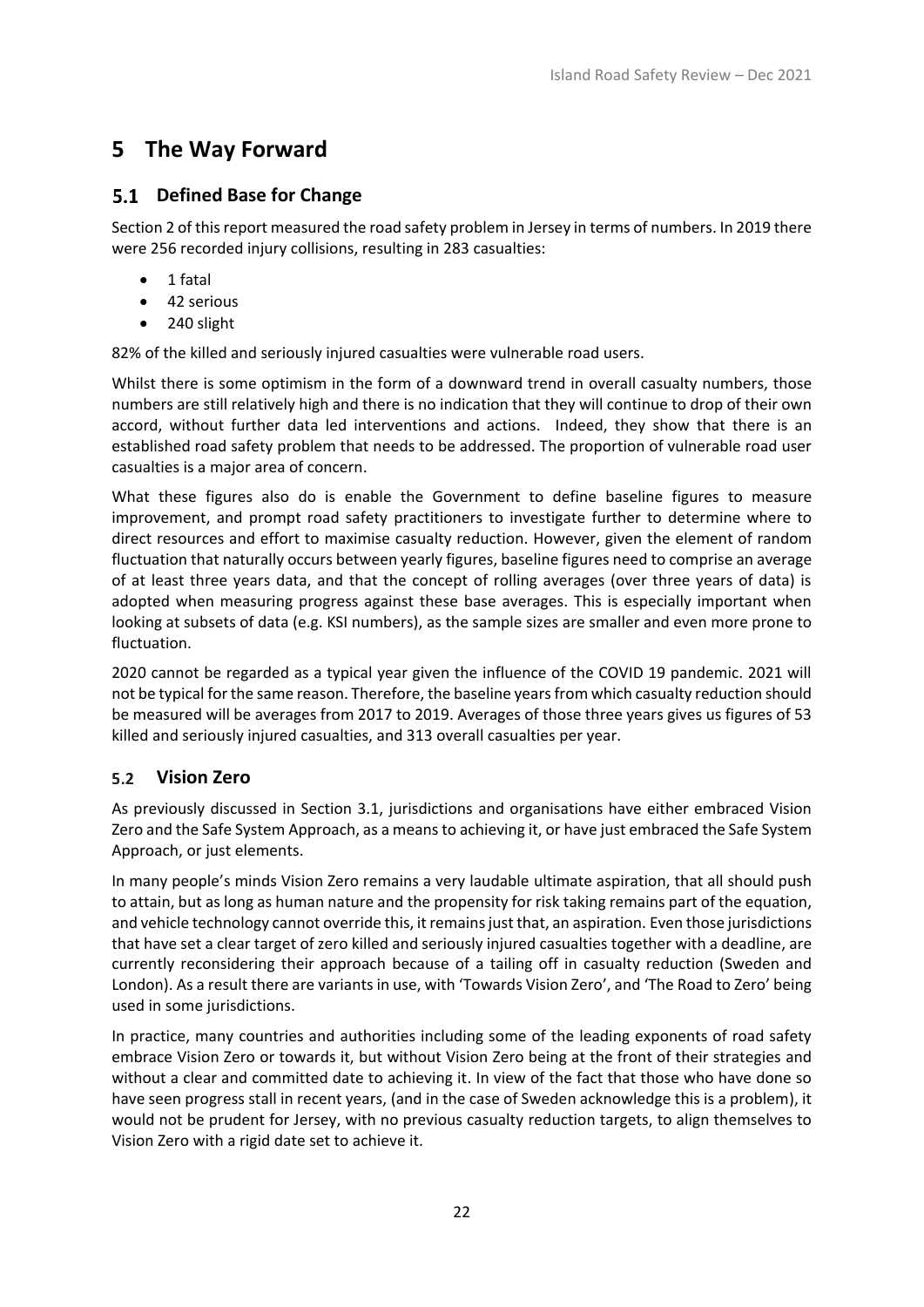Jersey's approach should acknowledge the ultimate vision, but being further back in the progress on casualty reduction than those that are driving Vision Zero, most definitely should not put a timescale on it, and should not put it at the forefront of its approach. Casualty reduction targets and the associated direction of resources have been extremely successful as initial steps elsewhere, and should be a very suitable and achievable first step for Jersey, and there is no reason why this cannot be aligned to Vision Zero (or Towards Vision Zero) and the Safe System Approach.

For now, it is suggested that the concept of moving towards Vision Zero is sufficient. It does not represent overt caution, rather an acknowledgement that we need to do a bit of 'catching up' before aligning ourselves with those at the forefront.

#### <span id="page-24-0"></span>**Applying the Safe System Approach in Jersey**

The World Health Organisation (WHO) sets out a five point process for implementing a Safe System Approach:

#### **1. Know where you are at**:

Establish the size of your road safety problem, know the key risk factors, determine the effectiveness of intervention measures, determine the efficiency of the organisations for implementing road safety policy, and determine the availability of road traffic collision and casualty data.

#### **2. Establish where you want to be in the next five years and beyond**

Clearly define your problems, have a well-formulated vision, with clear objectives, realistic targets over a realistic timescale, provide adequate and sustainable resources, introduce performance indicators and have a good monitoring and evaluation system.

#### **3. Establish how you will reach your target**

Discuss and agree activities needed to reach your target, and then consider each in detail in order to identify the steps and actions required.

#### **4. Take practical steps to get where you want to be**

Ensure the actions arising from road safety strategies are implemented in a timely manner and sustain the impetus.

#### **5. Monitor and evaluate**

Ensure that monitoring and evaluation are included in road safety strategies, plan for this from the outset, utilise existing data, plan for obtaining new data, and undertake things with a consistent approach. Learn from the monitoring and evaluation and improve it.

The Safe System Approach to Road Safety represents a radical change in the way of thinking for highway authorities, emergency services, and other key stakeholders, but is acknowledged globally as the future long term approach, and has been adopted worldwide with strong support from the Organisation for Economic Co-operation and Development (OECD). There is absolutely no reason for it not to be adopted in Jersey, and now is a suitable time to do so, but there will need to be an acceptance of the limited scope for re-designing roads to be more forgiving and partly replaced with a strong speed management strategy. A revised governance structure, data led direction, and public interaction involvement and support are also crucial to the success.

#### **Speed Management**

Speed management is a particular concern as it is likely to be controversial. A speed limit has historically been set having regard for the nature of the road, existing vehicle speeds and the collision record and the type of collisions. One factor that is key to this, is the principle that most drivers, drive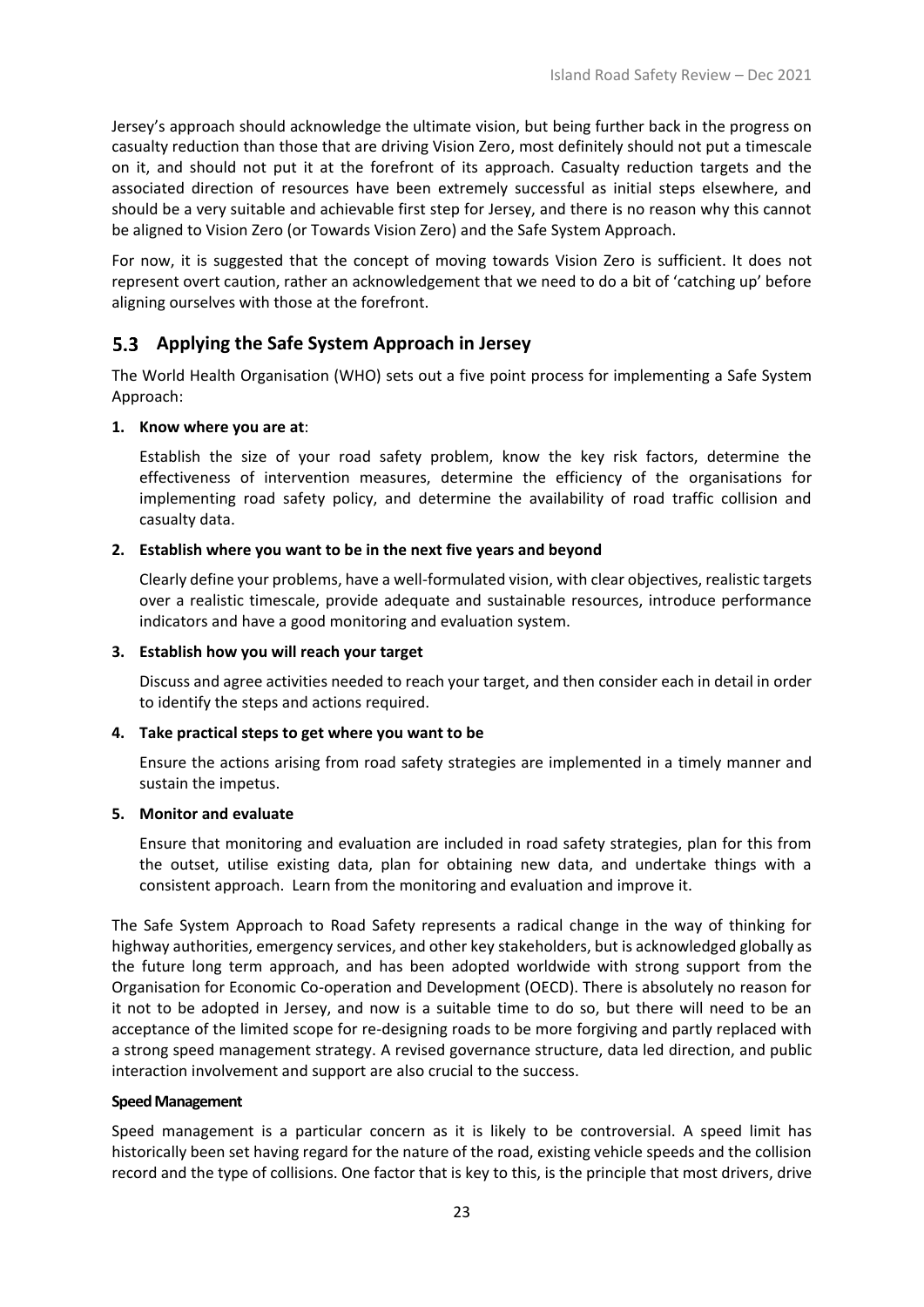at an appropriate speed having regard for their environment, and to significantly reduce the speed at which they are legally permitted to travel will lead to non-compliance, and a lack of respect for speed limits in general.

Under the Safe System Approach, the key factor is the ability of the driver or pedestrian or other road user to be able to emerge from a collision without fatal or serious injury. Therefore, a rural road with no footpaths, individual entrances, and side roads emerging onto it with limited visibility, would need to have a lower speed limit than would previously have been justified under the 'old criteria'.

Jersey has to some extent already embraced this with a national speed limit of 40mph, but under the Safe System Approach many of these limits may now 'qualify' as 30mph, depending on the degree of interpretation and alignment to the Safe System Approach. Speed limit reviews currently being undertaken jointly by Parishes and Government support this approach.

There will be implications for existing policies, enforcement levels and legislation. Publicly there may be a backlash to a 'draconian' approach. An initial alternative first step may be to resource and enable more widespread enforcement of existing limits. Either approach will result in casualty reduction.

#### **Vulnerable Road Users**

All aspects of the Safe System Approach will need to address the very significant level of vulnerable road user casualties on the Island, and priority must be given to these road users from the start of the process onwards.

#### **Flexibility**

Previously in this report it has been mentioned that some jurisdictions or authorities embrace elements of the Safe System Approach or partially aligned themselves to it, at least for now. There is no reason why Jersey should not embrace it, whilst accepting specific Island road environment limitations.

Finally, it must be remembered that The Safe System Approach to Road Safety is a long term approach. The change in mindset will take time to filter through, and there will be challenges. At each key milestone in the development and implementation of the new approach, it is suggested reference is made back to the WHO's five point process, to ensure a structured and focussed approach along established guidelines.

#### <span id="page-25-0"></span>**Casualty Reduction Targets**

Jersey has not previously adopted casualty reduction targets. All of the successful European Countries embracing Vision Zero had a couple of decades of specific casualty reduction targets set and achieved prior to doing so. They achieved a great deal of success with these targets.

One key factor is that whilst Jersey's casualty rates (per head of population) are close to those of Great Britain, the Island has not previously taken the concerted data led approach to casualty reduction aligned to specific initiatives and targets, which have proved very successful elsewhere (the AR2000 and A2010 targets being such examples in Great Britain). This means that Jersey's potential to embrace targets, align to them and succeed, is that much greater.

When it comes to selecting targets, the focus should be on killed and seriously injured casualties, as those are the priority when using the Safe System Approach. Jersey could also add a target for slight injuries, and one for vulnerable road users since vulnerable road users form 82% of the killed and seriously injured. However, there are strong arguments for sticking with one target, namely a reduction in killed and seriously injured casualties, because:

• It enables Politicians, officers and the public to concentrate on one objective and commit to working towards it.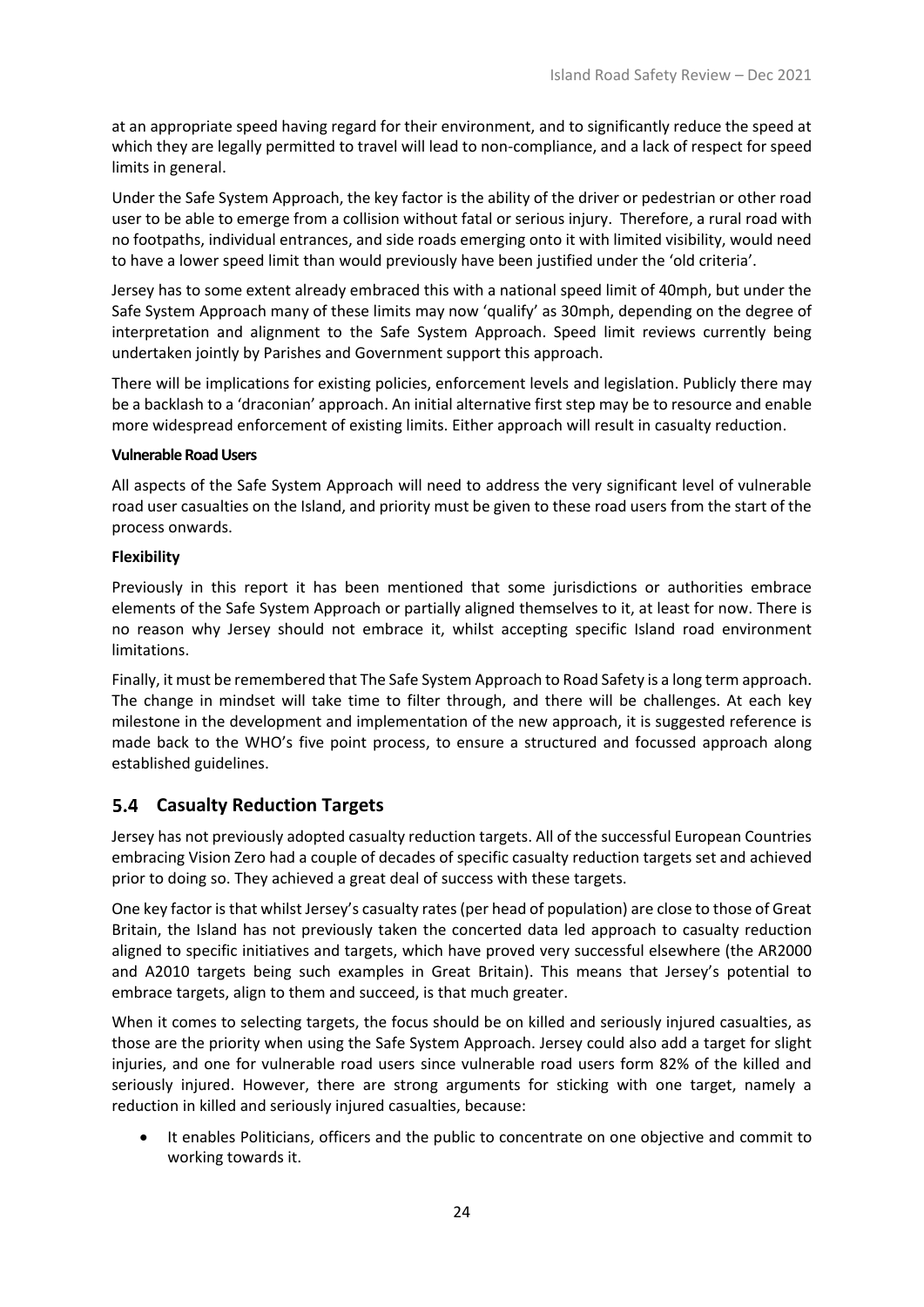- There are two aims in targeting killed and seriously injured casualties, firstly to reduce their numbers and secondly to reduce their severity. One consequence of the latter is that some of the serious casualties will become slight. This does not mean that slight casualty numbers will rise, because measures and initiatives introduced will reduce all casualty numbers, but it does mean they may not reduce to the same extent as the more serious ones. (There is no reason why a later focus cannot be put on these slight casualties).
- With a very high proportion of vulnerable road users within the main target, there is little merit in producing a separate target for them. Resources will be prioritised towards addressing road traffic collisions containing these user groups within the main target, thus rendering a separate one obsolete.
- In statistical terms the sample is small, so with random fluctuation, it will be difficult to measure success in any smaller sample (e.g. a sample of one particular road user group).

Successful casualty reduction targets should be challenging but attainable with the right resources, expertise and direction. They should be of a timescale long enough to align the organisation and resources to achieve them, introduce measures and to monitor or adjust, or even change the direction of resources and funding if necessary.

#### **Target time period**

Ten years is the most common target duration, but as previously stated for statistical reasons Jersey should use rolling averages so as to eliminate random fluctuation, and that means each of the final three years figures within a target period, count towards the final target. This puts pressure on the first seven years.

A potential solution is a scenario where the year 2022 is a year of consolidation and realignment with Government bodies being realigned to new processes, a breakout of those processes, launching of the Road Safety Strategy (mid 2022), a focus thereafter towards it, and the creation and bedding in of new relationships. Then with everything in place and running from the beginning of 2023, there is a 10 year target that lasts until the end of 2032.

#### **Target reduction**

The question remains as to what percentage the reduction should be. It should be a strong reduction to be challenging enough, and to capture the interest and support of the general public, yet reasonable enough so that it can be achieved. Also, the greater the reduction put forward, the more stringent the measures needed to achieve it. [Table 7](#page-27-0) gives some ideas of the sorts of actions required for different levels of casualty reduction. These are examples, not specific pre-requisites, and more detail will be developed as part of the upcoming Road Safety Strategy.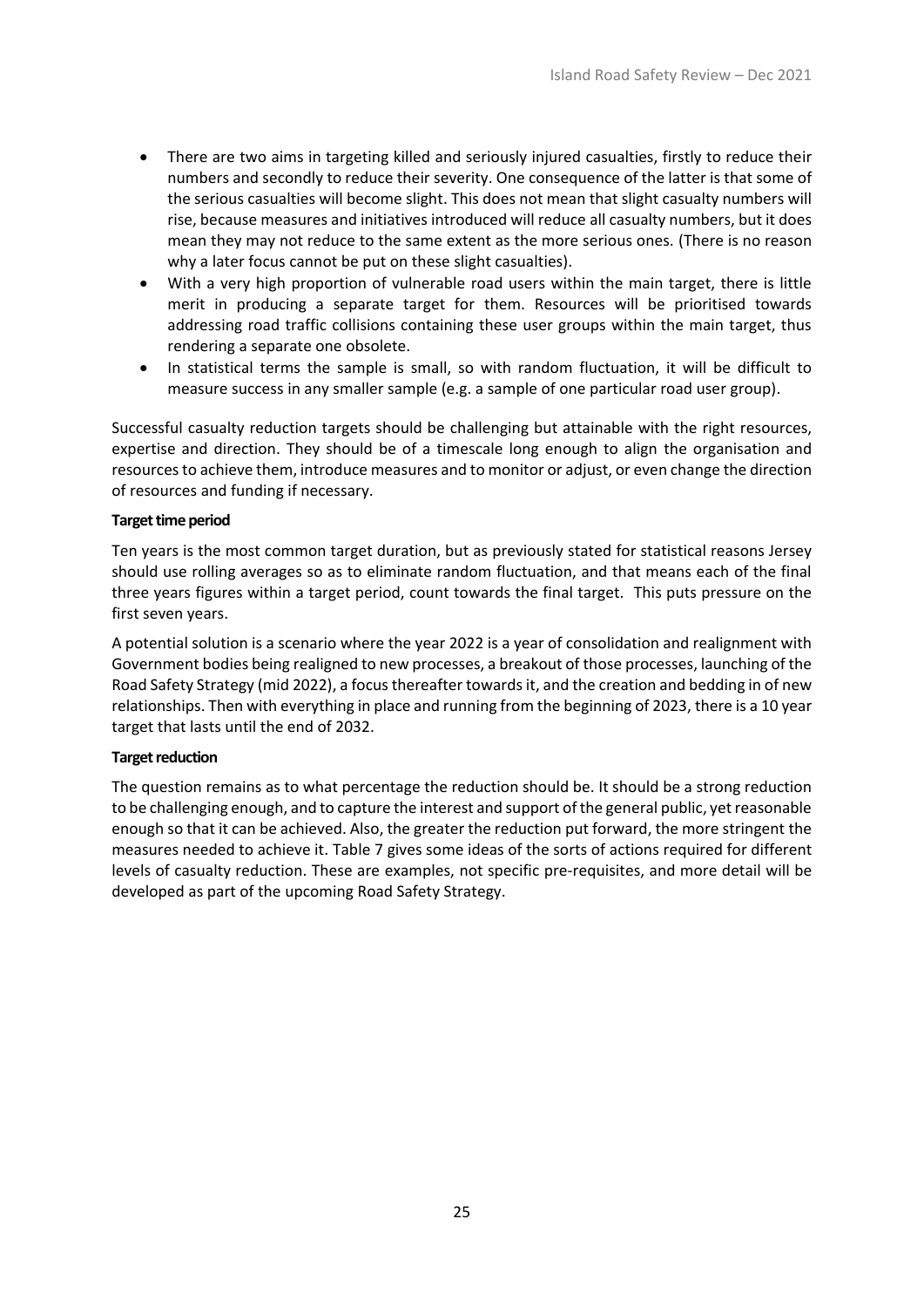#### <span id="page-27-0"></span>*Table 7 – Typical Actions Required to Support Different Levels of Casualty Reduction Target.*

|                                                                                                                             | B                                                                                                                                                              |                                                                                                           |
|-----------------------------------------------------------------------------------------------------------------------------|----------------------------------------------------------------------------------------------------------------------------------------------------------------|-----------------------------------------------------------------------------------------------------------|
| 33% Reduction by 2032                                                                                                       | 40% Reduction by 2032                                                                                                                                          | 50% Reduction by 2032                                                                                     |
| Will necessitate:                                                                                                           | Needs all in A, and:                                                                                                                                           | Needs all in B, and:                                                                                      |
| Realigning government focus and<br>direction towards the Road Safety<br><b>Strategy</b>                                     | Appointment of a Road Safety Co-<br>ordinator to ensure compliance with<br>Road Safety Strategy.                                                               | Appointment of a Road Safety Officer<br>to support the Road Safety Co-<br>ordinator,                      |
|                                                                                                                             | Introduction of a truly cross-<br>government Road Safety Partnership<br>with strong remit and direction.                                                       | Full road safety education training and<br>publicity programme.                                           |
|                                                                                                                             |                                                                                                                                                                | <b>Strong cross Government support for</b><br>the Road Safety Partnership                                 |
| Definite focus on addressing<br>vulnerable road user casualties by<br>engineering, education and<br>enforcement.            | Increased segregated provision for<br>non-motorised vulnerable road users                                                                                      | Potentially challenging decisions to<br>address vulnerable road user casualty<br>levels                   |
| A commitment towards being data led<br>when determining priorities                                                          | Prioritising schemes with a casualty<br>reduction element, and funding more<br>of them                                                                         | Increased funding for casualty<br>reduction initiatives                                                   |
| Ensuring data led initiatives are<br>prioritised over wish or perceived road<br>safety benefits                             |                                                                                                                                                                |                                                                                                           |
| Align existing resources to collision<br>reduction schemes, environmental<br>schemes, data led education and<br>enforcement | Accepting that investment in safe<br>provision for vulnerable road users<br>must feature strongly within casualty<br>reduction measures                        | Making challenging and difficult<br>decisions where the outcome is<br>measured casualty reduction benefit |
| Investigate and implement road safety<br>benefits as part of road maintenance<br>schemes                                    | Align road maintenance needs with<br>casualty reduction targets                                                                                                | Increased funding for road<br>maintenance schemes to include<br>upgrading standards where possible        |
| Align Police enforcement to casualty<br>reduction needs                                                                     | <b>Full co-ordination between</b><br>enforcement direction and measured<br>casualty problems and hotspots and<br>established road user high casualty<br>groups | Introduction of automated speed and<br>other road traffic law enforcement                                 |

The target level of reduction can only be the level that has the buy in and support of the public. However, it is thought that the achievable but very challenging concept of halving killed and seriously injured casualties over a ten year period will be supported. Other countries have done it, Jersey can learn from those who have, starting from a relatively blank canvas.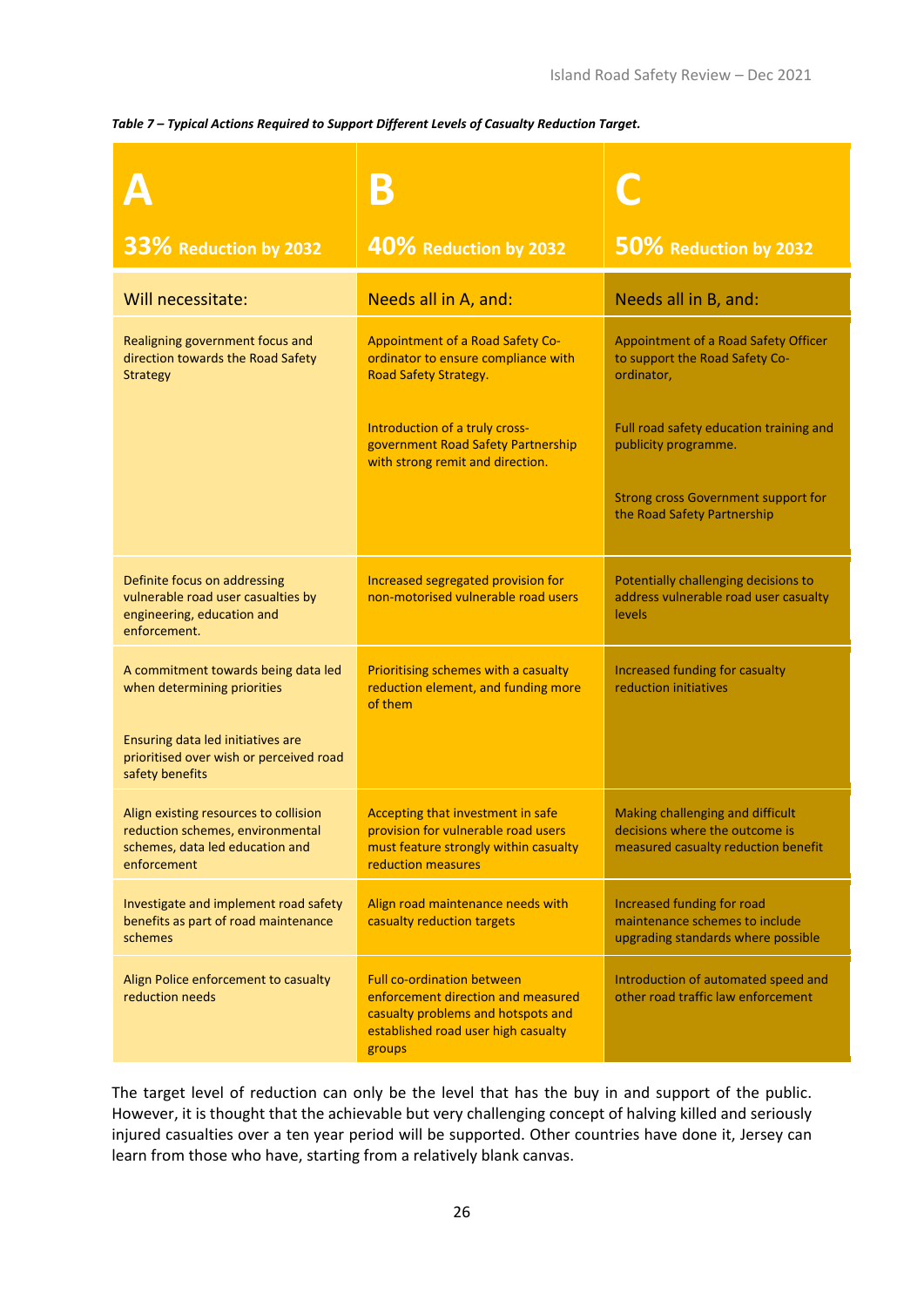The casualty reduction target should remain the main focus of the Road Safety Strategy, and reference to Vision Zero, should be made as an aspiration, rather than a clear cut target.

#### <span id="page-28-0"></span>**Safety Performance Indicators (SPI)**  $5.5<sub>1</sub>$

The casualty reduction target should be accompanied by SPI that measure progress and standards of specific practices to help achieve the targets. It is good monitoring practice, and in line with OECD recommendations to introduce such indicators. They can be highly effective in determining priorities and interventions.

The indicators cannot be determined until the key actions for the road safety strategy are determined, but they will be done at that time. They should be measurable and achievable and spread amongst actions aligned to the five pillars of the Safe System Approach.

#### <span id="page-28-1"></span> $5.6$  **The Road Safety Strategy**

The Road Safety Strategy (to be developed following the review) will adhere to the WHO's five point process. It will enable Jersey to demonstrate the change that can be achieved through focused action programmes.

In order to fully establish objectives, priorities, and actions, further in-depth analysis of collision and casualty data patterns and trends will be needed, including a focussed analysis of vulnerable road user collisions and casualties.

The Road Safety Strategy should be considered an initial strategy, breaking new ground, and giving new direction. There is an argument for focussing it on a five year period (Strategies are usually five to ten years in length), with one or more interim updates. The shorter time period suits the new process, as it is setting foundations. The disadvantage, compared to a ten year timescale is that it does not allow meaningful time to accomplish any targets that are set, especially bearing in mind the significantly changing approach to road safety. One thing is clear, the strategy should not in any way set out to achieve Vision Zero over a timescale, and any reference to it (if it is adopted) should be as an ultimate ambition. Vision Zero is a long term ultimate goal, and needs to be portrayed as such.

Should a ten year timescale for the casualty reduction target (2023 to 2032) be accepted then the duration of the Road Safety Strategy should also be until 2032. As such, an interim strategy update should be published halfway through the life of the Strategy in 2027, giving the opportunity to demonstrate performance, monitoring and accountability. This will also form part of any opportunity to realign or refocus depending on results from the first few years. This is established good practice.

#### **Adapting to the Safe System Approach**

Adopting the Safe System Approach to Road Safety means that the 'spread' of responsibility extends beyond the usual two (i.e. the Police and highway authority). Firstly, the inclusion of the 'Post Collision Response' pillar raises the profile of all three of the emergency services, and the 'Safe Vehicles' pillar raises the prominence of the Driver and Vehicle Standards Office. Others that contribute significantly and necessarily to the process, are the public as road users, and both motor vehicle and highway product manufacturers who between them have made some of the most significant contributions to road safety with improved products, and improved technology.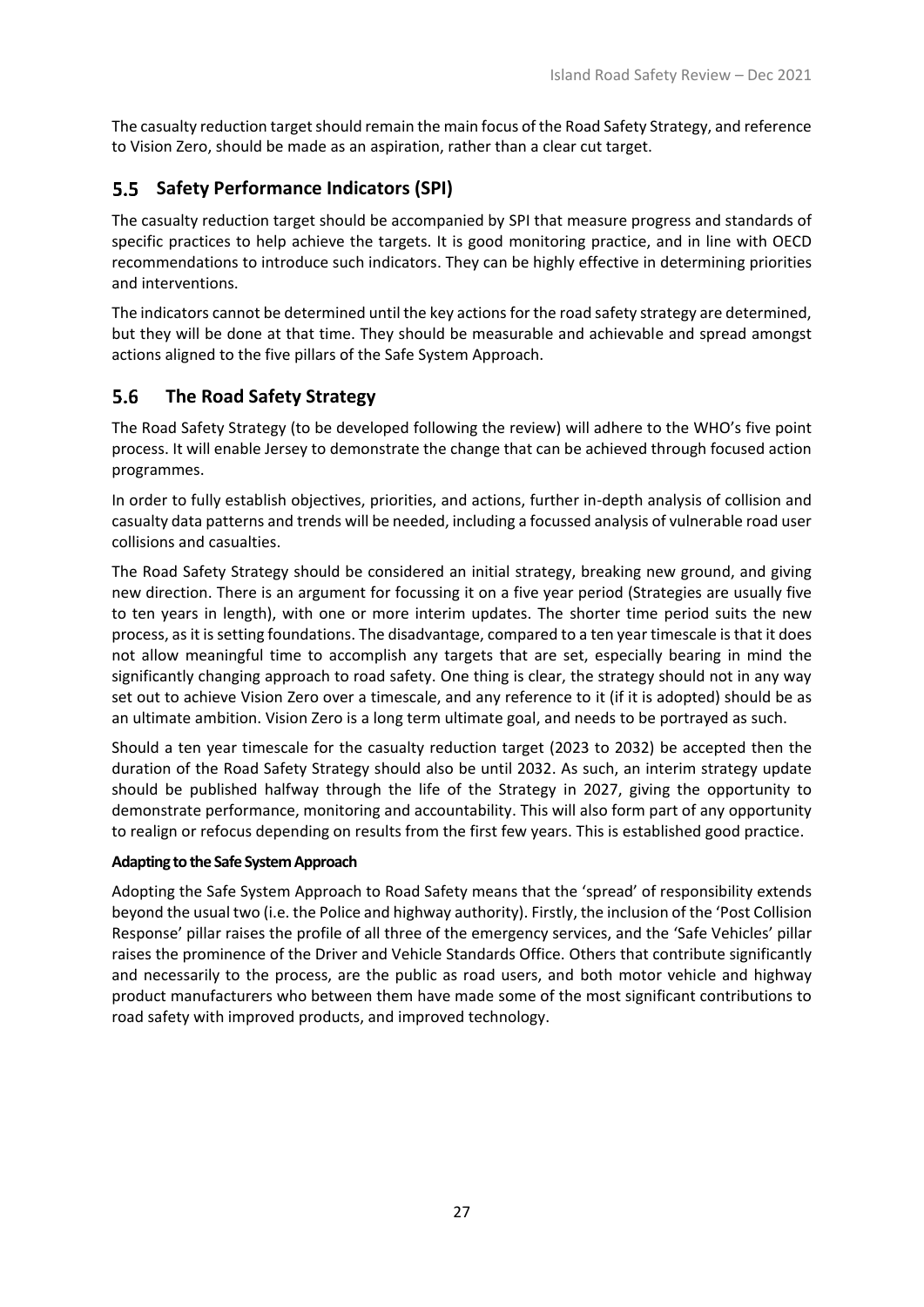[Table 6](#page-20-1) in Section 4.4 shows where current road safety functions sit within each of the five pillars of the Safe System Approach. For the most part those functions lie within the appropriate Department, but there is scope to move some functions.

Section [4.3](#page-17-0) of this report highlights the absence of a Road Safety Officer, and road safety education training and publicity work. The School Crossing Patrol work would normally sit with this role.

There are other elements of work where there is duplication of work streams (often with different outcomes needed) that may benefit from amalgamation, e.g. maintaining, analysing and interpreting collision and casualty data.

#### <span id="page-29-0"></span>**Road Safety Roles**

#### **Road Safety Partnerships**

Road Safety Partnerships are the most common current method of delivering a road safety service. They are seen as the best way of accommodating and promoting the multi-agency approach required to deliver the Safe System Approach to Road Safety. The very concept of the Safe System Approach relies on all parties to contribute in a coherent and aligned way.

There has always been an alignment between the Police and highway authorities, and a close relationship between the various emergency services. Further alignment with Health and Education Departments are key inputs to the future, more collaborative process.

When looking at the various inputs into the five pillars of the Safe System Approach, more and more jurisdictions see the road safety function as a partnership one with an increased number of parties involved, and a need for cross boundary working, since the approach covers areas of government work from roads, health, education, policing, emergency response, and policy.

Road Safety Partnerships vary in their structure. They all involve key stakeholders with a direct interest in road safety or the outcomes of road safety. A typical list of key stakeholders is:

- Highway Authority
- Police Service
- Fire Service
- Ambulance Service
- Health Department
- Driver and Vehicle Standard Office
- Education Department
- Road Safety Panel

The list is not fixed, and attendance need not be limited to one representative per Department (but that should be the norm). Some partnerships (Lancashire for example) do not include Health or Education Departments, but as previously stated, they clearly have a role and an interest. The Partnerships are typically chaired by a Senior Officer.

Some partnerships operate at more than one level. For example, the Isle of Man has a Road Safety Partnership led by a senior Police Officer which comprises specialists in road safety education, road safety engineering, traffic policing, the ambulance service, fire service and education and health. Decisions from that meeting are ratified or other direction is given by a Strategic Road Safety Group comprising of Chief Officers who in turn report to the Island's Council of Ministers. The number of people and management levels moves away from being one forum with one voice. The result is often a dilution of proposals first put forward by the Road Safety Partnership and an absence of clear direction. Governments will always be multi layered, but it is suggested that the road safety function within them does not need to be, especially in a small jurisdiction.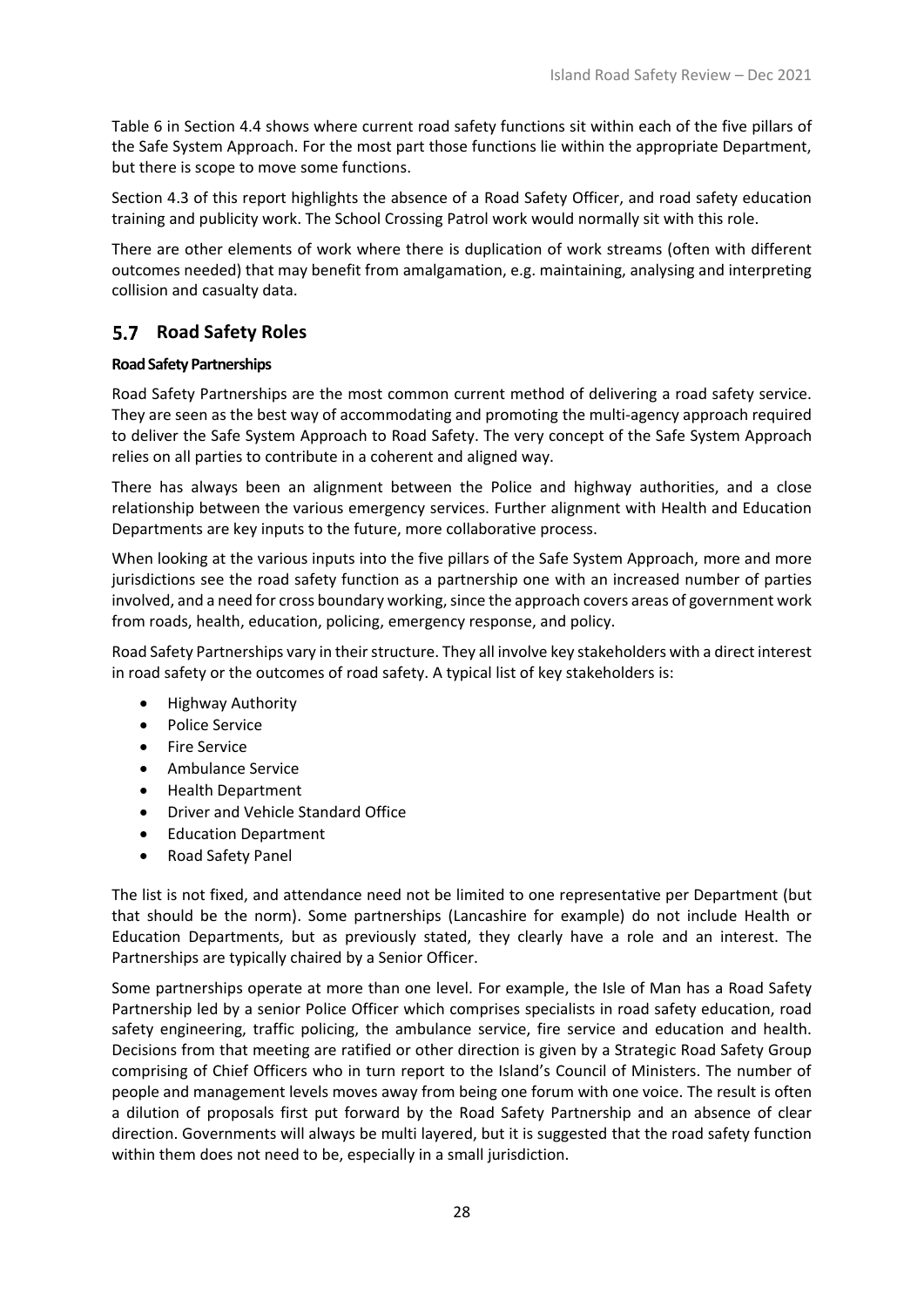#### **Road Safety Panel**

The Road Safety Panel is a valuable influencing body, historically with no official Government function, but recognised as an interface between the public, road user and trade groups and the Government. It is a valuable contributor to road safety on the Island. There is no doubt that the Panel should continue and also be represented within the Road Safety Partnership, for a number of reasons:

- The historical contribution and value is accepted and appreciated, and should be given every encouragement to continue, and flourish.
- Being on the Partnership provides a further interface between various public and trade groups and officers.
- The Panel can act as a scrutiny body for a Government driven partnership. The last of these functions should be encouraged with a variation to its terms of reference.

#### **Road Safety Co-ordinator**

A Road Safety Co-ordinator should be appointed to lead and manage the Government's road safety function. Whilst detail as to exact role, seniority and location is needed, it will be a professional role.

Clearly the role must be aligned to the Safe System Approach to Road Safety, and for that reason the role must be located in such a position and at such a level so as to be able to manage functions across a number of different Government departments, and be able to interface with Politicians and public on strategic issues. This being so, the role should not be seen as simply a Departmental role. The Road Safety Co-ordinator must be suitably empowered and sit at a level within Government to be able to co-ordinate the whole Safe System Approach.

The role also needs to be sufficiently senior and experienced to be able to manage the road safety function without undue influence from middle managers of all spheres (road safety being an area of work that many consider themselves to be an expert on), yet with the necessary accountability to a senior manager. For that reason, it will be important to recruit a person with a professional road safety background and qualifications, who is experienced in the field. As well as coming from a road safety background, any candidate would need to come with experience of people and project management, having previously operated at a senior level.

The Road Safety Co-ordinator should ideally report to one Chief Officer. This is not an indication of rank, nor is it assigning the road safety remit or function to one Department, but a need for accountability and to fit within an organisational structure at an appropriate level.

There is a case for the Road Safety Co-ordinator role to be located in either the States Police, highway authority (i.e. IHE's Transport Section), DVS, Health or Education. However, the three strongest candidates are IHE, DVS or the States Police, because those Departments each cover at least four of the five pillars of the Safer System approach, within their functions, and are the core key stakeholders.

The principal functions of the Road Safety Co-ordinator will be as follows:

- To be the principal source of strategic knowledge and advice on road safety for the Government of Jersey.
- To develop new strategies, policies, practices and targets.
- To ensure and direct a co-ordinated approach to road safety in keeping with the Safe System Approach.
- To eliminate silo and independent working.
- To monitor progress against road safety targets and actions (as set out in the Road Safety Strategy).
- To co-ordinate and drive initiatives and practices aligned to the Safe System Approach and to any aligned road safety targets.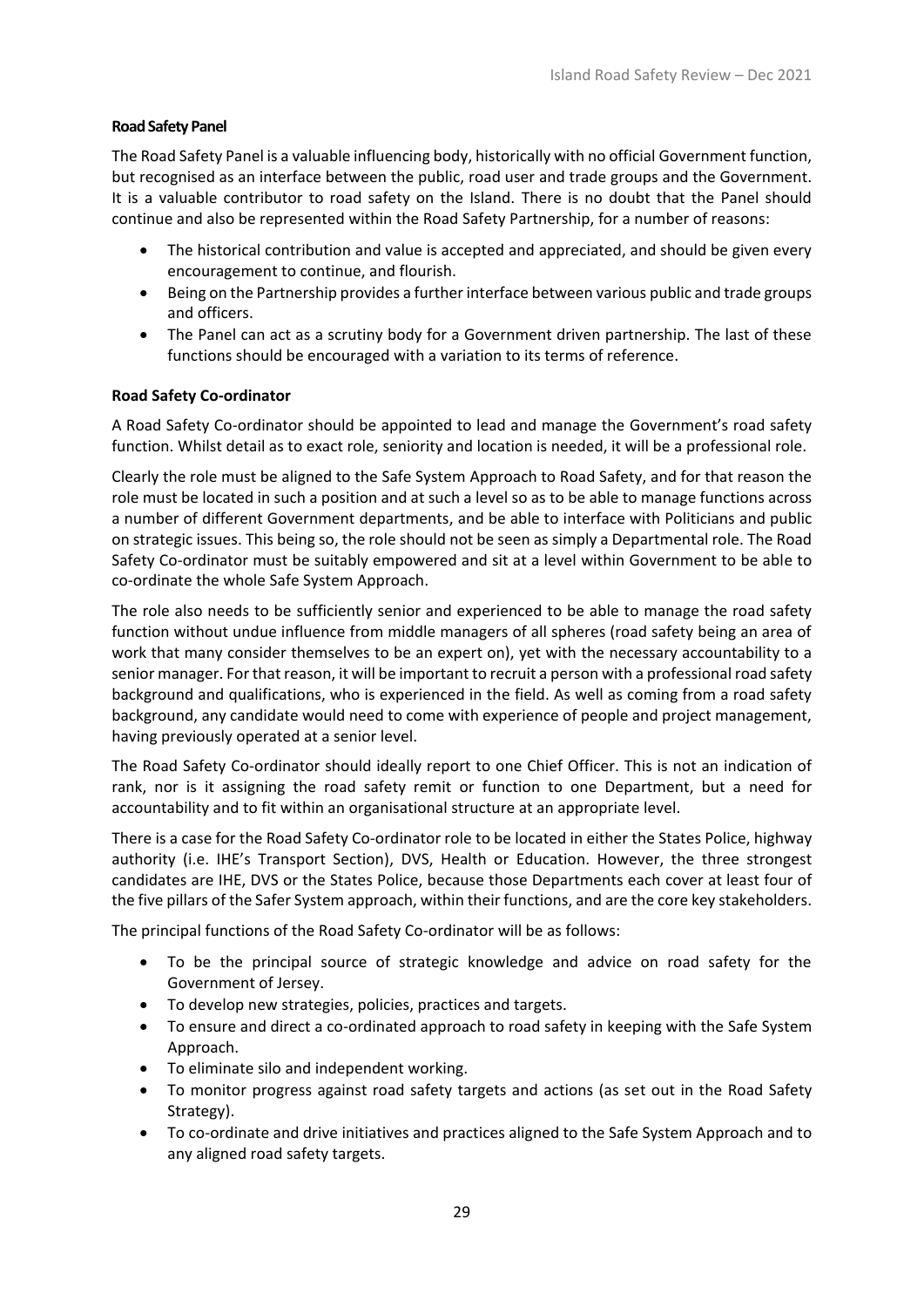- To negotiate with stakeholders at a senior level to facilitate delivery of the works of the Road Safety Partnership.
- To manage and direct the Road Safety Partnership.
- To act as the interface between the Road Safety Partnership, Chief Officers and Politicians
- To manage / upgrade data standards, processes, quality, volume obtained and utilised.

#### **Road Safety Officer**

The second appointment that will need to be made is a Road Safety Officer. Whilst the Road Safety Co-ordinator role is there to ensure a Government wide initiative becomes exactly that, the Road Safety Officer will manage and undertake road safety duties, as follows:

- To be the principal source of knowledge and advice on road safety education, training and publicity matters for the Government of Jersey.
- To ensure a co-ordinated approach to road safety on the Island in keeping with the Safe System Approach to Road Safety.
- To initiate, develop and deliver initiatives and practices aligned to the Safe System Approach to Road Safety.
- To deliver key actions pertaining to education, training and publicity as set out in the Road Safety Strategy.
- To contribute to further Road Safety Strategies, Plans and documents.
- To support the Road Safety Co-ordinator and to deputise when necessary.
- To help manage the Road Safety Partnership.
- To provide technical support to Road Safety Partnership members, Chief Officers and Politicians.
- To assist in managing data quality and processes, in particular road traffic collision data and the road traffic collision database.

It is envisaged the Road Safety Officer will report to the Road Safety Co-ordinator.

#### <span id="page-31-0"></span>**Road Safety Structure**

In the United Kingdom core road safety functions such as education, training and publicity have in recent decades been situated within the highway authority. This ensured a close working relationship between road safety officers (who cover education, training and publicity) and road safety engineers (who investigate collision cluster sites and undertake road safety audits). Both parties have a close working relationship with the Police (who also have an education role along with enforcement).

Figure 7 shows a variation to the highway authority centred road safety structure, but taking on board the concept of a Road Safety Partnership. In this scenario the Road Safety Co-ordinator would work directly with engineering based staff, with liaison to other parties though the Road Safety Partnership. Nevertheless, greater emphasis would need to be placed on all elements of road safety, including post collision response and vehicle safety. This is in effect how many Road Safety Partnerships operate, with the potential variation that the head of the Partnership can come from any Department in the Partnership.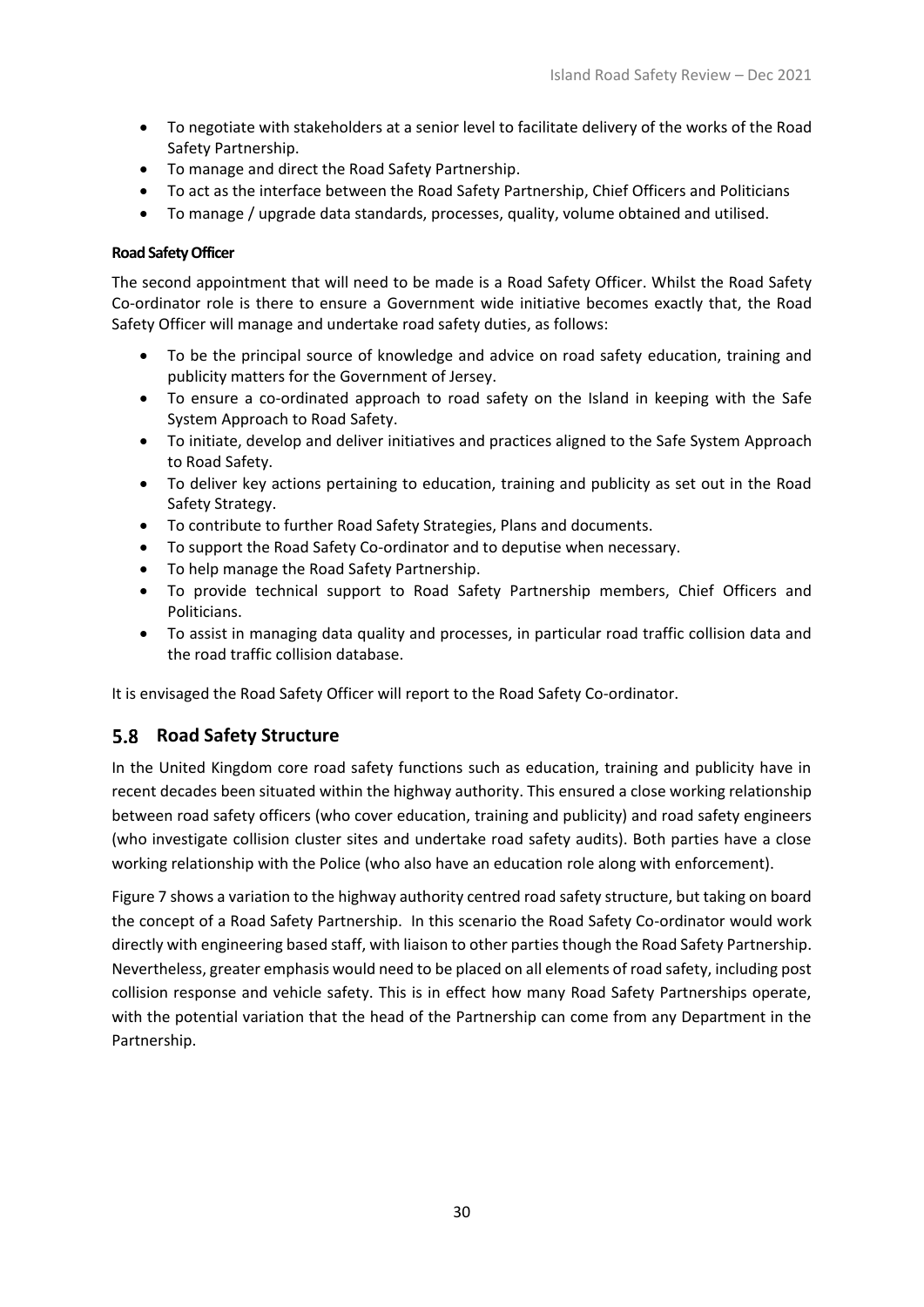

*Figure 7 - Traditional UK Highway Department Based Structure Incorporating a Road Safety Partnership*

The above structure can work but has the disadvantage of over influence from one Government function, albeit that the highway authority has historically driven road safety. it also does not allow the Road Safety Co-ordinator to easily work across Government and may limit their independence, being under layers of 'highway minded' management. While they could sit at a higher organisational level, a key advantage to not following this line is to make a complete 'split' from the traditional approach. Therefore, placing the Road Safety Co-ordinator in another Department, with a strong role in the five pillars of the Safe System Approach (i.e. The Police or DVS) could be advantageous.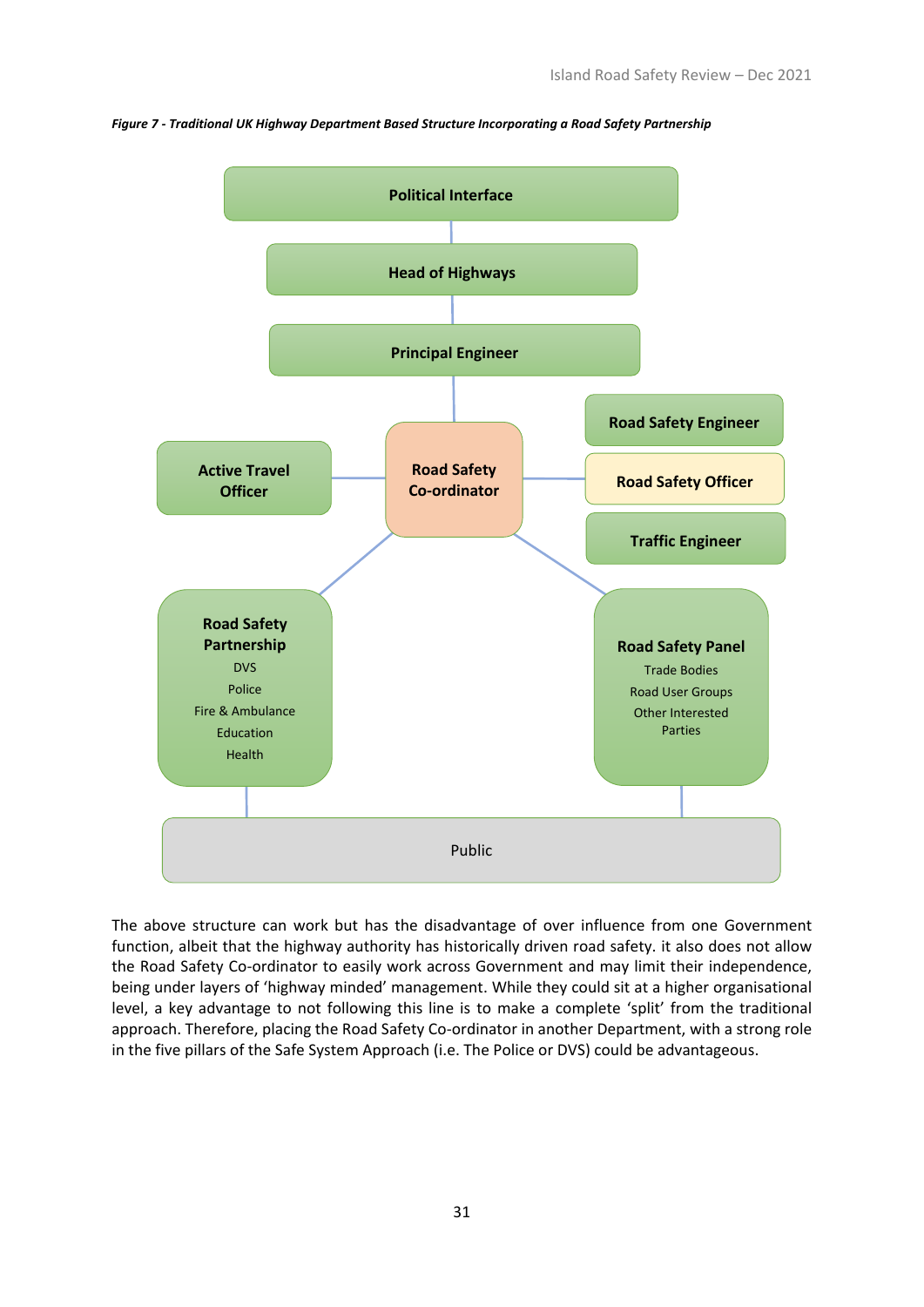[Figure 8](#page-33-0) shows a road safety structure that places the Road Safety Co-ordinator in an unnamed department at a higher (almost non-departmental) level with only the Chief Officer of the department sitting above the role, which would bolsters both the profile and independence of the role.



<span id="page-33-0"></span>*Figure 8 - Government Wide Structure Incorporating a Road Safety Partnership*

A further variation would be to position the Road Safety Officer away from the Road Safety Coordinator within the highway authority to encourage closer working with the Road Safety Engineer. But would move the Road Safety Officer away from some strategic functions and make deputising for the Road Safety Co-ordinator difficult.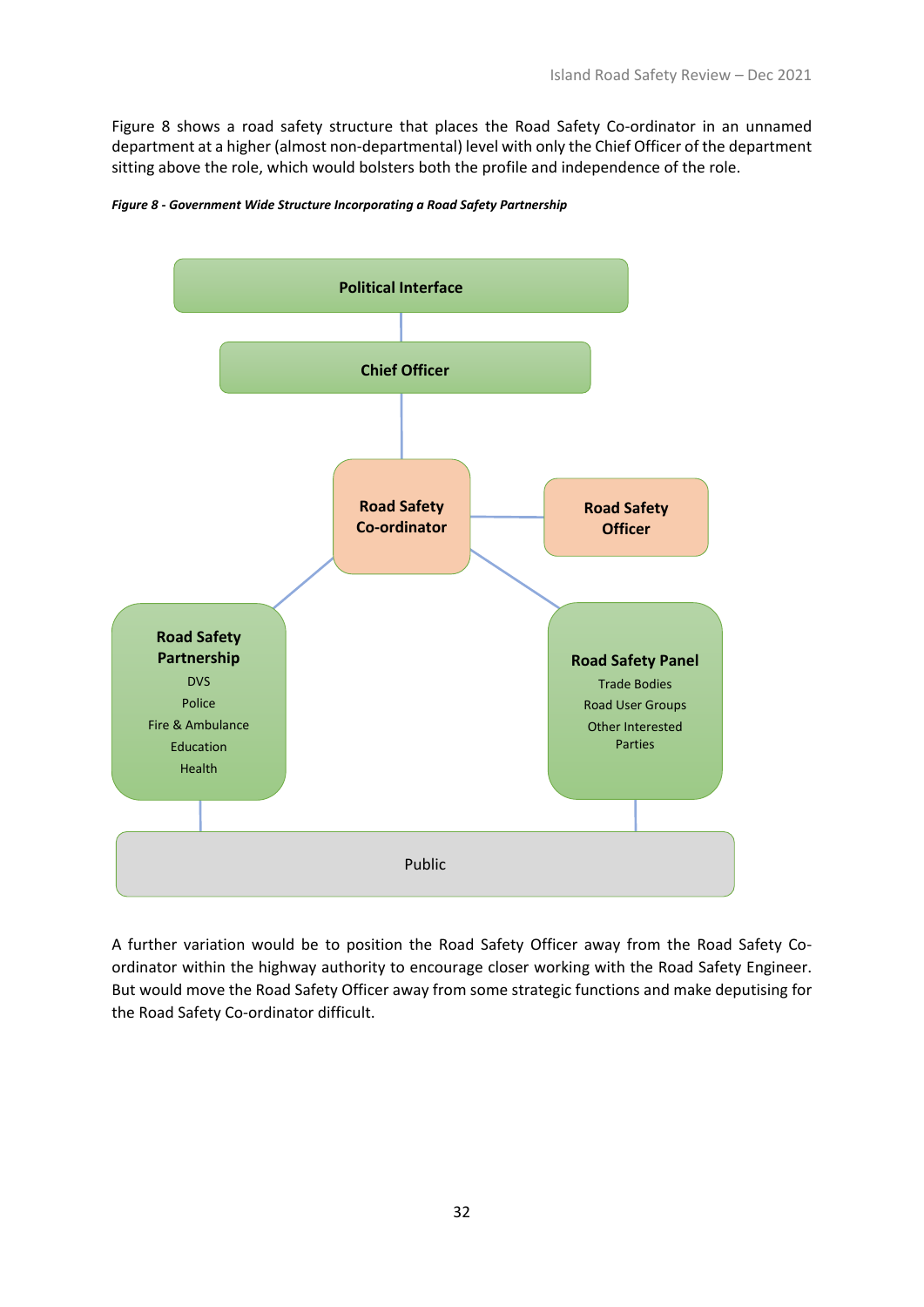#### <span id="page-34-0"></span>**Road Safety Functions**

Most road safety functions will be analysed in detail as part of the development of the Road Safety Strategy, but some core functions should be considered now, because of their overall impact on the future direction of road safety and changes to them will need to be accepted now for the Safe System Approach to Road Safety to operate.

#### **Collision Reporting**

It is accepted that the extent of data currently collected at the scene of (or soon after) an injury collision in Jersey is not as comprehensive as that of most European counterparts. It is further accepted that one of the key requirements of establishing the magnitude and nature of the collision and casualty problem, and measuring progress against it, is to ensure consistent and detailed data collection. This is in line with WHO guidance and established best practice. The Jersey States Police have said they would support a move towards using the United Kingdom Stats19 form for collision data reporting.

There are tremendous benefits to increasing the extent and quality of data collected at the scene of an injury collision:

- The more detailed the data that is available the greater the ability to establish patterns, causes, contributory factors, and insights into behaviour, which in turn gives the ability to identify problems (and more quickly) emerging trends, which in turn identifies those locations, road user groups etc. that warrant focus to improve road safety.
- It enables officers to measure success (or otherwise) in collision and casualty reduction.
- It enables Jersey to benchmark its success against European counterparts.

It does not necessarily follow that data collection should be aligned to the United Kingdom Stats19 form, but there are strong reasons to do so, or to introduce a close variant of it:

- It is comprehensive in the data that it collects. That information is not just for the use of the Police, but also for road safety practitioners, and statisticians, and it fulfils most practitioners needs.
- It provides such information as is necessary for the identification of problems and patterns, and significant trends and enables stakeholders to engage in the pro-active Safe System Approach.
- The form has recently been reviewed (over a two year period) and is to be amended to align some information (contributory factors) towards the Safe System Approach, and to accommodate new modes of transport (electric scooters etc).
- Its use on Island will enable more like by like comparison and benchmarking with other jurisdictions, and to learn and realign any focus or approach arising from that.

There will be a need to integrate use of the form with existing processes and tools within the States Police (i.e. iLog and Masterfile) and there may be some duplication of processes initially. Officer training will also be necessary. The Isle of Man undertook this transformation in 2019 from a similar base point and there were significant challenges in aligning processes and changing behaviours, but these were overcome.

#### **Road Traffic Collision Database**

The existing road traffic collision database within IHE's Transport Section is a valuable tool developed by staff, capable of producing details from each and every injury collision record by the Police. However, it lacks the ability of many 'off the shelf' databases to produce and undertake more complex numerical and statistical analysis, and to store those standard and custom built regularly used enquiries that are useful to practitioners.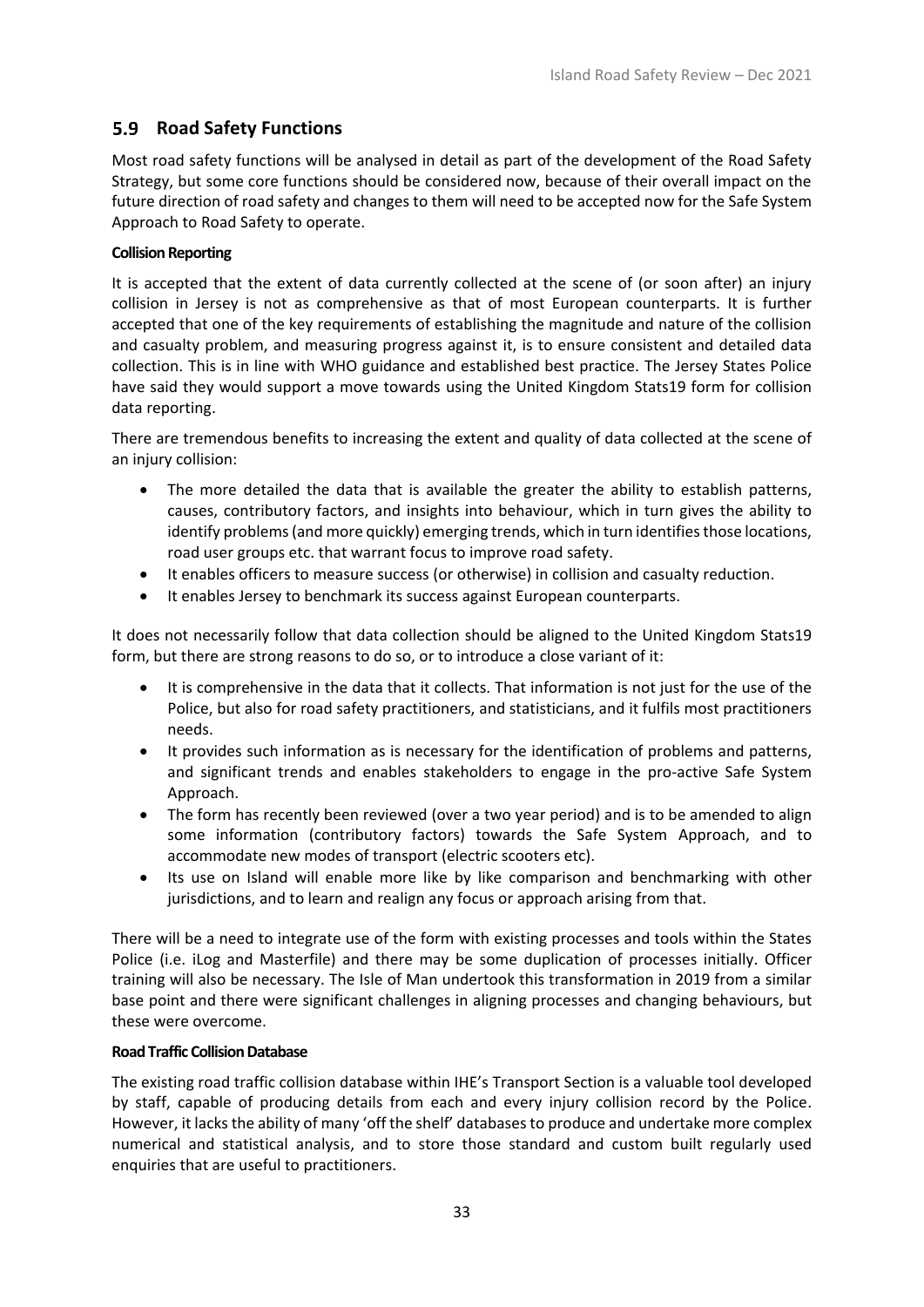The introduction of an 'off the shelf' database such as KeyACCIDENT, iMaap or AccsMap would enable the much simpler collation of statistics and analysis. It would be able to automatically produce the standard tables that the current database cannot automatically provide.

Previous sections of this report have identified the need for accurate data, a measured baseline on which to measure progress and the need for accurate evaluation and monitoring. An off the shelf specialised database is essential to all this.

It will also enable a pool of uniform data available to all approved parties. Regular data input will enable access of more up to date information, rather than waiting for data to arrive in batches and then uploaded to spreadsheets as the existing database requires.

#### **Annual Summary of Collisions Casualties and Trends**

The ability to measure and monitor progress against the casualty reduction target and the objectives of the Road Safety Strategy is essential. So too is the need to determine whether there are emerging trends or concerns that need addressing. An annual summary of collisions and casualties fulfils these functions and acts as a source of information for road safety and highway professionals to defend and justify the direction and extent of expenditure. Also for the public and other interested parties.

Most European Countries produce such books at national and local level. They will also produce specialist reports, where trends emerging from information in the annual summary warrant further investigation (e.g. young drivers, motorcyclists).

With automated collision databases, once standard 'enquiries' have been set up, the production of such books can be undertaken relatively quickly and efficiently (provided the data is up to date). For a data led Safe System Approach to succeed, the annual summary book is essential, which in turn makes a high performing collision database essential.

#### **Legal Issues**

An IHE Transport Section project to fundamentally update current road and traffic legislation is occurring in parallel to the Road Safety Review (albeit with a significantly longer timescale) and brings opportunity for legislation to be brought in line with much of Europe (including the UK) by introducing legal requirements around road safety. The opportunity should be taken to align this work to the Safe System Approach.

The following are specific road safety issues that are expected to arise in the immediate future, and which will need to be addressed by forthcoming policies and legislation.

- Automated camera enforcement
- Electric scooters
- Electric bicycles/cargo bicycles/trailers
- Self-driving cars

As technology advances, this list will be extended. There are potential road safety benefits from some of these technological changes, unfortunately others may initially increase road traffic casualties as regulation, training and awareness catch up. Electric scooters are a case in point, being capable of high speeds in urban areas, made available with no training and can add significantly to the traffic in existing cycle lanes or shared spaces with pedestrians (if permitted).

Automated camera enforcement is widely utilized throughout the World, principally to aid compliance to speed limits and traffic signals. It should be used with care, so it is perceived as reasonable by the travelling public, but if used intelligently, and as part of overall speed or traffic signal management strategies, will result in a reduction in casualties.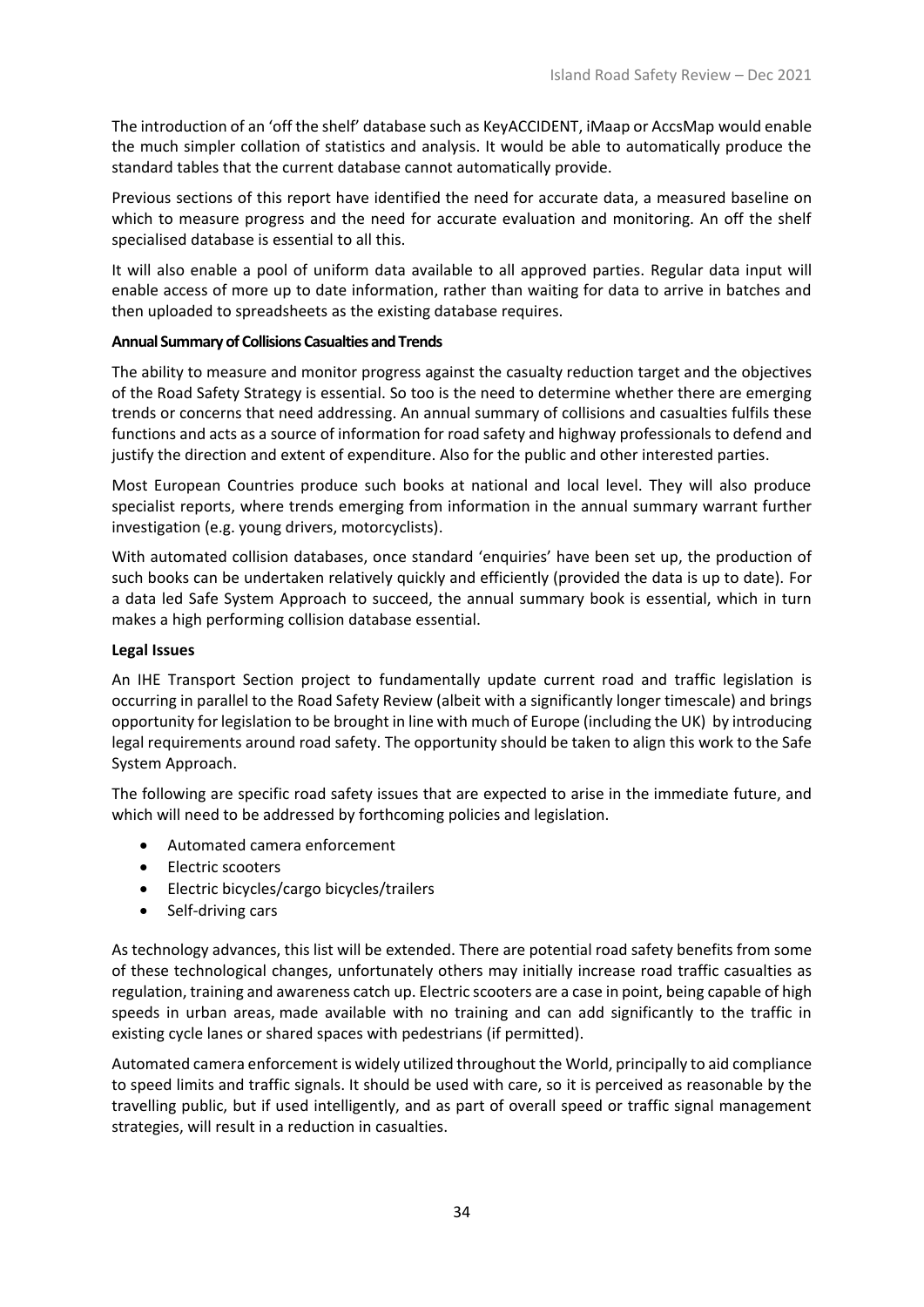The Road Safety Strategy will need to address existing legislative shortcomings and future challenges. The Road Safety Co-ordinator and the Road Safety Partnership will need to identify future emerging challenges at an early stage, and promptly address them.

### <span id="page-36-0"></span>**5.10 Costs**

Before development of the Road Safety Strategy, only certain costs can be identified, with others being the subject of identification within the Road Safety Strategy.

The proposed 50% reduction in killed and seriously injured casualties is an ambitious target that will need resourcing. Some initiatives and schemes can be funded from existing budgets, either as realignment of budgets, or as competing on a value for money basis with other projects. Others will require specific funding.

The following are costs directly attributable to the Road Safety Review, and already identified with estimated costs beside them where these are available:

|  | Table 8 – Costs Directly Attributable to the Road Safety Review. |  |
|--|------------------------------------------------------------------|--|
|  |                                                                  |  |

| Creation of Road Safety Co-ordinator<br>post,<br>and<br>reinstatement of Road Safety Officer post. | Approximately £125,000 to £140,000 per annum ongoing.                                                                                                                                               |  |  |
|----------------------------------------------------------------------------------------------------|-----------------------------------------------------------------------------------------------------------------------------------------------------------------------------------------------------|--|--|
| A specific fund for road safety education, training and<br>publicity and associated equipment      | £35,000 per annum ongoing.                                                                                                                                                                          |  |  |
| Cycle training and cycle trainer training                                                          | £9k per annum (as per existing funding levels)                                                                                                                                                      |  |  |
| School Crossing Patrols*                                                                           | £35k per annum                                                                                                                                                                                      |  |  |
| A new automated road traffic collision database                                                    | £20k for database, £10k training costs.<br>£10k per annum for ongoing technical support and<br>maintenance, including system upgrades.                                                              |  |  |
| Resourcing the data input function for the collision<br>database                                   | Data input can probably be accommodated within existing<br>resources. Data will need to be validated and the database<br>managed, but this can be absorbed within the two new<br>road safety posts. |  |  |
| Adjusting current Police<br>forma/practices<br>pro<br>to<br>accommodate Stats 19.                  | There will be costs in increased officer time completing<br>forms, and costs in training officers in Stats 19 forms, but<br>this can be absorbed within the two new road safety posts.              |  |  |
|                                                                                                    | There may be some costs in amending existing<br>databases/software, but these should not be excessive.                                                                                              |  |  |

\*assumes this function is now organized in house within government rather than on a voluntary basis, school by school.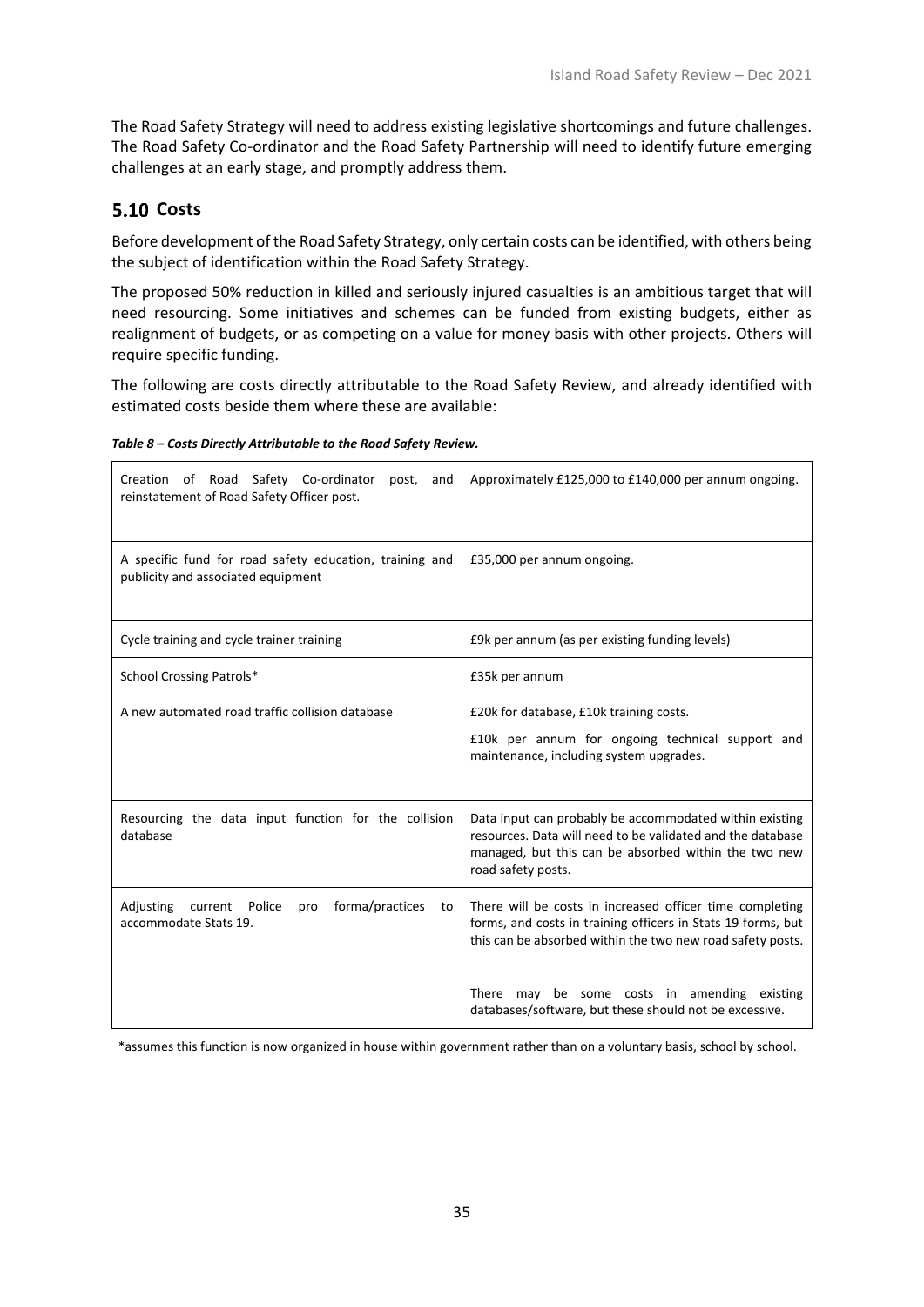#### <span id="page-37-0"></span>**5.10.1 Cost Benefit Analysis**

As previously stated, some of the initiatives being put forward will not result in additional cost if there is a commitment towards realignment of existing funding to those initiatives and schemes with a casualty reduction element within them. However, given the quite stringent target of a 50% reduction in killed and seriously injured casualties, some additional funding will be necessary. Rather than prematurely attempting to quantify that funding, the question is asked, 'What level of funding would be justified to achieve the casualty reduction target?'

The Government of the United Kingdom produces figures annually that estimate the monetary saving of preventing each road traffic casualty. These figures are likely to be similar in Jersey. The figures are £1,930,329 for a fatality, and £216,915 for a seriously injured casualty. These are not the costs of someone being killed or hurt (no one can/should attempt to put a true cost on that), rather they are the monetary saving of preventing each casualty. The figures take into account lost output, medical and ambulance costs, police, insurance, administration costs and damage to property. These figures can be used to determine likely financial savings to the Island, and to determine what a justified level of funding could be.

If we assume that the target of a 50% reduction in fatal and serious casualties is met by 2032, as a result of a ten year plan starting in 2023, and assuming the reduction evenly spaced over both fatal and serious categories, (and assuming any increase in slight casualties as a result of reducing the severity of collisions is offset by an equivalent reduction in slight injuries as well), then we can expect a 25% average reduction in killed and seriously injured casualties over the ten year period of the target, although it will be tapered as shown i[n Figure 9.](#page-37-1)



<span id="page-37-1"></span>

A 25% reduction in fatal and serious casualties represents a saving of £3,602,000 per year to the community over the duration of the Strategy this equates to a total of £36,020,000.

To achieve this reduction, money will need to be spent, including the costs detailed in the table above. But more funding will be needed for individual initiatives whether they be education, training,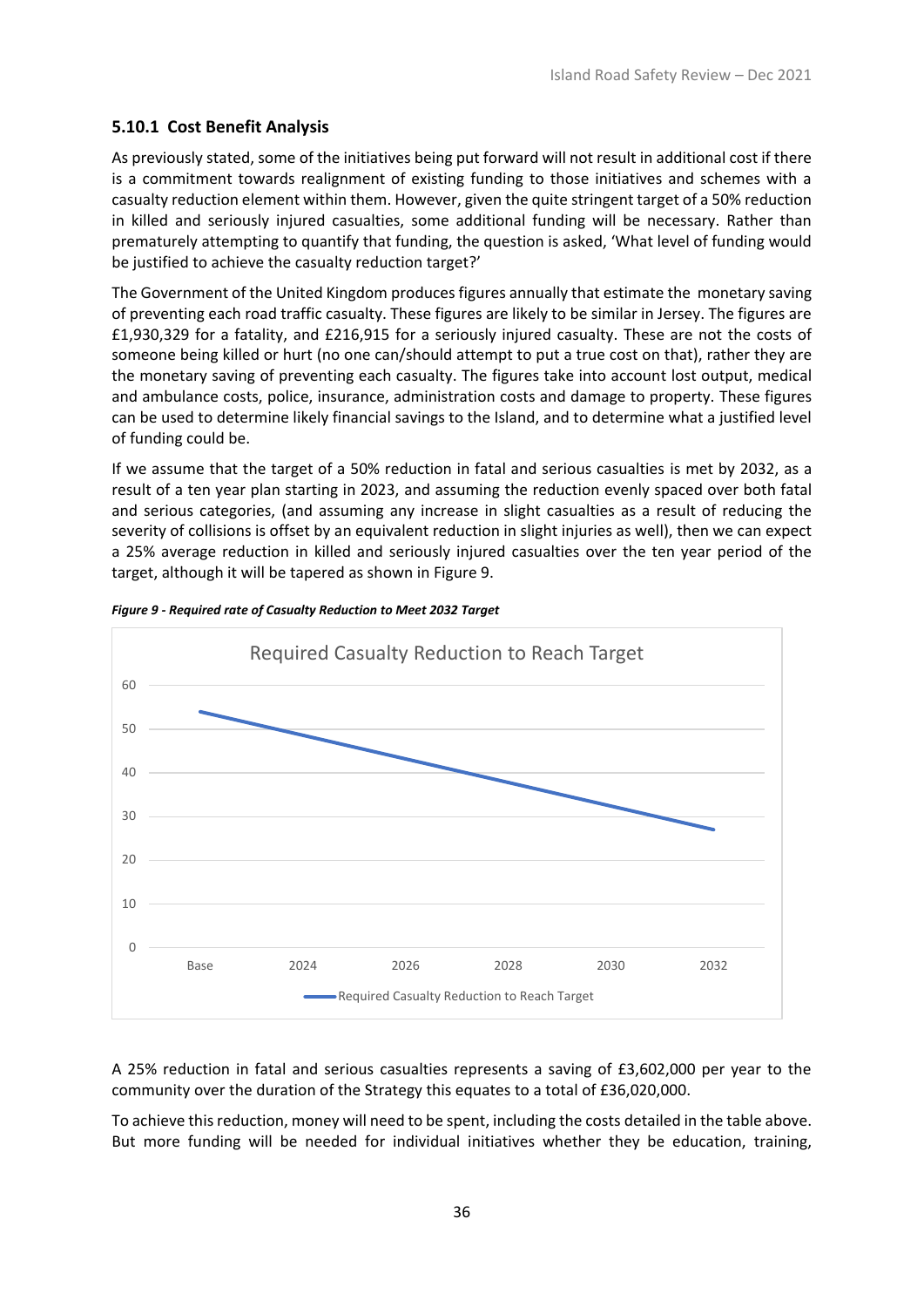enforcement or infrastructure costs. These as yet have not been quantified because they have not been measured, but will be quite significant.

Research indicates that with schemes or initiatives with a casualty reduction element, if the cost of the scheme or initiative achieves casualty savings costs of 2.4 times the cost of the scheme/initiative or greater, then very good value of money has been achieved. This is quite a high level to set the bar since less than 2.4, but greater than 1 is still a good result.

This would mean that an annual spend of up to £1,500,000 could be justified to achieve the casualty reduction target. However, there are a number of reasons why any additional overall annual spend should be set lower than that. Firstly 'soft' measures such as education campaigns, do not require significant capital outlay like engineering schemes, and a well thought, well structured and well targeted (data led) campaign can achieve measurable results with comparatively little outlay on top of the road safety officer's time. Secondly there is an element of actual casualty reduction already taking place as shown in the figures for more recent years for which data is available (pre-Covid), and thirdly funding to that level is just not necessary, year on year.

There will be a need for investment, principally in engineering led schemes, (including targeted maintenance schemes). For example, there is a strong argument for a robust speed management strategy including recruiting additional officers, adopting automated enforcement technology (safety cameras). Establishing and maintaining this will be high cost (somewhat offset by income from penalties) but a crucial 'win' in reducing speeds, and this is extra critical in a road environment not conducive to making many of those roads more 'forgiving'.

A significant additional cost will also be needed for increased segregation where it can be achieved for vulnerable road users within physical schemes.

Each of these will need to be quantified and the anticipated benefits against the costs but they will increase the already established costs. Once the Road Safety Strategy is developed, individual initiatives can be developed in more detail and estimated costs and benefits ascribed to them

Finally, this is a good reason to continue to weigh benefits against costs when prioritising schemes, which goes against the grain of the purist version of the Safe System Approach to Road Safety. Of course, there will be a time when collision and casualty levels are significantly lower, and this will no longer be necessary. But for now, in order to prioritise schemes and deliver the most cost-effective casualty reduction initiatives and value for money for the public purse, Jersey should continue to make the comparison between likely casualty saving benefits and the cost of delivering casualty reduction benefits.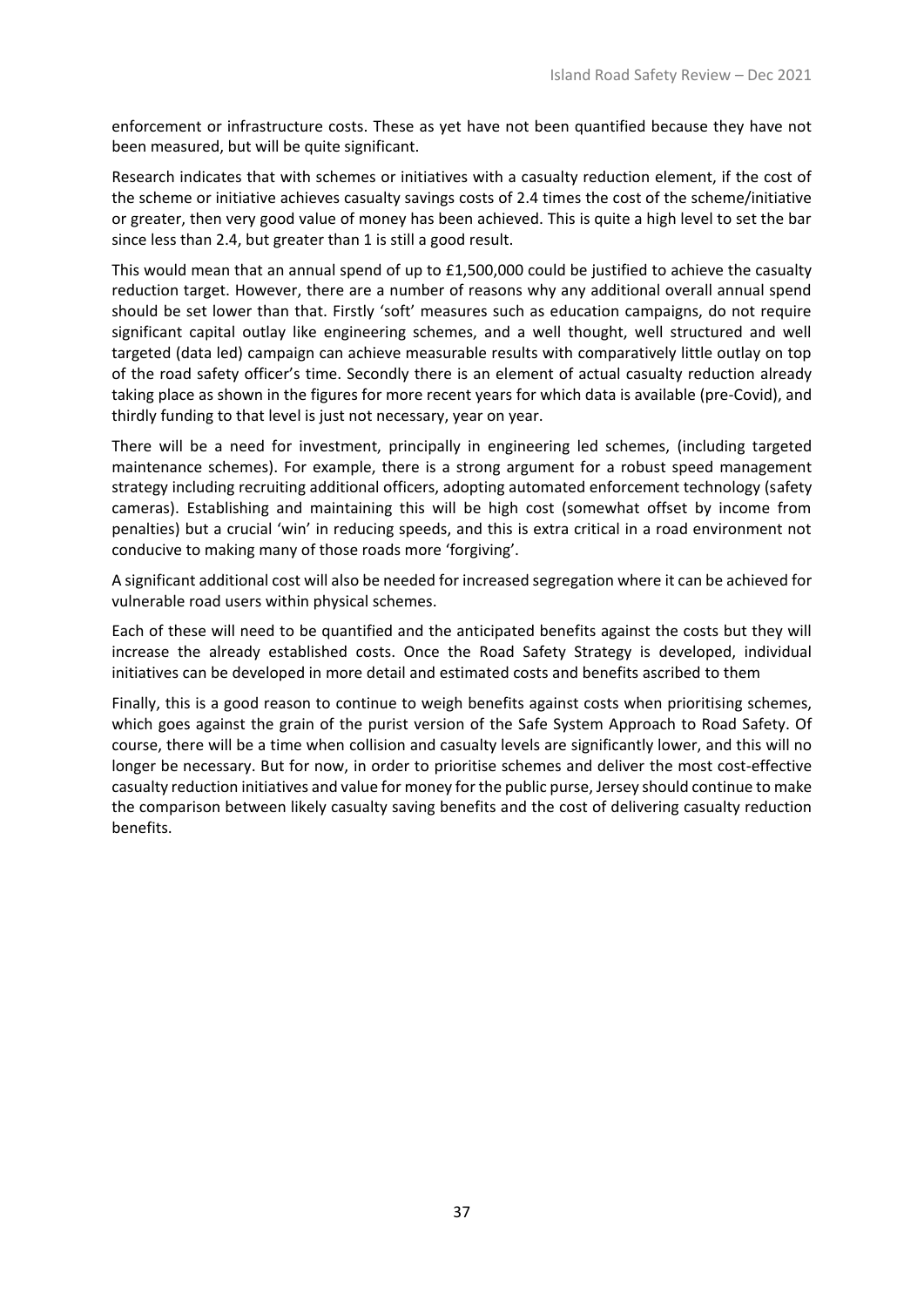### <span id="page-39-0"></span>**6 Summary**

This review has quantified the magnitude of the road traffic collision and casualty problem in Jersey, and established that casualty rates are slightly higher than Great Britain, with the high proportion of vulnerable road users a magnitude higher.

The review has examined current best practice, noticeably the Vision Zero aspiration and the associated Safe System Approach to road safety, also looked at the different interpretations and approaches worldwide towards both. It has also looked at current and historical use of casualty reduction targets and concluded that these have been successful and that Jersey (which has not set a long-term target to date) would benefit from introducing a stringent target of a 50% reduction in the number of killed and seriously injured casualties over a ten-year period. It assumes in doing so that Jersey will learn from those jurisdictions who have been successful previously. It also identified a need to concentrate on targeting vulnerable road user casualties. Safety performance indicators will need to be identified and implemented to measure the progress of specific key actions geared towards reaching the target.

Being data led is crucial to succeeding, with a need for data collected at the scene of collisions to be more comprehensive and the need for a versatile collision and casualty database. There will also be a need for Island wide collision and casualty figures to be analysed and published annually to identify trends and to monitor progress. An initial specialist report (or sub-section of the annual collision and casualty book) has also been identified as an immediate need.

There is encouraging evidence of a more data led approach to road safety in recent years, and indications that data led schemes and initiatives have contributed to the overall reduction in casualties in 2019. This approach should be built on, formalized, and enabled as a result of this review, and set out further in the upcoming Road Safety Strategy.

It has identified those areas of Government that undertake road safety functions, their extent and nature, and the interactions between departments, also to some extent with external groups and with the general public.

The review identified the need for a Road Safety Partnership as a suitable vehicle to enable cross departmental working within Government and road user groups. It also identified the need for a Road Safety Strategy to set out the Island's approach to road safety and its aspirations and targets, and the means of reaching them.

The review also states the need to appoint both a Road Safety Co-ordinator and a Road Safety Officer. The Co-ordinator will oversee the Road Safety Partnership and act as the interface between Politicians and Officers on strategic road safety matters, and to be the driving force behind actions towards achieving the casualty reduction target. The Road Safety Officer will manage and undertake day to day road safety functions. Both posts are crucial to the successful introduction and embedment of a Safe System Approach and to ultimately achieving future casualty reduction targets.

There is a need to introduce new legislation to cover new forms of transport, to facilitate enforcement and to give clearer powers. The enforcement legislation is especially key to introducing some necessary behavioral changes.

As a result of the main suggestions arising from the review, a number of specific recommendations have been made which are detailed in the following Section 7.

Discussion and consultation following this report will develop into more specific objectives, targets and timescales. These will be further developed as part of the Road Safety Strategy, which will also set out how Jersey will reach its target, the steps taken to get there, and how monitoring and evaluation will be incorporated into the process.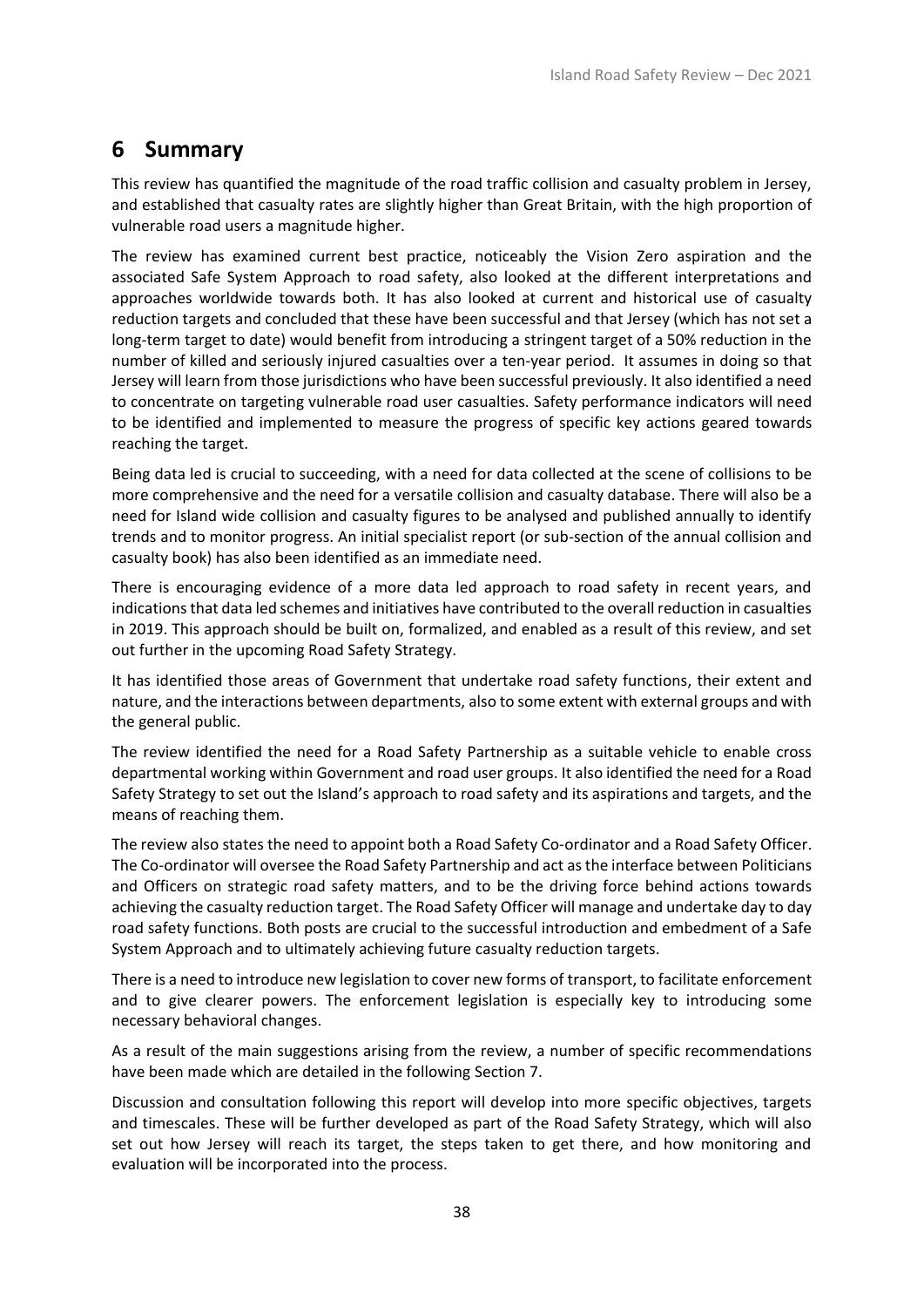## <span id="page-40-0"></span>**7 Recommendations**

As a result of the analysis in part four of this report the following are specific recommendations:

#### **A – Casualty Reduction Targets and Indicators**

- 1. Introduce the stringent target of a 50% reduction in fatal and serious casualties over the ten year period 2033 to 2032 from a baseline figure of 53 (the average yearly figure for the period 2017 to 2019).
- 2. Introduce monitoring of targets and safety performance indicators and be prepared to realign structure, objectives, and resourcing to meet the targets.
- 3. Undertake a review of performance as part of the interim Road Safety Strategy in 2027.

#### **B – Vision Zero and The Safe System Approach to Road Safety**

- 4. Embrace the concept of working towards vision zero as an ultimate aspiration, but recognise that the actual concept of zero fatalities and serious injuries remains just that, an aspiration with current levels of technology.
- 5. Adopt the Safe System Approach to Road Safety, and the five pillars of the Safe System Approach to Road Safety.
- 6. Learn from the experience of others who are already delivering a Safe System Approach.

#### **C – Road Safety Strategy**

- 7. Produce a Road Safety Strategy for the period 2022 to 2032.
- 8. Align key actions and target within the Road Safety Strategy to those which will maximise collision and casualty reduction.
- 9. Undertake an interim review of the Road Safety Strategy in 2027 and realign focus, and resources as necessary (to include the performance review cited in 10).
- 10. Set out a path and timescale for delivering specific strategies arising from the Road Safety Strategy e.g. speed management strategy, cycling strategy, walking strategy.

#### **D – Structure and Resourcing**

- 11. Appoint a Road Safety Co-ordinator, and a Road Safety Officer.
- 12. Introduce a Road Safety Partnership to manage the direction and delivery of the road safety service, consisting of representatives from IHE Transport Section, Police, Fire, Ambulance, Highways, DVS, Education, Health and the Road Safety Panel, and to be managed by the Road Safety Co-ordinator.
- 13. Review existing legislation and the Island's Highway Code to identify the benefits of introducing a hierarchy of responsibility for road users, based on the level of risk presented to road users in the event of a collision.
- 14. Clarify and update the terms of reference for the Road Safety Panel, to reflect its role within the new structure, and to include for the role of scrutineer to the Government.
- 15. Introduce the structure for the delivery of road safety as detailed in [Figure 8](#page-33-0) of this report.

#### **E – Costs**

- 16. Accept and apply the principle of delivering value for money to the public of Jersey.
- 17. Continue to undertake cost benefit analysis of physical schemes to compare benefits for outlay, but put this in a framework of other social benefits where appropriate, in order to prioritise schemes.
- 18. Monitor success of schemes and initiatives, including benefits achieved against costs where appropriate to build future knowledge of likely successes, i.e. learn from experience.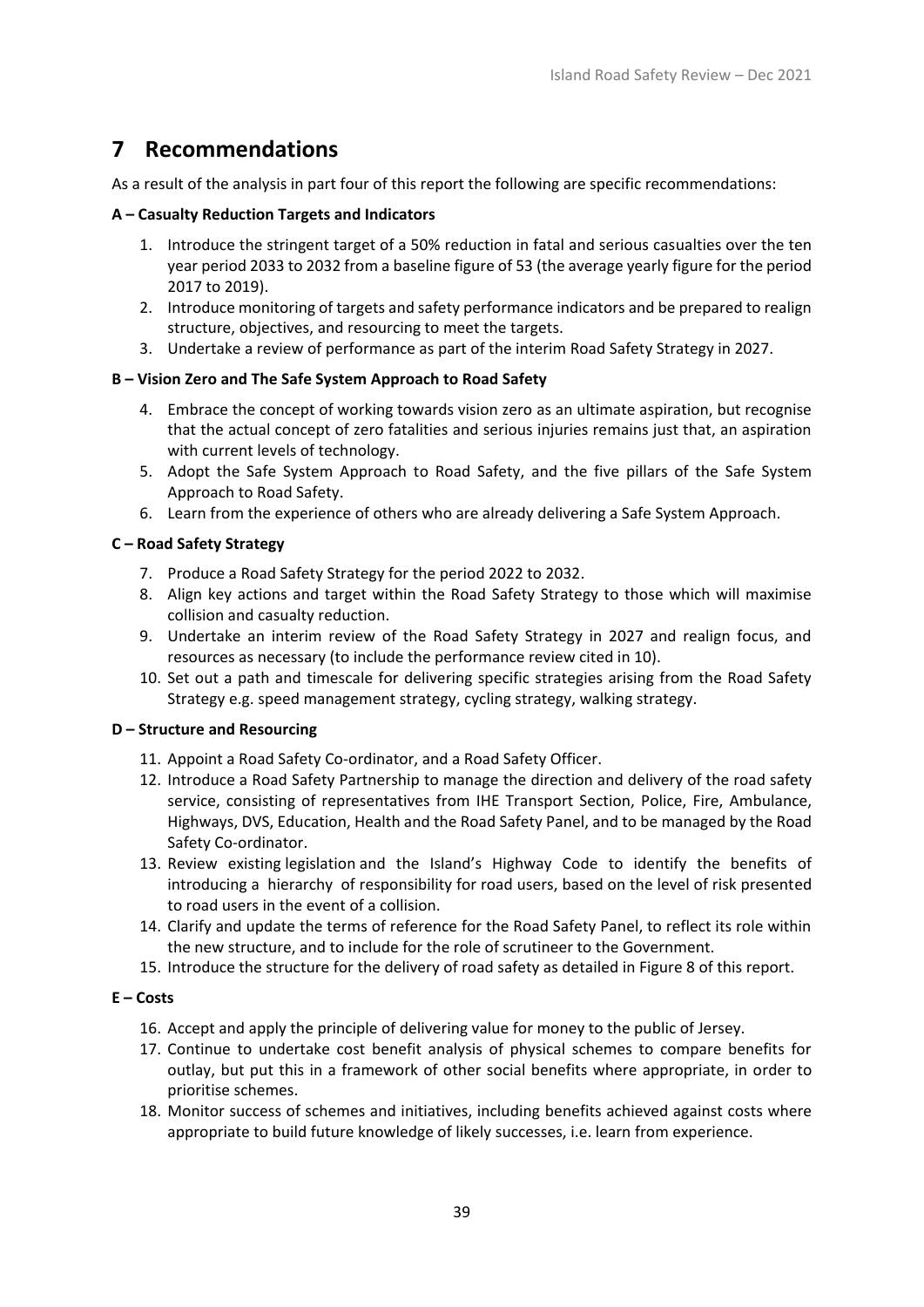#### **F – Data**

- 19. Commit to being data led in determining our priorities and justifications, and continue to convey the message that doing so will maximise the potential for casualty reduction.
- 20. Align police collision casualty collation in line with data needed under Great Britain's Stats 20 requirements (Stats 19 form).
- 21. Introduce a specialist road traffic collision and casualty database to contain road traffic collision and casualty data.
- 22. Produce an annual book of road traffic collisions and casualties, the first of these prior to the development of the initial Road Safety Strategy.
- 23. Undertake specific in-depth analysis of vulnerable road user collision and casualty trends prior to the development of the Road Safety Strategy.